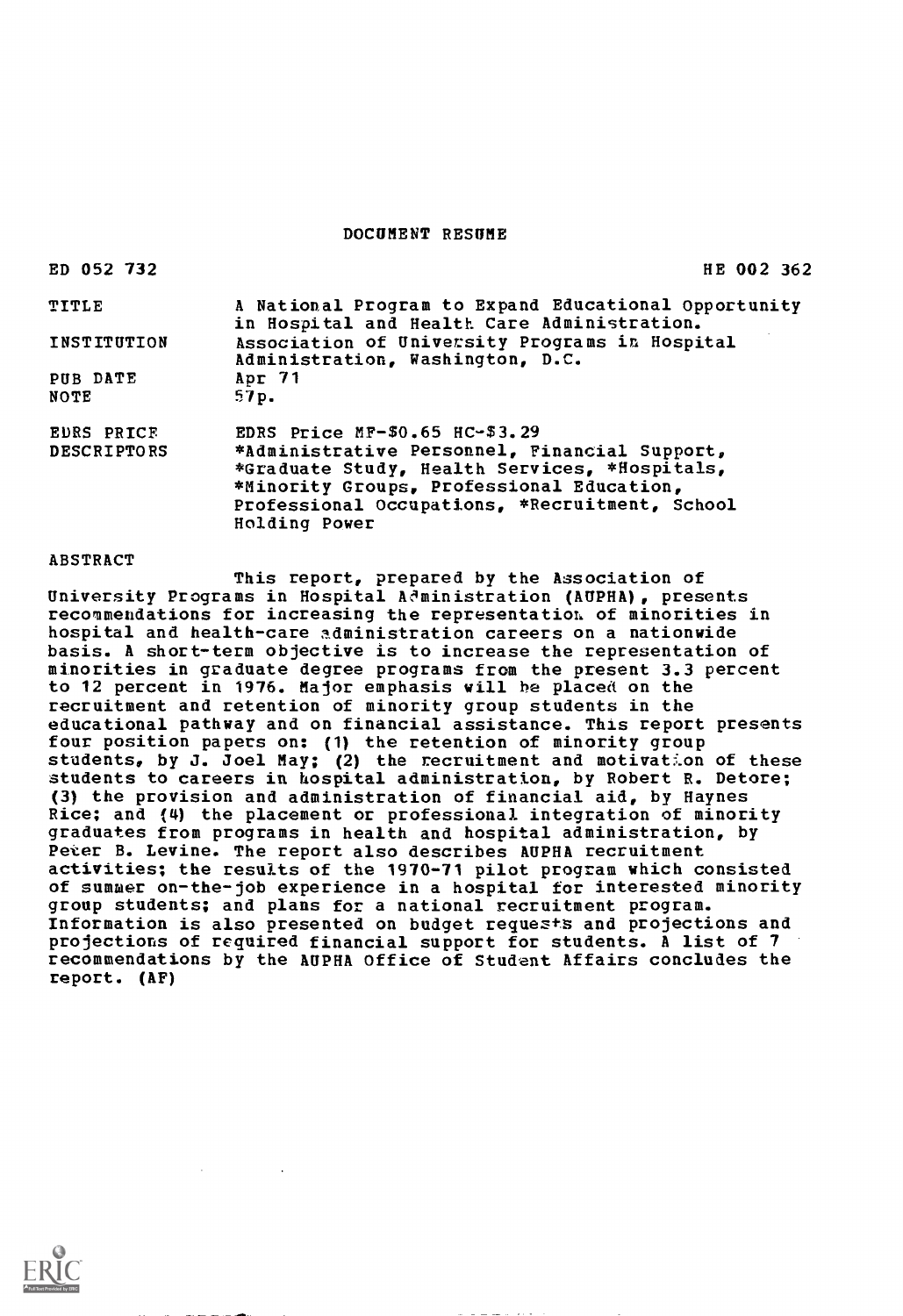

# A NATIONAL PROGRAM TO EXPAND EDUCATIONAL OPPORTUNITY IN HOSPITAL AND HEALTH CARE ADMINISTRATION

APRIL, 1971

U.S. DEPARTMENT OF HEALTH,<br>EDUCATION & WELFARE<br>THIS DOCUMENT HAS BEEN REPRO-<br>DUCED EXACTLY AS RECEIVED FROM<br>THE PERSON OR ORGANIZATION ORIG-<br>INATING IT POINTS OF VIEW OR OPIN-<br>IONS STATED DO NOT NECES<br>ERPRESFNT OF DO NOT N NECESSARILY NECESSARILY<br>CATION POSITION OR POLICY. OF EDU-

ASSOCIATION OF UNIVERSITY PROGRAMS.<br>AN UNCORAL ANUINISTORTION IN HOSPITAL ADMINISTRATION

 $\mathbf{1}$ 

ř.  $E\phi$ o 2 = 36 2 = 3

ED052732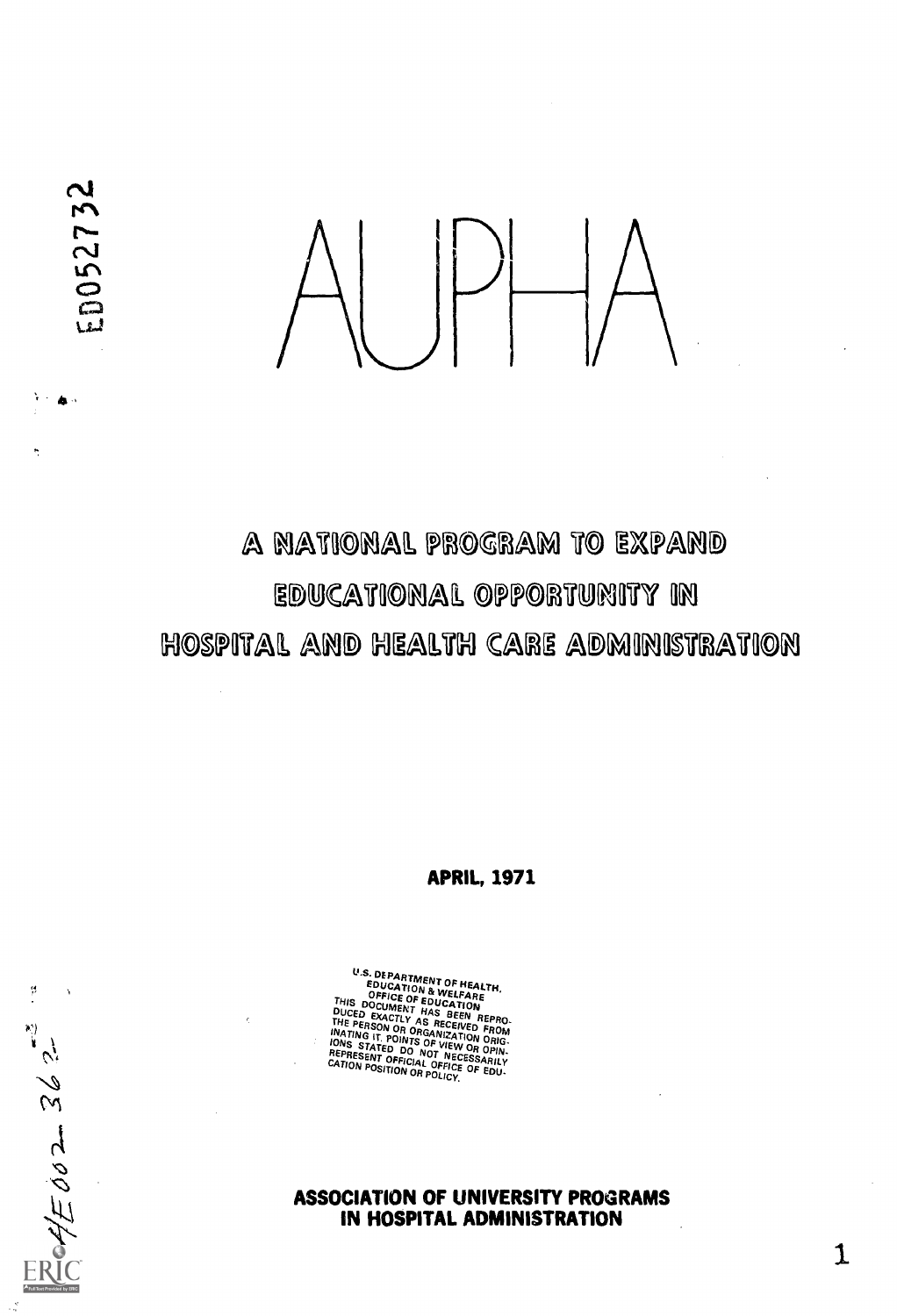# $\sim$  $\mathcal{L}$  $\mathcal{L}$ **C** 1-1-1

i

FORWARD

This report marks a turning point in the field of hospital and health care administration. It clearly recognizes the racial imbalances which characterize participation in this field and lays out an action plan to change that pattern. The report contains a series of recommendations which have been adopted as AUPHA's program for the next five years. If the support required for these recruitment and retention efforts can be obtained, the face of hospital and health care administration will be changed.

In 1969, the Association's Executive Committee recommended preferential admission of selected members of minority groups to the graduate programs. In 1970, the Association experimented with a summer work program as a device to increase, over time, the flow of minority group applicants to the graduate programs. This pilot project, described in detail in the following pages, was supported by the Commonwealth Fund, Ernest and Mary Hayward Weir Foundation, W. K. Kellogg Foundation, Brooklyn Model Cities, and the Department of Health, Education, and Welfare. The project was evaluated by AUPHAls Recruitment Committee which concluded that it should be continued on a much larger scale.

The recommendation was accepted by the AUPHA Executive Committee, after discussion with the National Association of Health Services Executives. NAHSE, which represents many Black health care administrators, has a close, continuing relationship with all AUPHA minority group activities. The Executive Committee also adopted the five year goal of 12% minority group enrollment and the strategy outlined in the recommendations contained herein. Position papers on the components of the strategy were presented and discussed at the 1971 Annual Meeting before the final preparation of this report.

Two grants have launched this expanded effort, and the Association Is grateful for the early vote of confidence they represent. They are: \$15,000 from the Weir Foundation and \$40,850 from the National Urban Coalition.

This document was developed under the leadership of Dr. James  $\mathbb{C}$ . Hepner (Washington University), J. Joel May (University of Chicago), and Robert R. Detore (AUPHA). Working with them have been Haynes Rice (National Association of Health Services Executives), Peter B. Levine (University of Colorado), and Dr. Sally B. Knapp (Columbia University). We also wish to acknowledge the help of the Association of American Medical Colleges, whose report on medical education for minority group members served as a model for this document.

> Gary L. Filerman, Ph.D. Executive Director

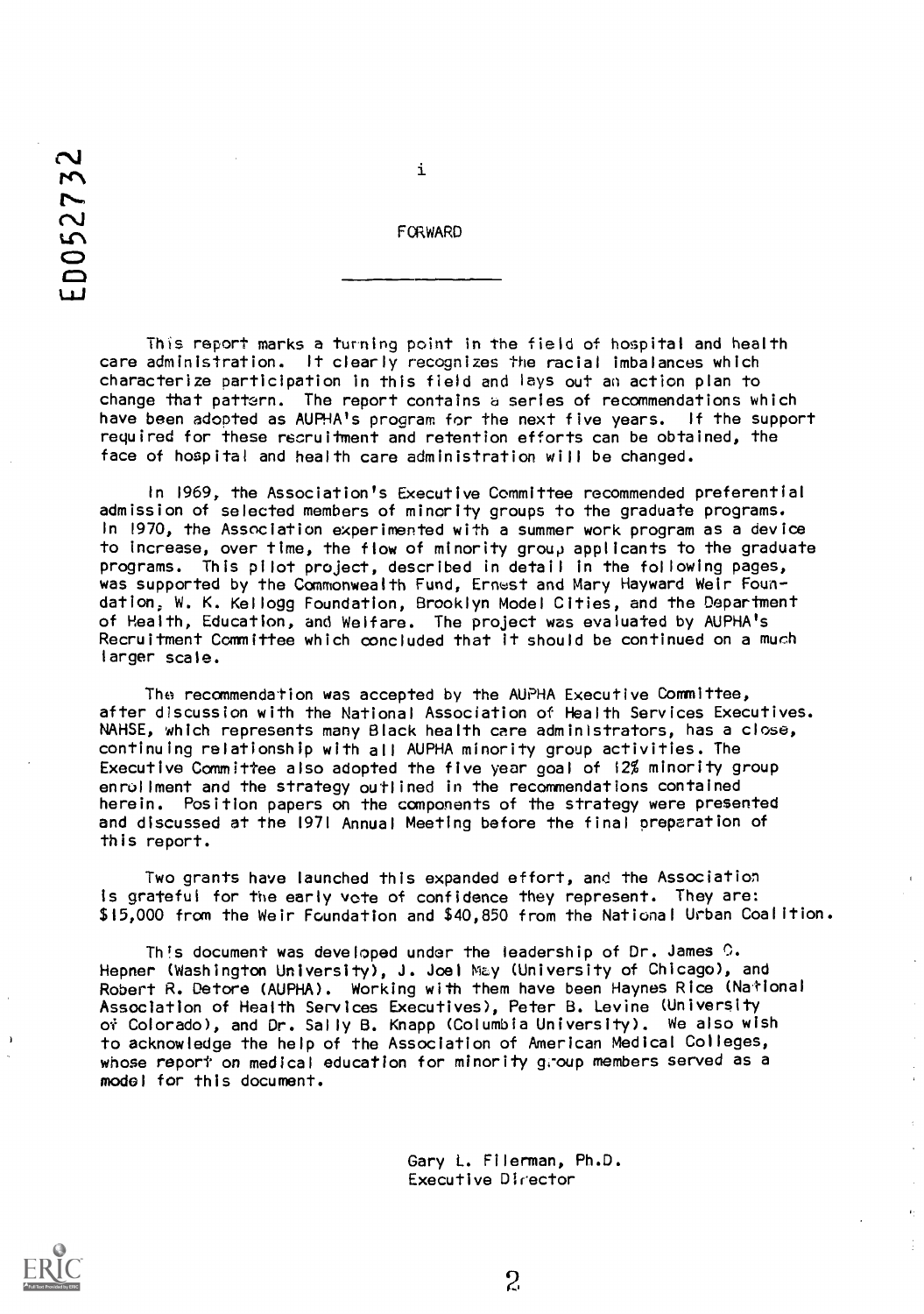# CONTENTS

÷

.<br>• سنست سند ۱

Page

 $\downarrow$ 

ii

| Forward                                                                                                                                | i                 |
|----------------------------------------------------------------------------------------------------------------------------------------|-------------------|
| Introduction and Conclusions                                                                                                           | 1                 |
| Position Paper: "Retention of the Minority Group<br>Student in the Educational Track" - J. Joel May                                    | 4                 |
| Position Paper: "Recruitment and Motivation of<br>Minority Group Students to Careers in Hospital<br>Administration" - Robert R. Detore | $12 \overline{ }$ |
| AUPHA - Recruitment Activities                                                                                                         | 16                |
| Recruitment: The Pilot Program, 1970-71                                                                                                | 18                |
| Outcomes                                                                                                                               | 22                |
| Recruitment: The National Program                                                                                                      | 23                |
| Administration                                                                                                                         | 23                |
| Content                                                                                                                                | 25                |
| Follow-Up                                                                                                                              | 26                |
| Associated Activities                                                                                                                  | 26                |
| Recruitment Program: Budgets                                                                                                           |                   |
| 1971-1972 Budget and Request                                                                                                           | 27                |
| 1972 Budget Projection                                                                                                                 | 28                |
| 1973 Budget Projection                                                                                                                 | 29                |
| 1971-1973 Summary                                                                                                                      | 30                |
|                                                                                                                                        |                   |

Position Paper: "Provisions and Administration of Financial Aid for Minority Group Students During Their Educational Programs" - Haynes Rice 31



3

 $\mathcal{F}_{\mathcal{A}}$ Í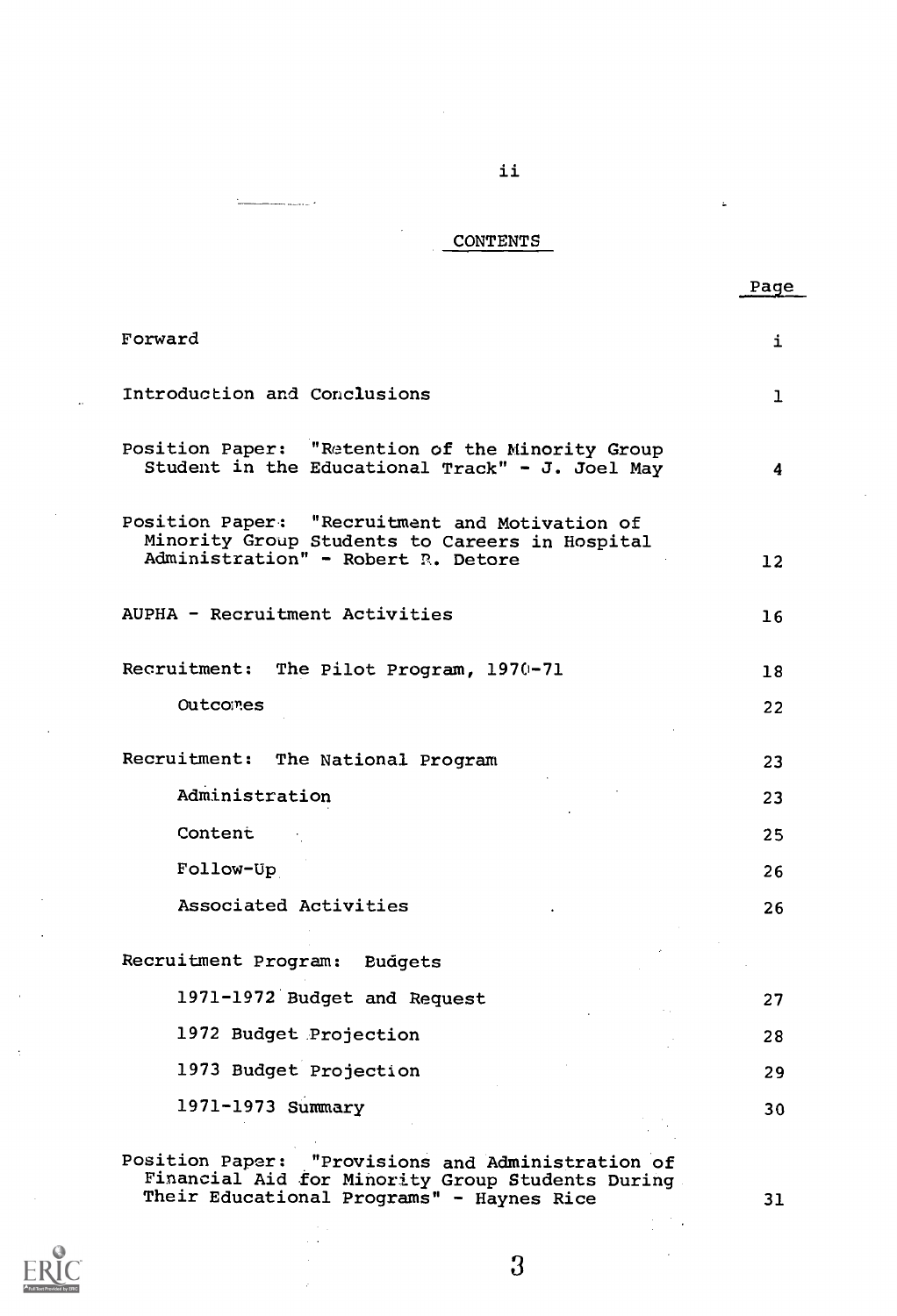student Support: Recommendations 36 Student Support: Projections of Required Financial Assistance 37 Table I: Projected Number of Students in Hospital<br>and Health Care Administration, 1970-71 38 and Health Care Administration, 1970-71 Table II: Projected Number of Students in the National<br>Work-Study Program Who Will Enter Graduate Programs, 39 Work-Study Program Who Will Enter Graduate Programs, 1971-76 Table III: Grant Loan Financial Requirements, 41 1970-1976 Position Paper: "The Placement or Professional Integration of Minority Graduates From Programs in Health and liospital Administration" - Peter B. Levine 42 AUPHA-Office of Student Affairs: Recommendations 48

Exhibits

 $\mathcal{L}_{\mathbf{z}}$ 



iii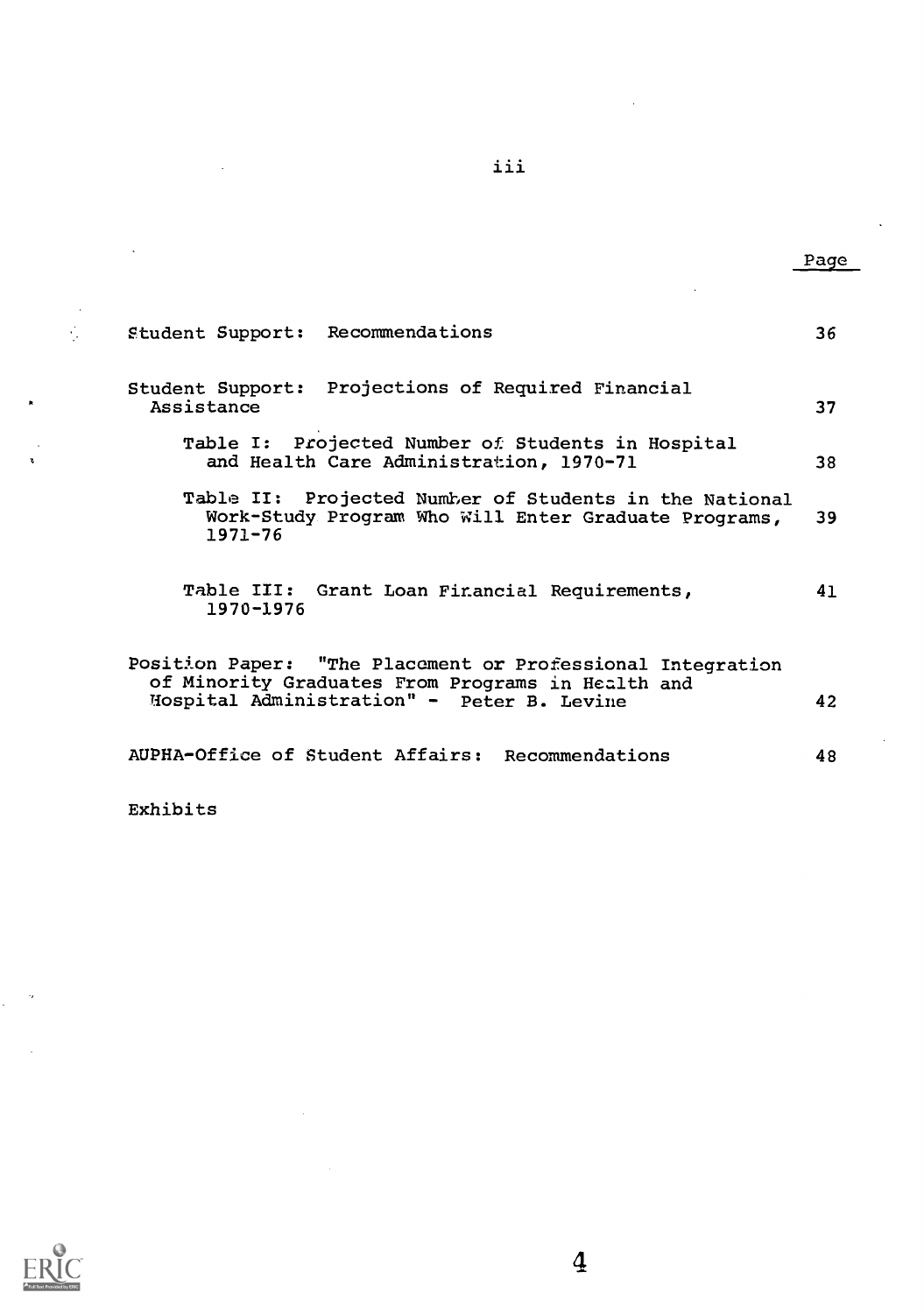#### INTRODUCTION AND CONCLUSIONS

The purpose of this report is to present recommendations for increasing the representation of minorities in hospital and health care administration careers on a nationwide basis.

The long-term goal is to achieve equality of opportunity be reducing or eliminating inequitable barriers and constraints to access to this profession which have resulted in a representation of racial minorities in hospital and health care. administration which is much less than their representation in the U.S. population. Blacks comprise 2.5% of all hospital administrators as contrasted to 11-12% of the population. Americans of Spanish descent and American Indians comprise an additional 5-7% of the population. A disproportional representation of minority students exists in graduate programs in hospital administration as well.

It is proposed as a short-term objective toward achievement of this goal that graduate programs in hospital and health care administration increase the representation of minorities in degree programs from the present 3.3% to 12% by 1975-76. This means graduate school enrollment rising from the present 41 first year minority students in 1970-71 to a target of 202 in 1975-76. To achieve this objective, cooperative efforts by those groups responsible for and interested in the education of hospital administrators will have to be vigorously pursued over the next five years.

Reaiizing the enormous complexity of the problem and concentrating on those aspects which have the greatest urgency, it was co.icluded that major emphasis should be placed on three areas: (I) the recruitment of students into the educational pathway, (2) the retention of students in the educational pathway leading to the hospital and health care administration profession, and (3) financial assistance for hospital administration students.

This report uses definitions of retention and recruitment which differ importantly from the usual connotations. Retention is defined as minimizing the exit of interested students from the educational pathway leading to the hospital administration profession. Retention in the educational pathway in the field of hospital administration is a unique problem. For example, in medicine a substantial number of young people identify themselves as pre -mod students at the time they enter college, which occurs several years before they enter medical school. Thus, in addition to attracting other students to medical careers, medicine has the challenge of retention within the educational pathway of those students who have expressed a desire to be a physician. The field of hospital administration has a different problem. There is a need to establish an educational pathway to graduate school. The profession lacks visibility in general and in particular among minority groups.

The National Work-Study Recruitment Program in Hospital Administration for Minority Group Students was developed as an approach of establishing

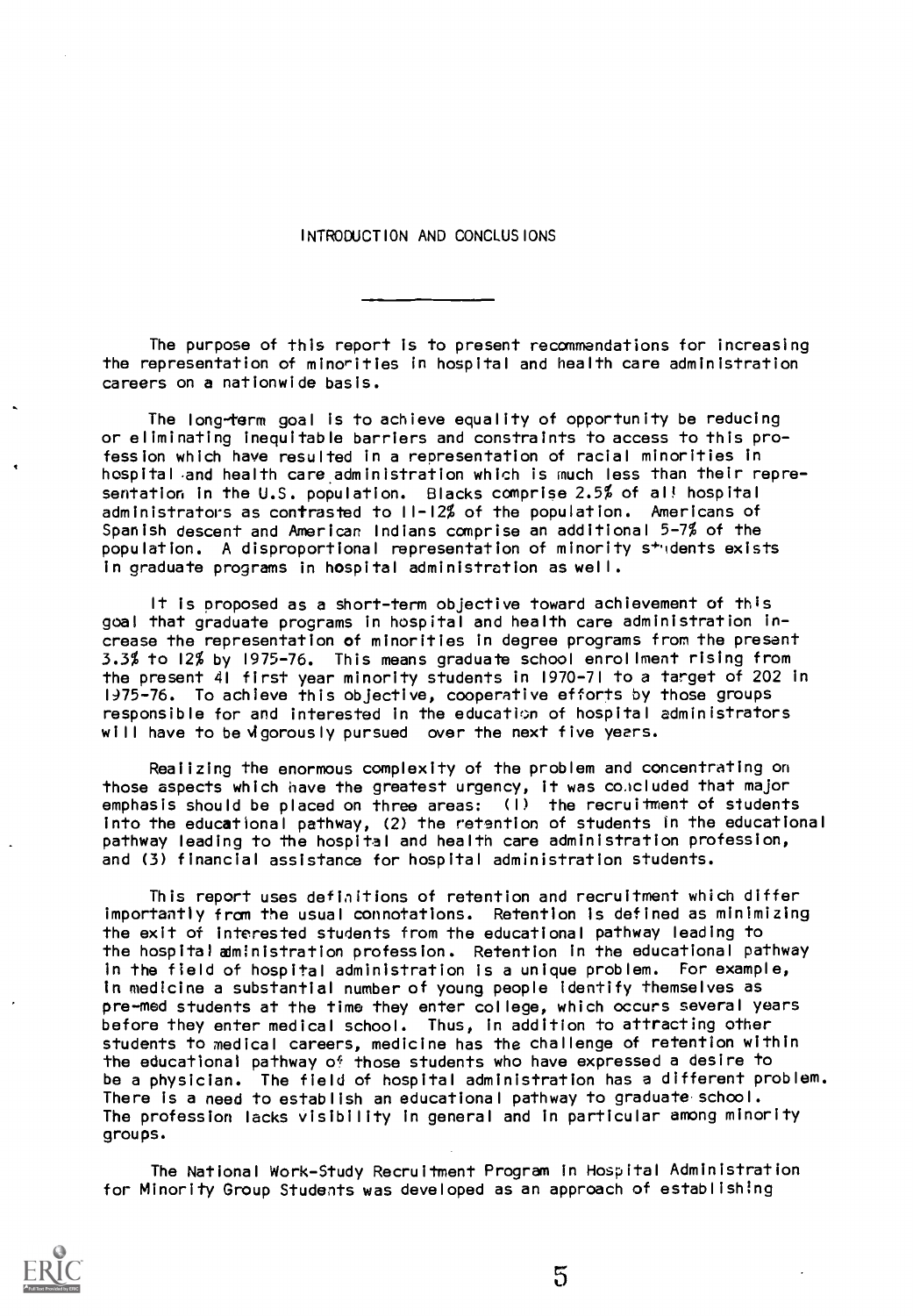an educational pathway for minority students. This program, which is ex-'plained in detail in the report, combines a selection process, introduction to the world of work, financial support, retention strategies, counseling and continuous contact - all combined in a single program with proven effectiveness on a pilot basis.

At present, there is no central coordinating agency to receive and dispense monies for financial assistance to minority students. In order for the field of health and hospital administration to fulfill its commitment to achieve 12% minority group representation by 1975, there is a clearly identifiable need for a national organization to assume this responsibility. Graduate Programs in Hospital Administration, acting on an individual basis, have not been successful in obtaining financial support for the increasing number of minority group students at anywhere near the level required, even for present students. A national Health Administration Fund should be established to provide national coordination, solicitation, and distribution of financial aid to minority students.

Recruitment is defined as efforts to increase the number of students entering the educational pathway. The National Work-Study Recraitment Program in Hospital Administration for Minority Group Students serves as an effective mechanism for increasing the number of students entering the educational pathway.

It is believed that the major problem in the retention of students in the educational pathway and the recruitment of new students is financial assistance. It is clear that present efforts in the retention and recruitment of minority students in the hospital administration profession cannot succeed unless new approaches are initiated to expand financial resources.

This report supports the following conclusions:

- 1. The main barrier today for minority students in attending graduate. programs in hospital and heaith care administration is the inadequacy of financial aid. Coincident with increasing enrollment of minority students in graduate programs, Federal government and other sources of funds have been decreasing. The need is urgent for reversing this trend and establishing better mechanisms for obtaining and utilizing financial aid.
- 2. Another critical factor in retention and recruitment of minority students in graduate programs in hospital and health care adminisfration is the dissemination of accurate information to students and counselors. Counseling should be directed to those efforts wnicn wtit help the student to fully realize his potential and to gain the confidence needed to pursue a career in hospital administration.
- 3. The National Work-Study Recruitment Program in Hospital Administration for Minority Group Students should be continued and expanded. The Program remains the most effective device for increasing minority student interest in the field. It also provides a direct educational pathway to graduate programs.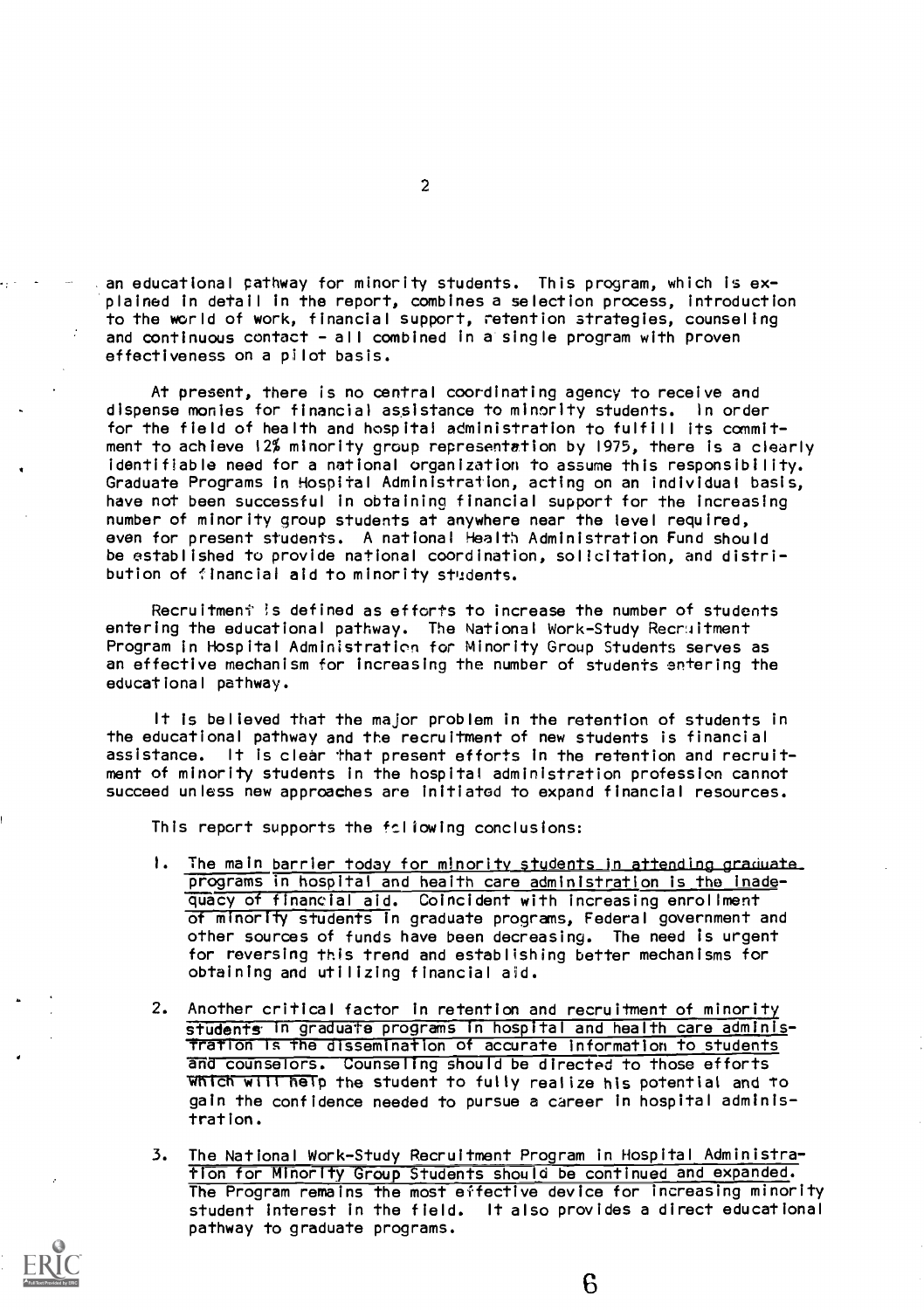4. The AUPHA Office of Student Affairs should expand its role to provide central coordination and a clearinghouse for ali minority student recruitment activities.

7



 $\hat{\mathcal{A}}$ 

 $\mathbb{Z}$ 

 $\overline{1}$ 

 $\ddot{\phantom{1}}$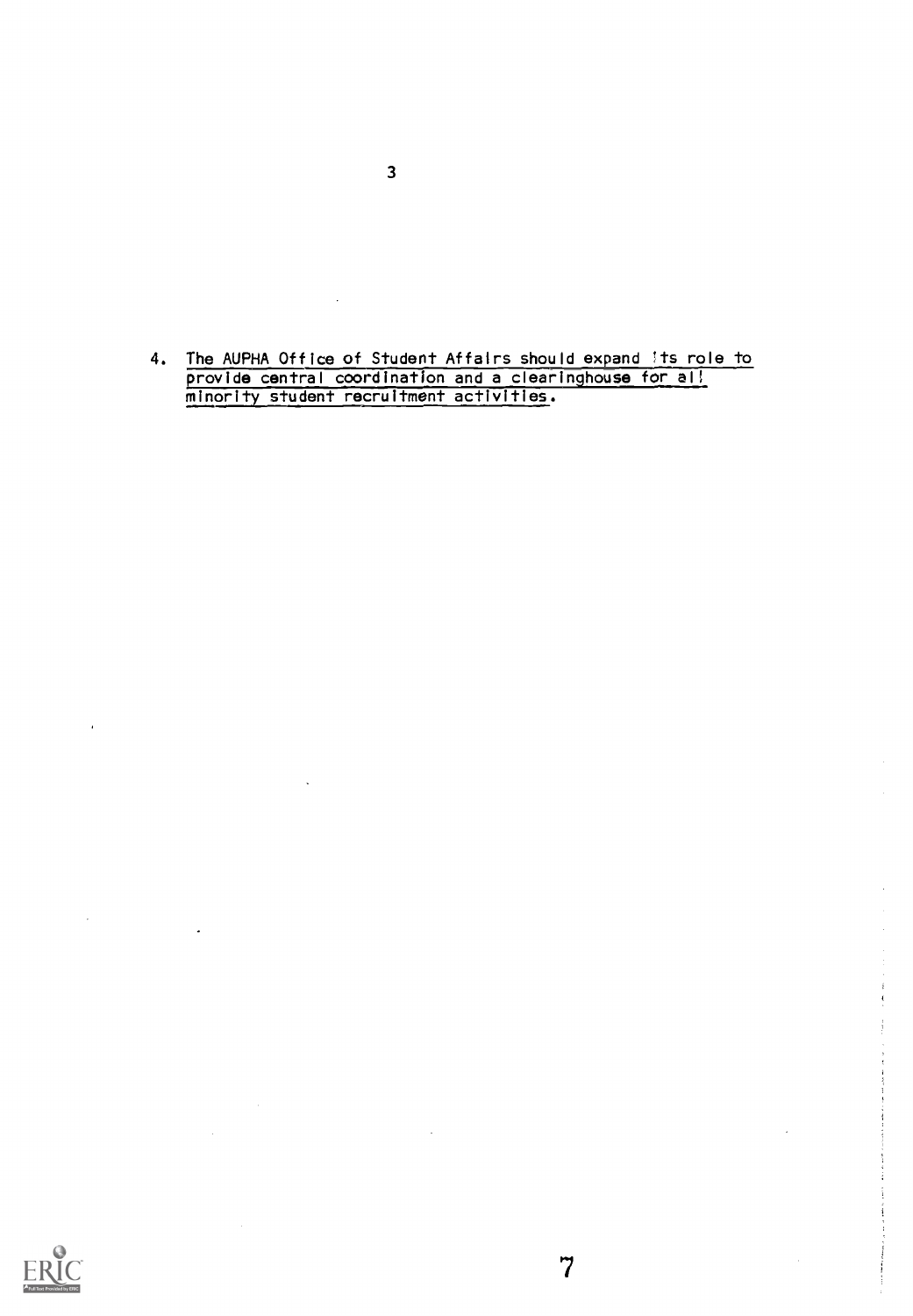RETENTION OF THE MINORITY GROUP STUDENT IN THE EDUCATIONAL TRACK

4

J. Joel May University of Chicago

The idea of separating the discussion of minority group students in Programs in Hospital Administration into the four areas which you are hearing about this afternoon, i.e. Recruitment and Selection, Financial Aid, Retention in the Educational Track, and Placement, was brought to our a+tention in a presentation document from the American Association of Medical Colleges which discuss minority group students in Medical Schools. In that document, they found this factoring a useful framework on which to structure the discussion which was to take place.

Each of the four areas of concern are important. Certainly the recruitment of minority group students for Programs in Hospital Administration is an endeavor worth undertaking and one which the staff and membership of the Association of University Programs in Hospital Administration has been deeply involved in for sane time. Similarly, the identification of sources of financial aid for these students is a most important activity as is the seeking out of appropriate and self-actualizing placement sites for the minority graduates of Programs in Hospital Administration.

My subject is Retention in the Educational Track,

<sup>I</sup> will assume for the purpose of this discussion that, as a result of the efforts of AUPHA and others, sufficient numbers of minority group students will be recruited for Programs in Hospital Administration and that simply increasing the numbers of such students who apply (as contrasted to those who matriculate) is not a serious problem. Twill further assume that financial sources have been tapped to the maximum and that no student's opportunity to enter a Program or his academic performance in the Program is likely to be adversely affected by undue concern over inadequate financial resources. Note that <sup>I</sup> am not by any means dismissing these problems. Rather, <sup>I</sup> am attempting to limit this discussion to selection and retention of students. The assumptions above make this possible.

There are two dimensions to this question which we address here. The first, and perhaps precedent dimension is concerned with the selection process. There are clearly unresolved issues concerning the use of standardized evaluation criteria and routine admitting practices as applied to minority group students which will, if ignored, greatly shape the task of the Program in its activities devoted to training minority group students. We will deel with this first.

# Usefulness of Standard Evaluation Criteria

because children of the poor tend to score considerably lower on standardized tests of ability and achievement than do children of the

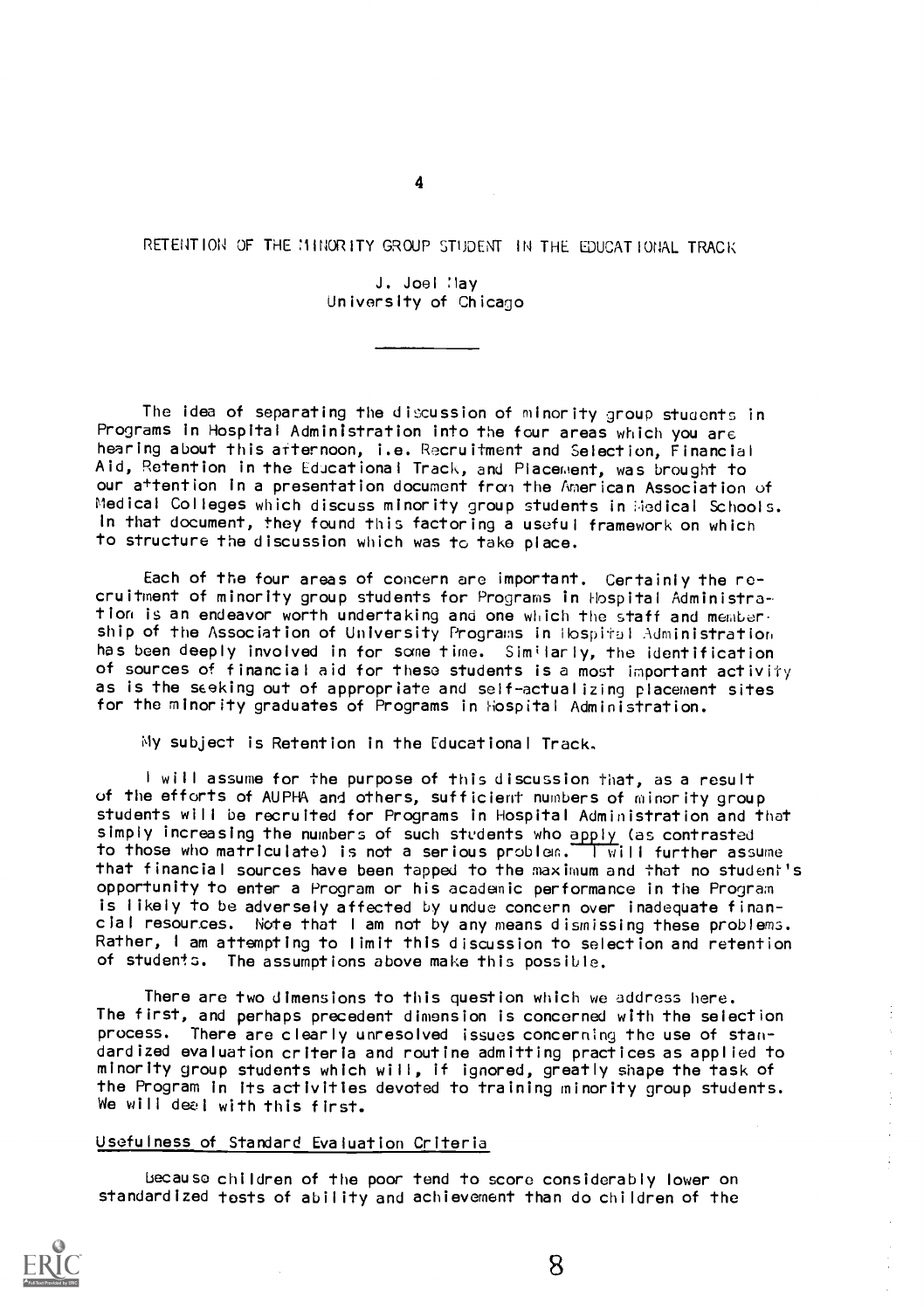affluent, one can say that in this descriptive sense such tests are 'biased against" or "discriminate against" or "penalize" the former. Unfortunately, these have value connotations and descriptive denotations.

From the standpoint of the selection process, the "educationally disadvantaged" applicant to a Program would simply be he who, on the basis of all available information, including high school grades, undergraduate grades, test scores, socio-economic status, race, ethnic origin, etc. is likely to have appreciably more academic difficulty than the typical minimally admissible student. This definition of educational disadvantage is not in accord with the varied use in the professional literature of such expressions as "culturally deprived" or "socially disadvantaged." It is not congruent with tacit assumptions that all persons of a given race, ethnic group, or regional group are educationally disadvantaged. According to the definition proposed here not all blacks or Chicanos or Puerto Ricans will have academic difficulty in any particular University. Individual differences in academic abilities within each group will be great.

During the first half of the past decade, a number of writers questioned the validity of standardized tests for ascertaining the developed abilities of children from lower socio-economic groups. One of these writers,  $\mathbb{A}$ . D. Jenkins, who was long time President of predominantly black Morgan State College in Baltimore, stated in 1964: " . . . it is well known that standardized examinations have low validity for individuals and groups of restricted experiential background." (I) That same year Fishman and others presenting the "Guidelines for Testing Minority Group Children" of The Society of Psychological Study of Social Issues, wrote that the "predictive validity (of standardized tests currently in use) for minority groups may be quite different from that for the standardization and validation groups . . ." (2) in 1965 Green and Farquhar (3) reported a correlation coefficient of only .01 between school and college ability test scores and grade point averages for 104 black males compared with .62 for the differential aptitude test verbal-reasoning scores for 254 white males.

These reports, however, do not prove standardized tests to have lower predictive validity for educationally disadvantaged college students. Only the Green and Farquhar study actually dealt with data. Cleary (4), (5) triad to replicate the findings of Clark and Plotkin (6) with a better control design, but failed. The conclusions of Green and Farquhar were questioned in some detail by Stanley and Porter (7). For black students, especially, the differential validity hypothesis has been found questionable; indeed, test scores sometimes over-predict the academic achievement of blacks (3), (9).

There does seem to be some evidence, however, of an association between socio-economic status and achievement on admission tests and in college grades. To the extent that this in turn Is associated with racial or ethnic background, there will tend to be a clustering of minority group students in this category.

In general then, there is some evidence that minority group students score less well on standardized achievement tests but that test scores do

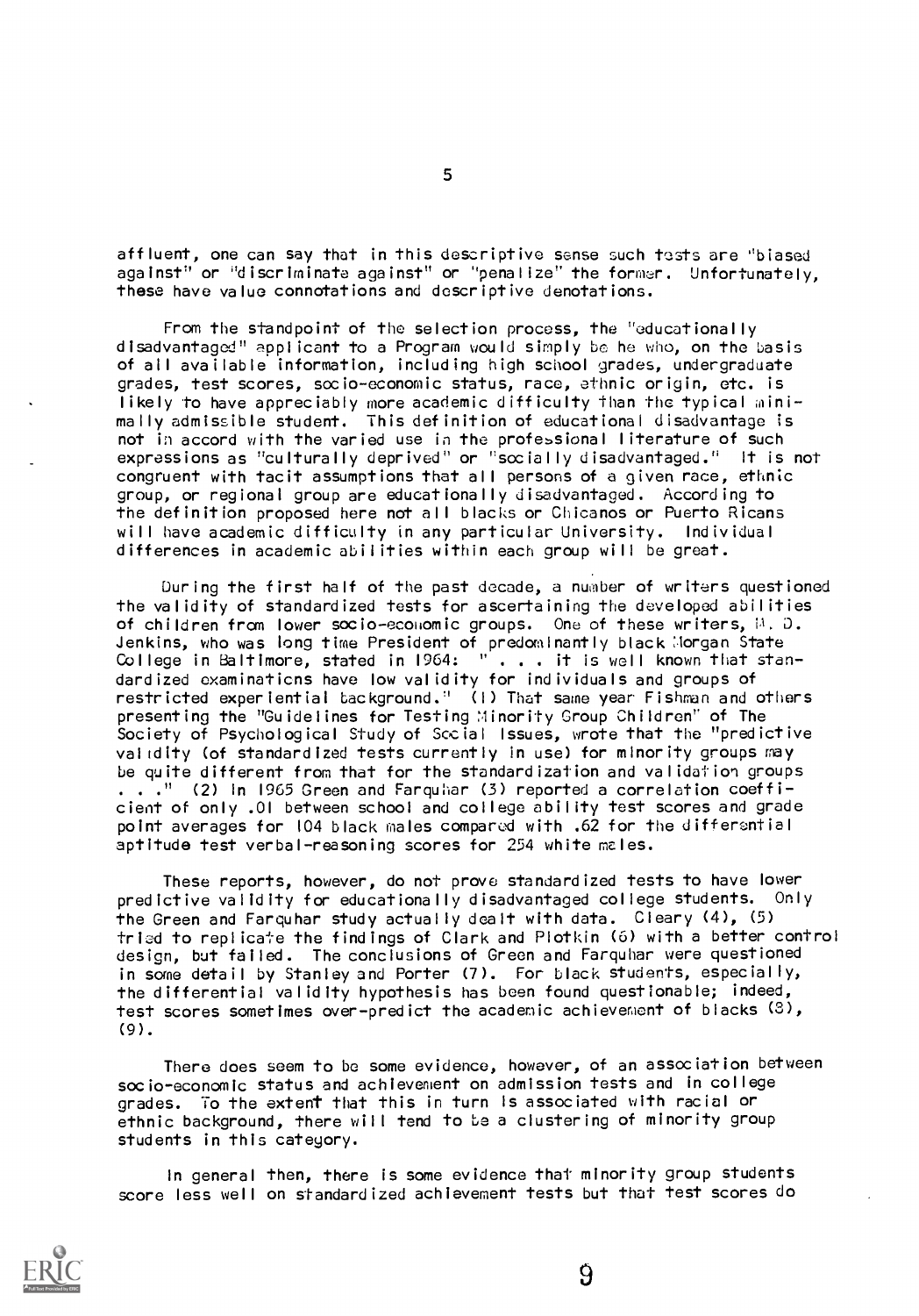not typically serve as good predictors of academic achievement for this group. It is often contended that in order to succeed in college these educationally disadvantaged students need less of the ability measured by the standardized tests than do the more advantaged ones. Seldom is it asked why they would need less ability. The persons who contend this seem to imply that students who have come up the rough way will study harder and more effectively than advantaged students, or perhaps even that by having survived in the ghetto they have developed coping techniques useful also in schools. Unfortunately, there is no convincing evidence that such occurrences happen frequently for students who are greatly underqualified, with respect to both test and grade point average, relative to other students in the same college or university.

Recently, some institutions have decided to waive test scores (and sometimes grades too) in admitting disadvantaged applicants. If the rationale for this is that the academic-aptitude and achievement tests lower prediction of criteria such as grade point average or persistence to graduation, it is a foolish procedure, since 'n any predictive activity an additional variable cannot reduce validity, but only increase it or, at worst, leave it unchanged. Substituting letters of recommendation and other subjective predictors of success for test scores and grades would appear an unfortunate step backward into subjectivity and invalidity. It would seem more sensible to predict the criterion for each applicant from all the available predictors and then, if desired, to set up predictive lists separately for disadvantaged and non-disadvantaged students. Those disadvantaged applicants who seem on the basis of all evidence to be most promising can be accepted, offered financial aid, and, where needed, given educational remediation and tutoring.

The significance of all of this for the subject of retention of minority group students in the educational track is clear. Any significant compromise on admitting standards with respect to "disadvantaged" students (to the extent that this is a characteristic of minority group studentsand there is some evidence that this is the case) is likely to have a significant impact on the average level of attainment of the student body as they progress through the educational track. To the extent that such compromises are made, Program Directors must be clearly aware of the additional remedial and tutorial effort which will be required in the interests of maintaining students in the educational track.

The second dimension of the problem is that which revolves around the question of the effect on the curriculum, the education of the students concerned, and the education of the other students in the Program of the admission of educationally disadvantaged students to a Program in Hospital Administration.

A number of colleges and universities are now more concerned with the disadvar:aged student's persistence to graduation than with his grades. In my experience, it is likely that this approach is somewhat characteristic of Programs in Hospital Administration generally.

Not many systematic studies of differential persistence to graduation between Llacks and whites have yet been completed, but the evidence from



6

 $\hat{\boldsymbol{\beta}}$  $\hat{\psi}$  $\frac{1}{4}$ 

 $\frac{1}{2}$  , and  $\frac{1}{2}$  , and  $\frac{1}{2}$ 

 $\begin{array}{c} 1 \\ 1 \\ 1 \end{array}$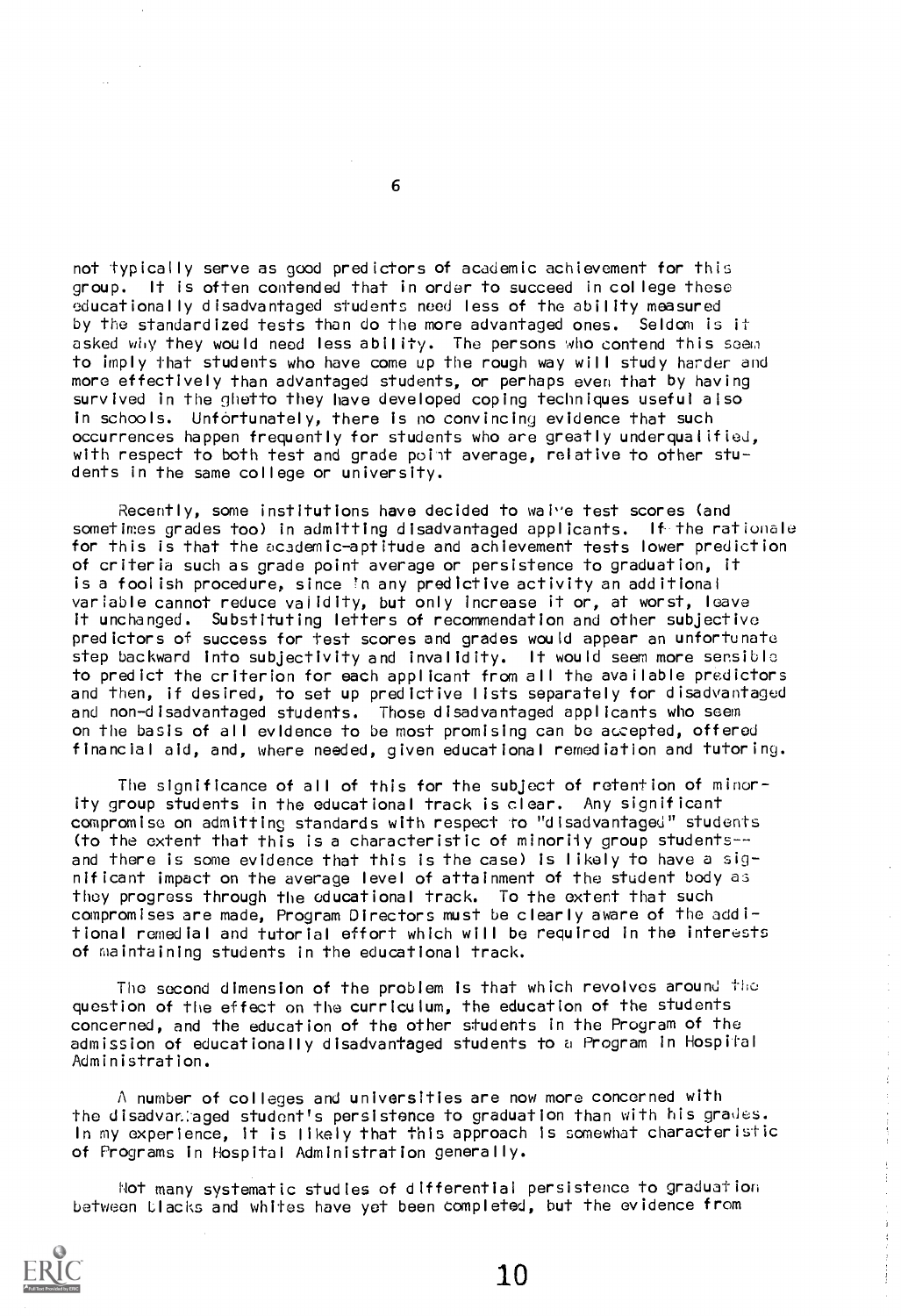Petlow, (10), Nicholson, (II), Clark and Plotkin, (6), Borgen, (12), and Astin, (13), suggests that reasonably able Black students from High socioeconomic backgrounds who attend selective colleges persist well to graduation even though many of them make mediocre or poor grades. Most of thse students chose their respective colleges, howaver, rather than having been recruited. We know virtually nothing yet concerning the persistence of other disadvantaged minority groups.

However, persistence to graduation can hardly be accepted as the primary criterion. The persister must, in the process, get at least as good an education as he colld elsewhere for the same effort and cost and also be available for placement in an appropriate activity. Nevertheless, careful objective evaluation of the educational attainments of the students as they progress seems imperative and <sup>I</sup> would strongly suggest that a mechanism be set up by the Association to undertake such evaluation in the face of the paucity of current data.

A considerable number of minority group students with weak academic preparation are being recruited into some of the most selective colleges and universities in the country. There the academic-aptitude and achievementtests scores of many such recruits may be several standard deviations below the average, non-special student, and even far below the minimum level for regular admission to the institution. Most colleges do not publish figures for special students compared to regularly admitted students, but one can get a few statistics such as the following: Kendrick (14) infers that "not more than 15% and perhaps as few as 10% of . . . Negro high school seniors would score 400 or more on the verbal section of the SAT. Only <sup>I</sup> or 2% would be likely to score 500 or more."

The percentages for all high school seniors in the country are approximately 5 and 20 respectively according to the published college board reports. As noted earlier (10), the fifth percentile of SATV scores for freshmen in the College of Arts and Sciences at Cornell University is 535. Cornell uses a cutoff of 620 on SATV to define those students who are considered academic risks.

Cornell University may have the ablest large group of Black students in the country if SAT scores are used as the criterion. The verbal means of entering freshmen in the special program (composed almost entirely of Black students) for 1965-66 through 1968-69 ranged from 530 to 570, whereas the means of the freshmen in the College of Arts and Sciences ranged from 660 to 703. The average difference between the students in the special program and the entire Arts and Sciences group was 137 points (15).

In the fall of 1967, Michigan State University enrolled "sixty-six not normally-admissible Negro freshmen . . . more than half (of whom) had combined scholastic aptitude test scores of under 789" (16). No comparative figures for regularly admitted freshmen are given, but the following remarks indicate the discrepancy (Reference 16, page 13):

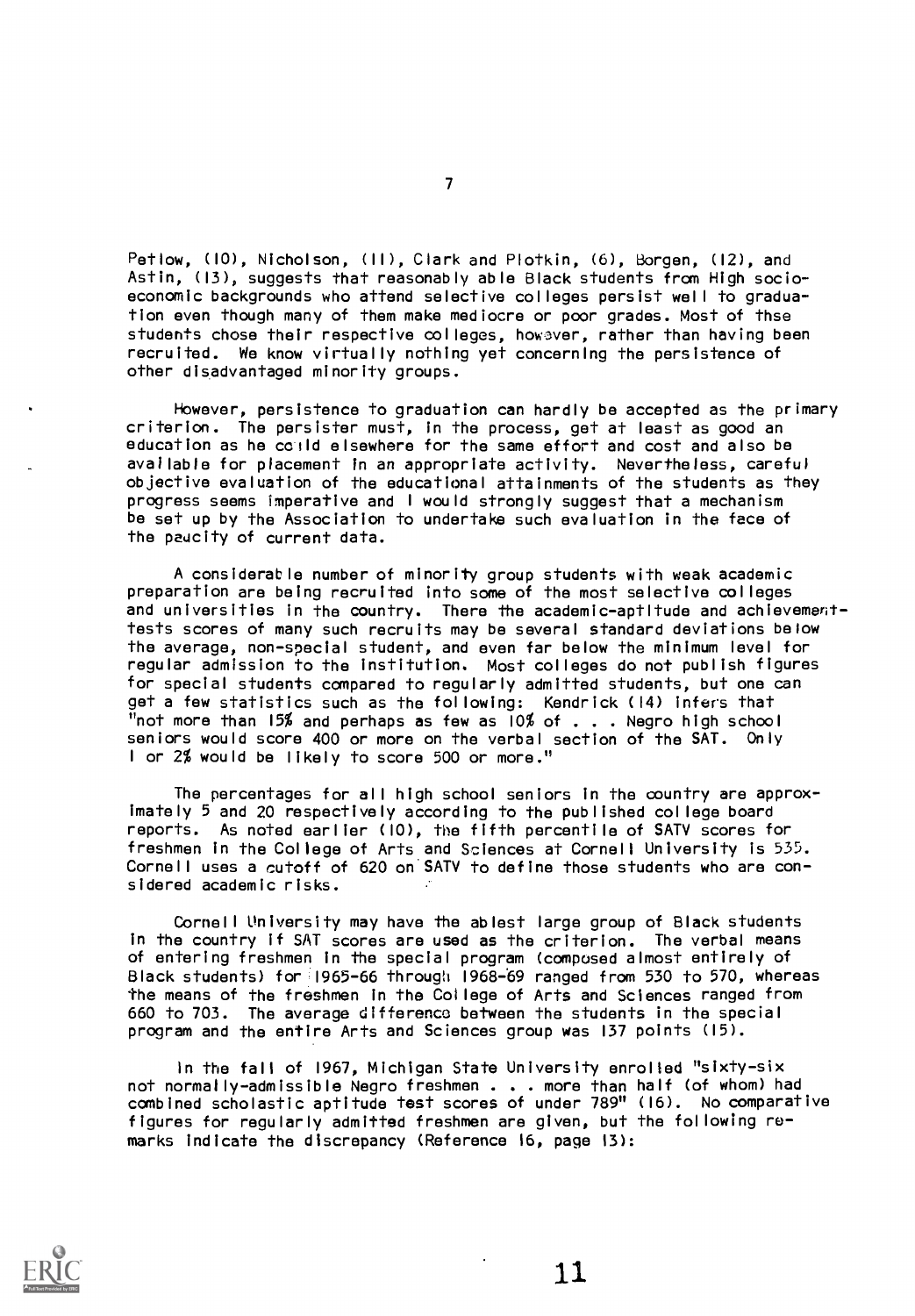May 28, (1968): Lunch with four faculty members who want to "do something" meaning tutor Negro freshmen next Fall. Their ideas are good and all went well until they started saying how high the students grades and test scores should be. They had a hard time believing we haven't even one that high in our special-admission group.

For the University of Illinois during the academic year 1968-69 Humphreys (17) reported a "difference between the means of the two races that was 2.4 times the standard deviation of the Caucasian distribution.' Bowers (IS) provides detailed comparisons of the III men and 152 women in the Special Educational Opportunities Program (SEOP) with the regular Illinois freshmen on eight test variables in high school rank.

It seems likely that trying to compete far above their comfortable level would confine to the easier courses and universities most students who are quite underqualified academically, thereby limiting their choice. Also, though such students may pass most of their courses with C's and D's, one wonders what they will be learning, relative to what they might learn in another college whore their relative level of ability is average or better. In addition, the negative concept of themselves which they may develop as low man on the academic totem pole must be considered.

Recall that these data and these quoted conclusions deal with undergraduate students in selective colleges. At best they are, for our purposes, inferential. The process of specializing these findings to the graduate level education in Hospital Administration with which we are concerned is neither simple nor straightforward. Much more information is needed on the academic performance of minority group students in graduate education in general and, in particular, in Programs in Hospital Administration. The Association of University Programs in Hospital Administration and its members are in an excellent position to undertake a comparative study of this sort. Until far more than is presently known about these problems is available, it will be most difficult to deal directly with some of the issues involved in the retention in the academic track of members of minority groups. However, we do have strong inferential evidence that, at least at the undergraduate level, such problems are present.

The issues which face us at present are, as I see them, the following:

I. To what extent are minority group students and students who are academically disadvantaged the same group of students?  $\frac{4}{3}$ 

- 2. How does the admission process cope with disadvantaged students in order to provide them with the sorts of opportunities for graduate education which we feel we want to provide?
- 3. what is the likelihood, given a selection process, of such students succeeding academically; as contrasted to "persisting to graduation"?
- 4. To what extent are remedial and tutorial activities, if

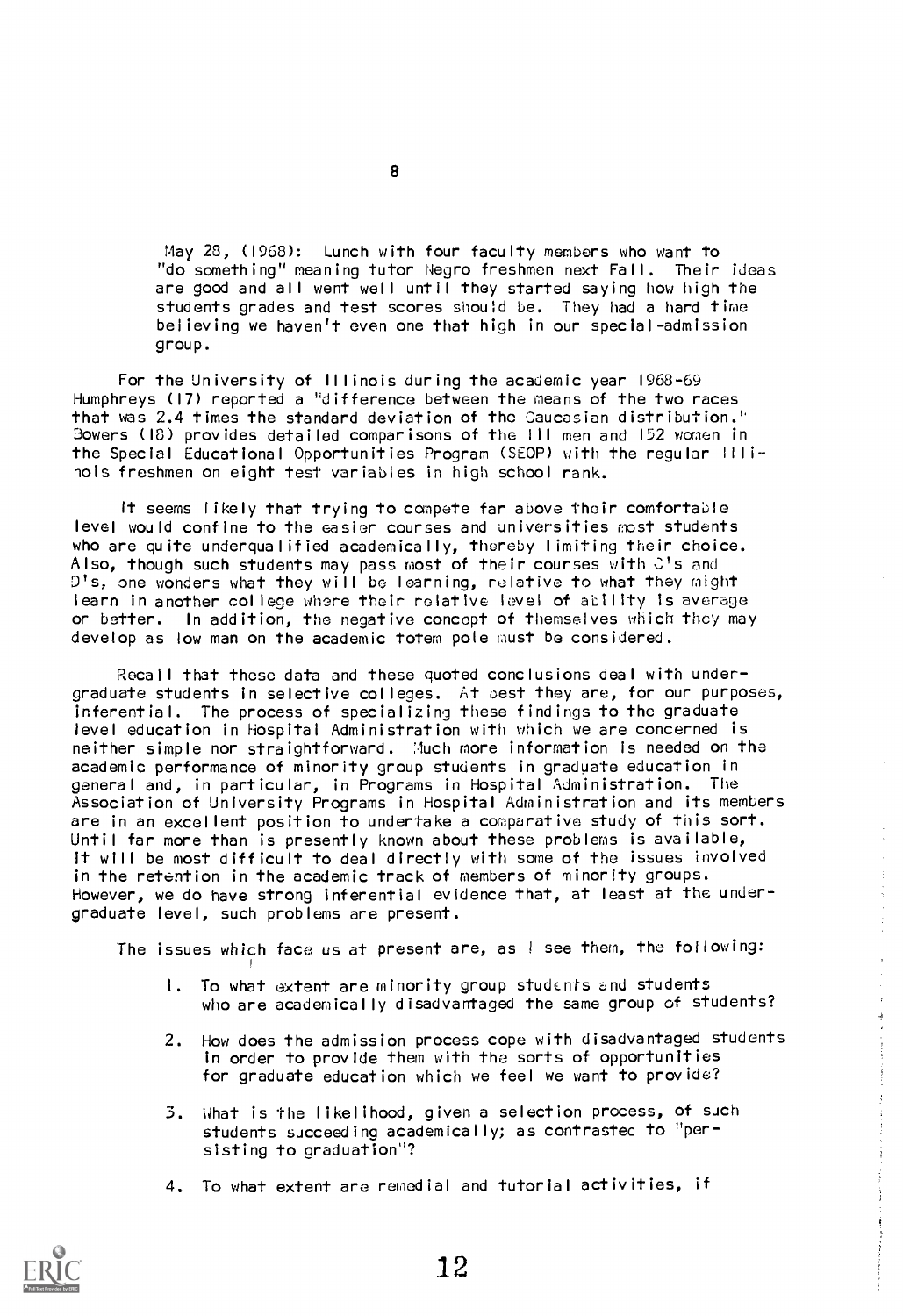necessary, available? What is the extent of the needed activities in this area? What is the cost in faculty time and program funds required to provide it?

- 5. Is there a danger of-a "dual standard' developing? if so, how can it be avoided?
- 6. Does experience at the undergraduate level and with large groups of entering students in any way reflect the experience which Programs in Hospital Administration are likely to have?

I would urge that the Association and its members make every effort in the direction of the recruitment of minority students to Programs, but, at the same time to be cognizant of the kinds of problems which may arise and to, early in the process, initiate data collection and analysis procedures which will build upon the existing experience and enable us, in the future, to more adequately and accurately, as well as more equitably, select, admit, educate, and place students of all racial and ethnic backgrounds.

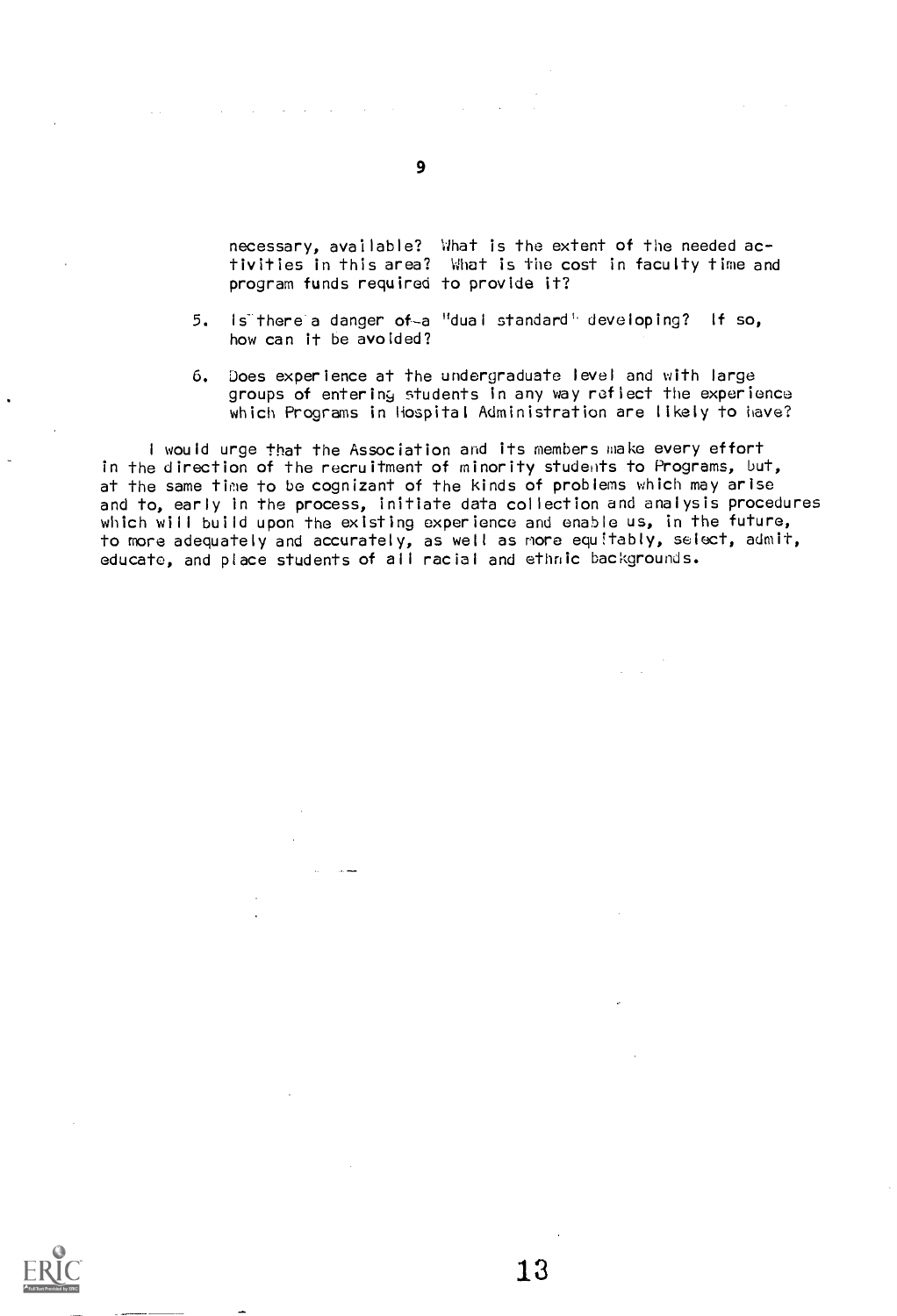#### REFERENCES AND NOTES

- I. M. D. Jenkins, The Morgan State College Program An Adventure in Higher Education (Morgan State College Press, Baltimore, 1964). p. 93. For a review of this book emphasizing measurement aspects, see J. C. Stanley, Educ. Psychol. fleas. 25, 273 (1965).
- 2. J. A. Fishman, M. Deutsch, L. Kogan, R. North, M. Whiteman, J. Soc. Issues 20, 127 (1964). The Society for the Psychological Study of Social Issues is a division of the American Psychological Association.
- 3. R. L. Green and W. W. Farquhar, J. Educ. Psychol. 56, 241 (1965). Pearson Product - moment coefficients of correlation may vary from -1 to +I, inclusive. They are discussed in most textbooks of applied statistics.
- 4. T. A. Cleary, J. Educ. Meas. 5, 115 (1960).
- 5. T. A. Cleary and T. L. Hilton, Educ. Psychol. Meas. 28, 61 (1968).
- 6. K. B. Clark and L. Plotkin, The Negro Student at Integrated Colleges (National Scholarship Service and Fund for Negro Students, New York, 1963).
- 7. J. C. Stanley and A. C. Porter, ibid. 4, 199 (1967).
- 8. Other reviews are by Thomas and Stanley (10); S. A. Kendrick and C. L. Thomas, Rev. Educ. Res. 40, <sup>151</sup> (1970); A. R. Jensen, Toledo Law Rev. 1970, Nos. 2-3, 403 (1970); S. H. Cramer and R. R. Sevic, <u>College Board</u> Rev. No. 78 (Winter 1970-71), p. 22. Other pertinent articles include: V. H. Hewer, Pers. Guid, J. 43, 764 (1965); J. D. coney, ibid. 44, 700 (1966); J. R. Hills and J. C. Stanley, in Proceedings of the 76th Annual Convention of the American Psychological Association (San Francisco, 1968 , p. 241; J. Negro Educ. 39, 320 (1970).
- 9. C. L. Thomas and J. C. Stanley, <u>J. Educ</u>. <u>Meas</u>. 6, 203 (1969); also see A. N. Cherdack, thesis, University of California, Los Angeles (1970).
- JO. W. L. Tetlow, Jr., Cornell Chron., 'The Official Weekly Record for Cornell University" 1, 6 (1G October 1969). At Cornell the 5th Percentile on SATV in the College of Arts and Sciences is about 535, so most students who score in the lowest 5 percent there are far above the national median SATV score of high school graduates (which is less than 400).
- II. E. Nicholson, Final Report (to the Ford Foundation) of the Study of Success and Admission Criteria for Potentially Successful Risks (Brown Univ., Providence, R.I., 1970).

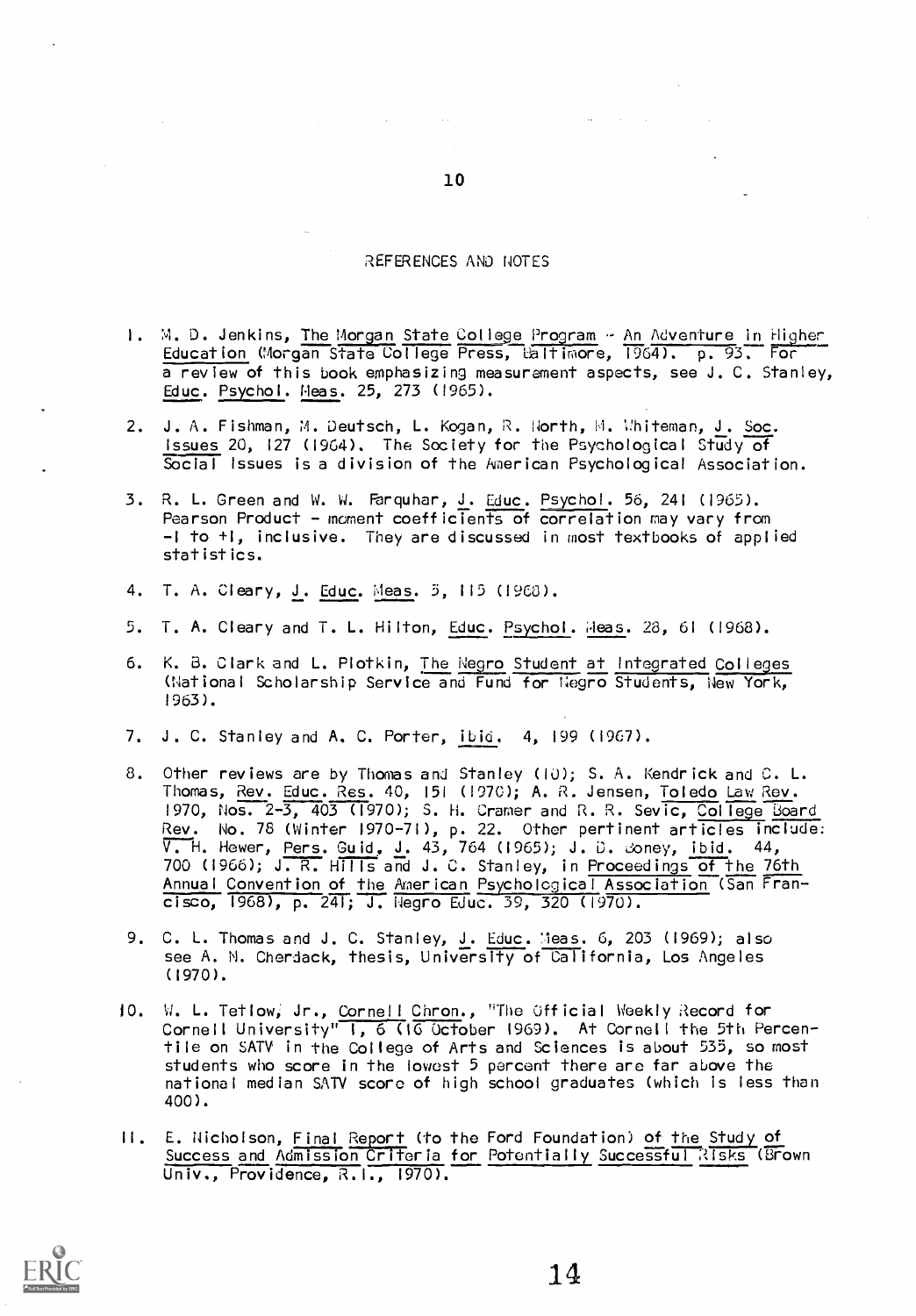11

References and Notes, continued

- 12. F. H. Borgen, Res. Rep. Nat. Merit Sch. Corp. 6, 2 (1970).
- 13. H. Astin, Educational Progress of Disadvantaged Students (Human Service Press, Washington, D.C., 1970).
- 14. S. A. Kendrick, College board Rev., No. 66 (Winter 1967-0d), p. 8.
- 15. Expanding Opportunities for Minority Croups (Committee on Special Educational Projects, Cornell University, Ithaca, N.Y., n.d., circa . 1963), table 2. Also see Tetlow (14).
- 16. G. A. Sabine, College Board Rev., No. 69 (Fall 1903), p. 11.
- 17. L. G. Humphreys, Science 16G, 167 (1969).
- 13. J. Bowers, "Factor Structures and Predictive Valialties of College Ability Tests for Regularly Admitted and Disadvantaged Deginning Freshmen at the University of Illinois," paper read at the American Educational Research Association convention, Minneapolis, 3 March 1970.

:15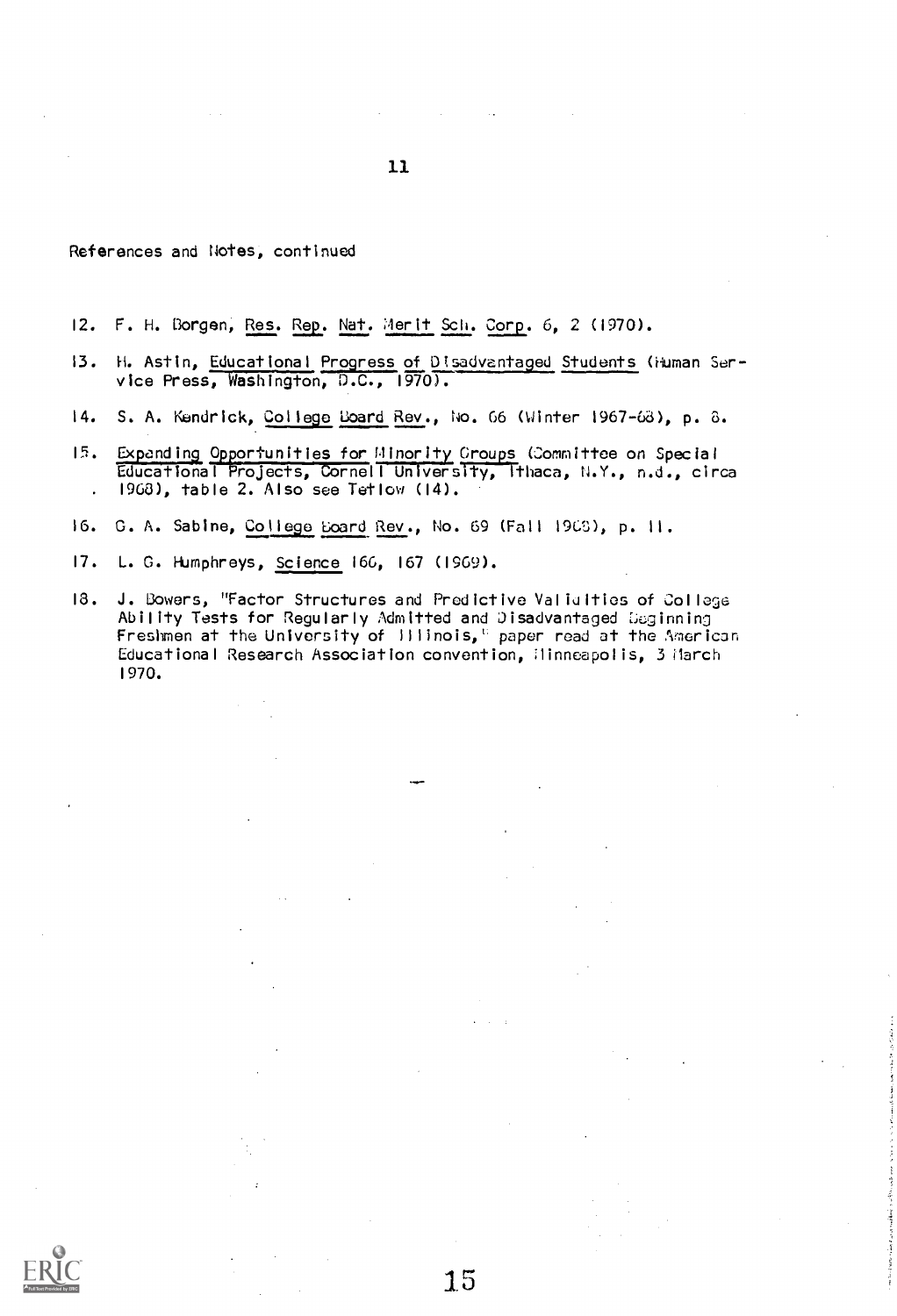#### RECRUITMENT AND MOTIVATION OF MINORITY GROUP STUDENTS TO CAREERS IN HOSPITAL ADMINISTRATION

Robert R. Detore Association of University Programs in Hospital Administration

Recruitment and motivation of students into health careers is of primary importance to all of us. All our suggestions and plans for financial aid, retention, and placement are irrelevant unless we have the students who are clearly motivated to careers in hospital administration. There are more than seventy-five health career programs in this country that deal with health career recruitment and motivation on a daily basis. Unfortunately, few health career programs and health professional organizations have made substantial commitments or progress in the area of minority group student recruitment. There are a number of experiences or programs available from various organizations that have become involved in tho area of minority group recruitment, however, there does not exist any definite stop by step plan on how to recruit or motivate minority group students into health careers.

If we define recruitment as efforts to increase interest in hospital administration careers and the number of students entering graduate programs, then the major functional categories of recruitment efforts seem to be the following:

A. Informational - providing students with information, through media such as brochures and films which increase his knowledge of hospital administration careers and opportunities.

As you know, during the past year, AUPHA has developed a new brochure on the career in hospital administration and the graduate programs in hospital administration. We have also produced "The Fixing Business," the first film on a career in hospital administration. The career brochure is essentially distributed to those people who directly request it by mail. Because of a budget cutback in the AUPHA recruitment grant, there are limitations on our film distribution; thus, AUPHA has had to rely basically on the interest of guidance counselors in showing the film and on the hospital administrator in promoting the film in his community.

We are not going to effectively recruit minority group students to careers in hospital administration if we rely upon them to write us for information, or if we depend upon the guidance counselor or the hospital administrator to promote our film in his community. The dearee of awareness of the field of hospital administration among young people, particularly high school students, is marginal and as it pertains to the minority group student it is almost nonexistent. This past January, <sup>I</sup> spoke at a session

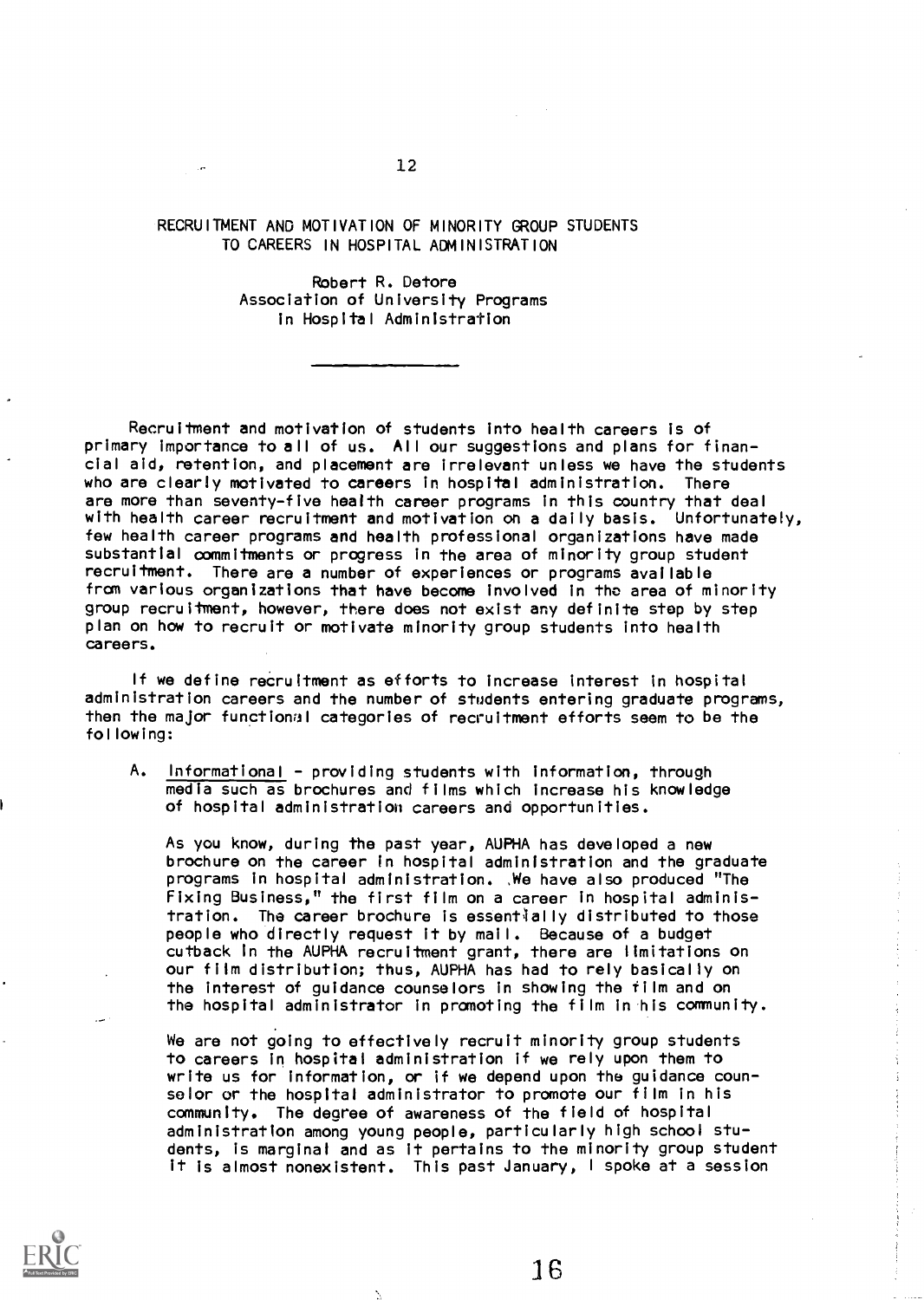of the Southeastern Health Careers Conference, before threehundred high school sophomores and juniors. Before I gave my presentation, <sup>I</sup> asked the audience how many were aware of hospital administration. Three students out of three-hundred raised their hands, and two out of the three thought that only nurses could be hospital administrators; and this was an all-white audience. <sup>I</sup> am sure this experience is more of a rule than an exception. If we are really going to reach youth, and especially minority youth, in our recruitment efforts, then we really must initiate a very aggressive recruitment program.

AUPHA can continue to serve as a catalyst in national recruitment efforts for the field of hospital administration, but efforts on the local and state levels must be planned and implemented. <sup>I</sup> would suggest that we consider the following proposals to increase minority group student awareness of careers in hospital administration:

- I. Graduate programs must become more involved in reaching high school and college students in their area. Minority group students enrolled in the program could be asked to speak at high schools and colleges in the field of hospital administration. Brochures and audio-visual aids could be supplied by AUPHA.
- 2. More effort should be directed at informing high school and college counselors of career opportunities in hospital administration. Graduate programs could sponsor career day seminars on their own campus directed at young people and featuring relevant speakers, particularly minority group administrators who could provide a "role identification" for the students.
- 3. The AUPHA campus visitation program should be more effectively utilized by member programs as a recruitment device. Minority group students enrolled in the programs should be asked to represent their school at colleges in their area. Special efforts should be made to visit black colleges, particularly in the South where a majority of blacks are educated.
- 4. Each graduate program should form a recruitment committee composed of students and faculty, which would be responsible for coordinating recruitment efforts for their schools and who would also work with the AUPHA minority group recruitment programs.
- 5. AUPHA and the National Association of Health Services Executives could sponsor a national conference on recruiting minority groups into careers in hospital administration. This conference, which could be attended by selected faculty and students, would be exposed to various recruit-



13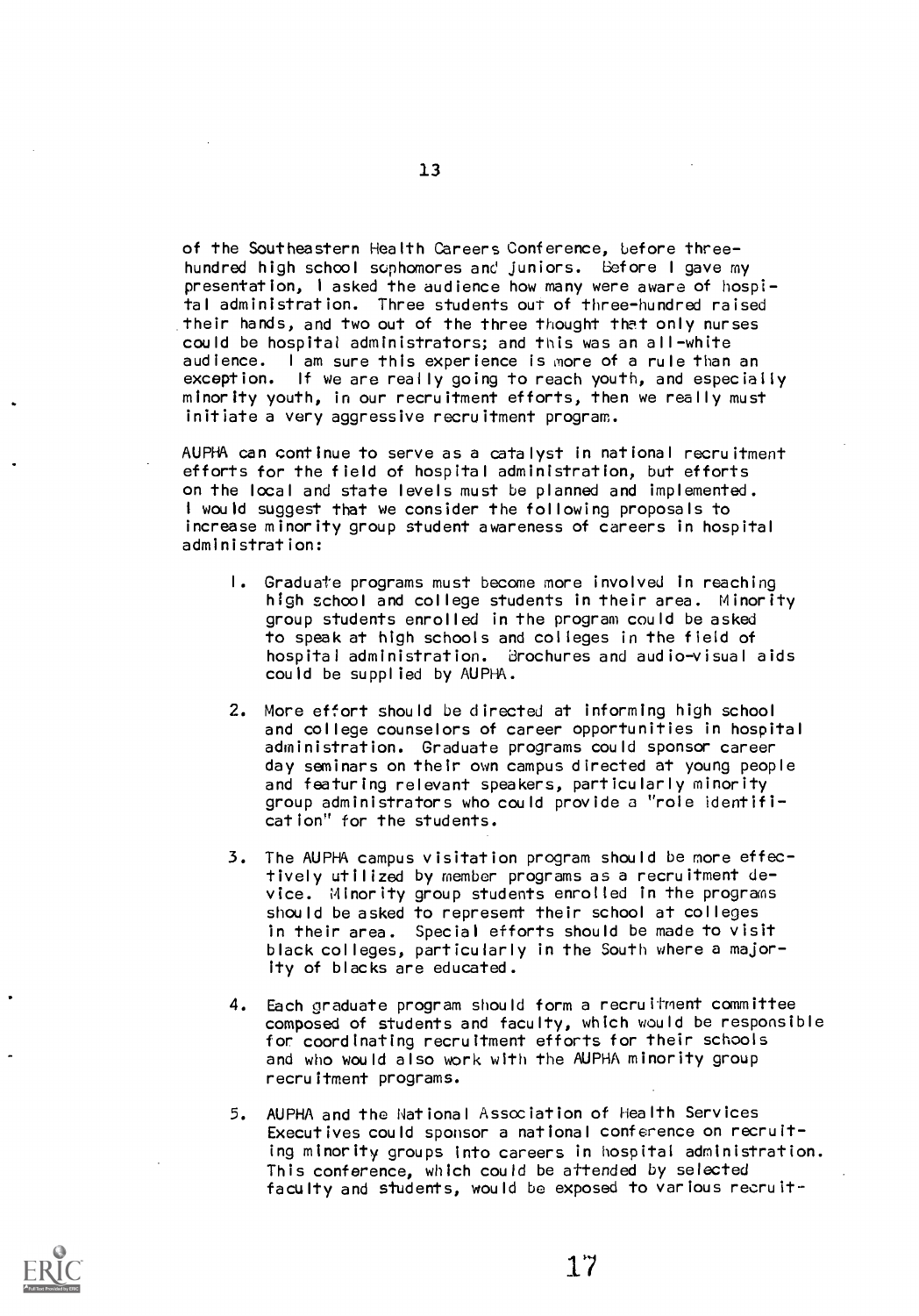ment techniques and experts in the area of minority group recruitment. The conference would also serve as a means of sharing ideas and experiences among all the graduate programs.

6. We should establish an office of minority students affairs in AUPHA to collect and disseminate information relating to opportunities for minority students in hospital administration. The person who would direct this project could also work closely with the various graduate program recruitment committees. The office of minority student affairs would also be directly responsible for the distribution and condensation of the National Clearinghouse for minority group student applicants to graduate programs in hospital administration. In order to establish an office of this nature, we would need foundation support over a specified time period.

The next major category of recruitment efforts would be classified

B. Experiences - exposing students to actual hospital administration experiences. I think we are doing this very effectively through the National Work-Study Recruitment Program in Hospital Administration for Minority Group Members. Of course, <sup>I</sup> would like to see this program extended to every large urban area in the country, but there never seem to be enough financial resources available to meet very human problems. We are in the process now of working out the arrangements of expanding this program to other cities beyond our two pilot cities of last year, Baltimore and New York.

Having the privilege to have worked very closely with this program and all the students involved in it, <sup>I</sup> am sold on the idea of a work-experience program as a very valuable means of recruiting students into the field of hospital administration. Just about all the students who participated in the pilot program last year were totally unaware of the position or importance of the hospital administrator in the health care system. <sup>I</sup> know that once these students were exposed to the health care system and how the administrator is part of the action, they became much more impressed with the field. A majority of students who participated in last year's program have indicated a definite interest in the field; some have already been accepted in programs for the Fall.

We must continue to expand our work-study program, because I think it is the best and most successful thing we have going for us in the area of minority student recruitment.

is: The last category in recruitment efforts that <sup>I</sup> would like to discuss

 $C.$  Role-Identification - we must present students with real life



as: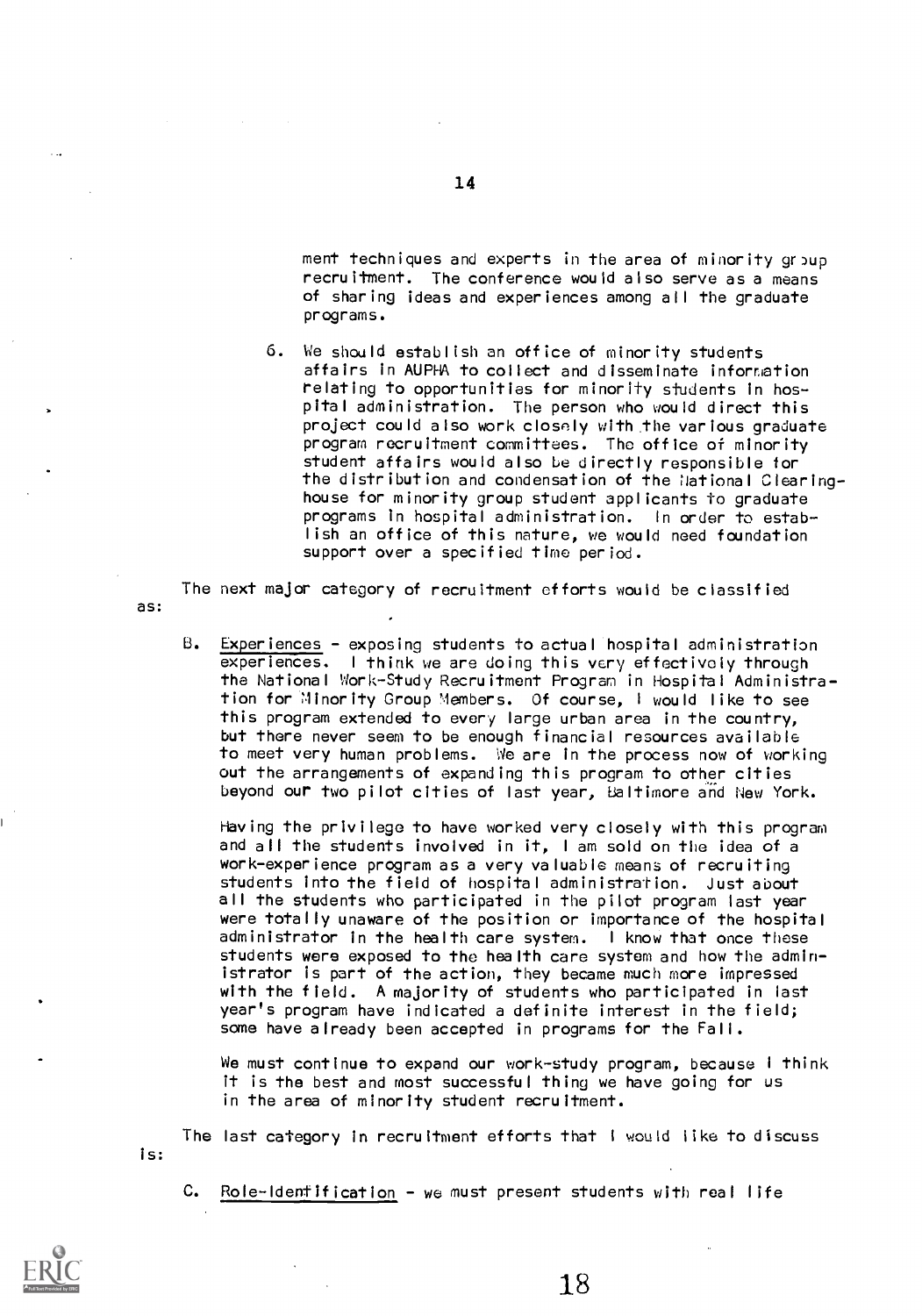"models" of successful members of minority groups in hospital administration. <sup>I</sup> think that students can identify with the personal image of a career. Marcus Welby, M.D. is doing a tremendous job for medicine, but unfortunately, you never see a hospital administrator in any of those TV shows, because the administrator is too busy running the hospital. <sup>I</sup> think this is an important role for NAHSE - a role which they are assuming quite well. <sup>I</sup> know that NAHSE has organized a student association which is quite together. <sup>I</sup> think if these students become more involved on their college campuses and home communities, they can be d tremendous force in the recruitment process. <sup>I</sup> think that AUPHI. should cooperate with the NAHSE student organization and give them the tools to do their job.

<sup>I</sup> hope that the recruitment efforts <sup>I</sup> have discussed in this paper will give you an Idea of what we are doing now, and how much more we could be doing to motivate more minority group students to the field of hospital administration. Let me conclude by saying that <sup>I</sup> do not think the responsibility for recruitment for any student group remains with a few organizations. I think we all must look at what our own institutions are doing in this area, as <sup>I</sup> have tried to do in this paper as regards to AUPHA, and then continue from that point to do more.





ŧ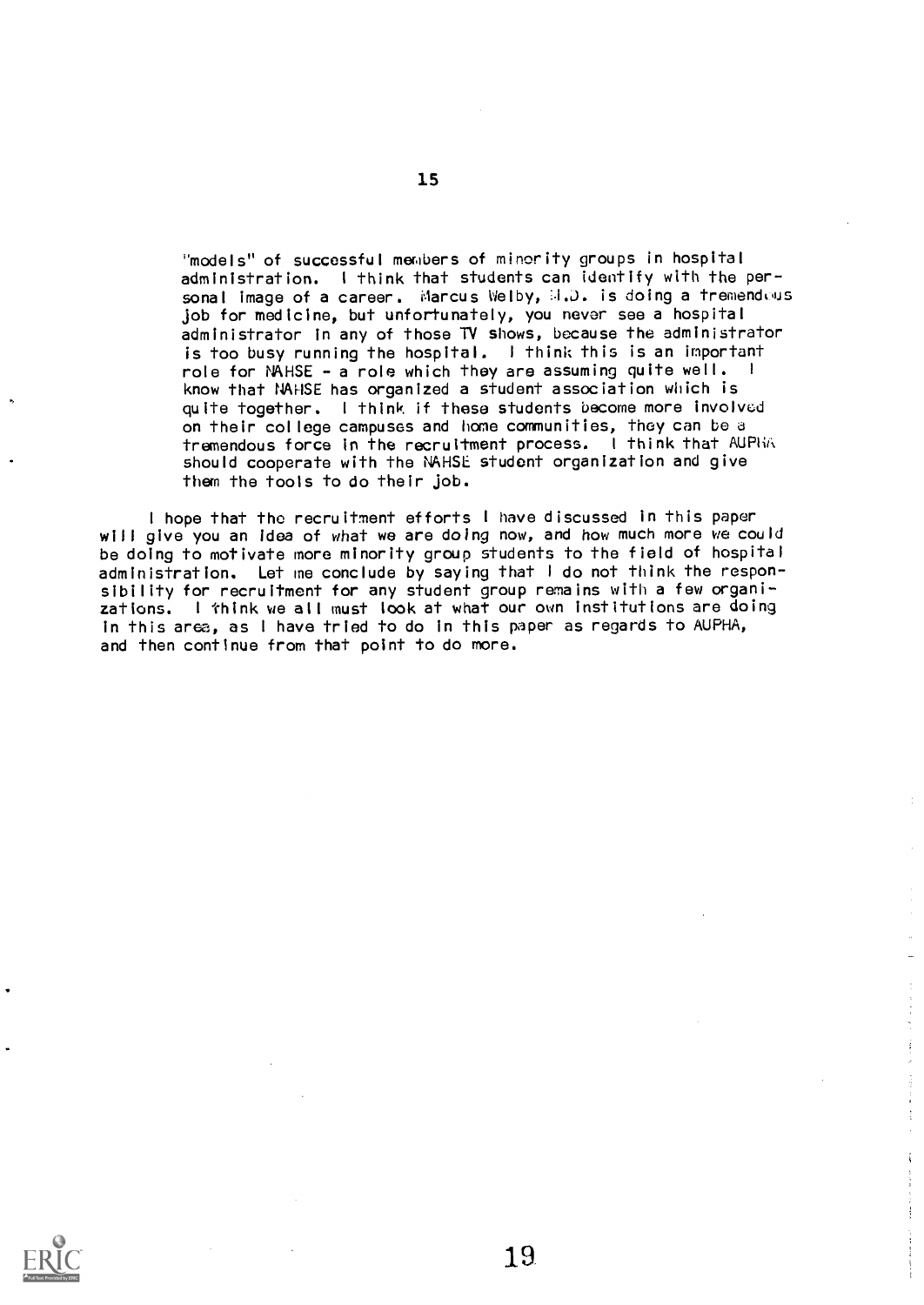#### THE ASSOCIATION OF UNIVERSITY PROGRAMS IN HOSPITAL ADMINISTRATION

#### RECRU ITHENT ACT IV IT LES

During the 1920's and 1930's, in response to the recognition that professionally educated, full-time management was needed in cur nation's hospitals, various attempts were made by universities to inaugurate formal courses of training in hospital administration. Mille most of the early programs were short-lived, a notable exception was at the University of Chicago, where the first continuing graduate program in hospital administration was established in 1934. The second graduate program was organized at Northwestern University in 1943. In the period from 1945 through 1948, formal graduate programs were organized at seven U.S. and one Canadian universities. Discussion relative to the formation of a formal association of the programs was held in 1948 with the Association founded that year.

From 1948 to 1964 the administration of the Association was handled by a part-time Executive Secretary based at the University of Chicago. In August of 1964, the W. K. Kellogg Foundation made a five-year grant to the Association for the purpose of deve!oping a program for strengthening graduate education in hospital and health administration. This grant provided for a full-time professional staff.

Today, the Association is a consortium of 35 graduate programs located in the United States, Canada, and Puerto Rico. These programs are the primary source of professional administrative talent for hospitals, health and hospital associations and many other health-related institutions and organizations. In 1970, 613 students received master's degrees from these 35 programs.

Since its founding, a primary concern of the Association has been to attract to the field of health and hospital administration highly motivated people with potential for academic success and professional contributions. A faculty committee has been carrying on recruitment activities for several years. Early in its work the committee posed the question common to all health professions -- how, with limited resources, to improve the number and quality of applicants?

In response to the interest in recruitment among the health professions and their own deliberations concerning hospital administration, the Association's committee felt that it was time to undertake a systematic, balanced recruitment effort designed as a demonstration to provide valuable experience to all health professions. Accordingly, a grant proposal was submitted to the United States Public Health Service in the spring of 1967. The proposal was approved, and the funds (\$2I0,000) were made available on October I, 1967. The award supported an intense effort over a four year period with three general objectives:



16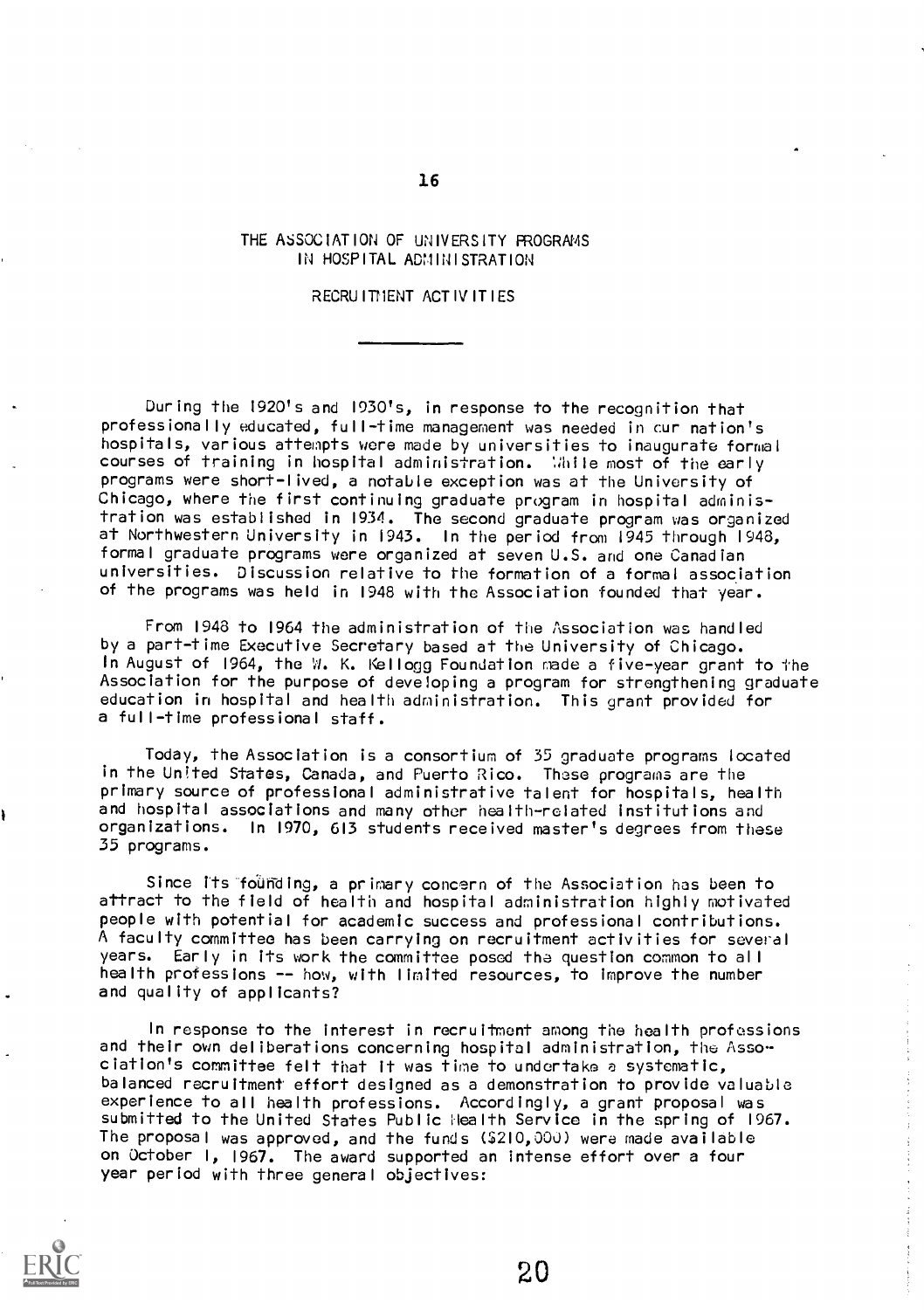- I. To adopt and evaluate several recruitment techniques for use in hospital administration;
- 2. To demonstrate a coordinated program of recruitment activities for a health profession by an Association of universities and by individual university facilities;
- 3. To increase the quality and quantity of applicants to graduate programs in health and hospital administration.

Since 1967, AUPHA has accomplished much in the area of student recruitment. In September, 1970, AUPHA released the first film on hospital administration, "The Fixing Business," which depicts the unique position of the hospital administrator in the organization of health services, community involvement, and leadership in the development of new approaches to old problems. The film is designed to stimulate an interest among high school and college students to the challenges and opportunities of a career in hospital and health administration.

In March of 1971, AUPHA sponsored (with Regional Medical Programs) a Guidance Counselor Seminar In St. Louis to test the effectiveness of such an event for health careers promotion. Over the past five years, AUPHA has developed strong relationships with state and metropolitan health career programs. In June 1970, the AUPHA Associate Director for Recruitment chaired the annual Southeastern Regional Health Careers Conference at AUPHA headquarters in Washington. In September 1970, he was appointed by the National Health Council to serve on a committee to develop a national media program for consideration by the Advertising Council. This effort was initiated by AUPHA.

Since 1968, AUPHA has conducted a Campus Visitation Program whereby hospital administration program faculty members visit nearby campuses to interview prospective students on behalf of the field as a whole. AUPHA has also published career materials which provide comprehensive information on hospital administration education and practice. Since 1968, more than 200,000 pamphlets have been distributed to high school and college counselors. It is important to point out, however, that the support which made these and other recruitment efforts possible terminates September I, 1971, and that the Association has no resources to continue the recruitment effort after that date.

In addition to being the principal agency for student recruitment, AUPHA performs a broad range of services for the member universities and for the health field. These include: assisting graduate programs through on-campus consultation; faculty continuing education; educational research; faculty recruitment; international service and representation.

AUPHA serves as the Secretariat for the Accrediting Commission on Graduate Education for Hospital Administration of which it is a constituent member. The other members are the American College of Hospital Administrators, the American Hospital Association, and the American Public Health Association. The Commission is the newest officially recognized accrediting agency.

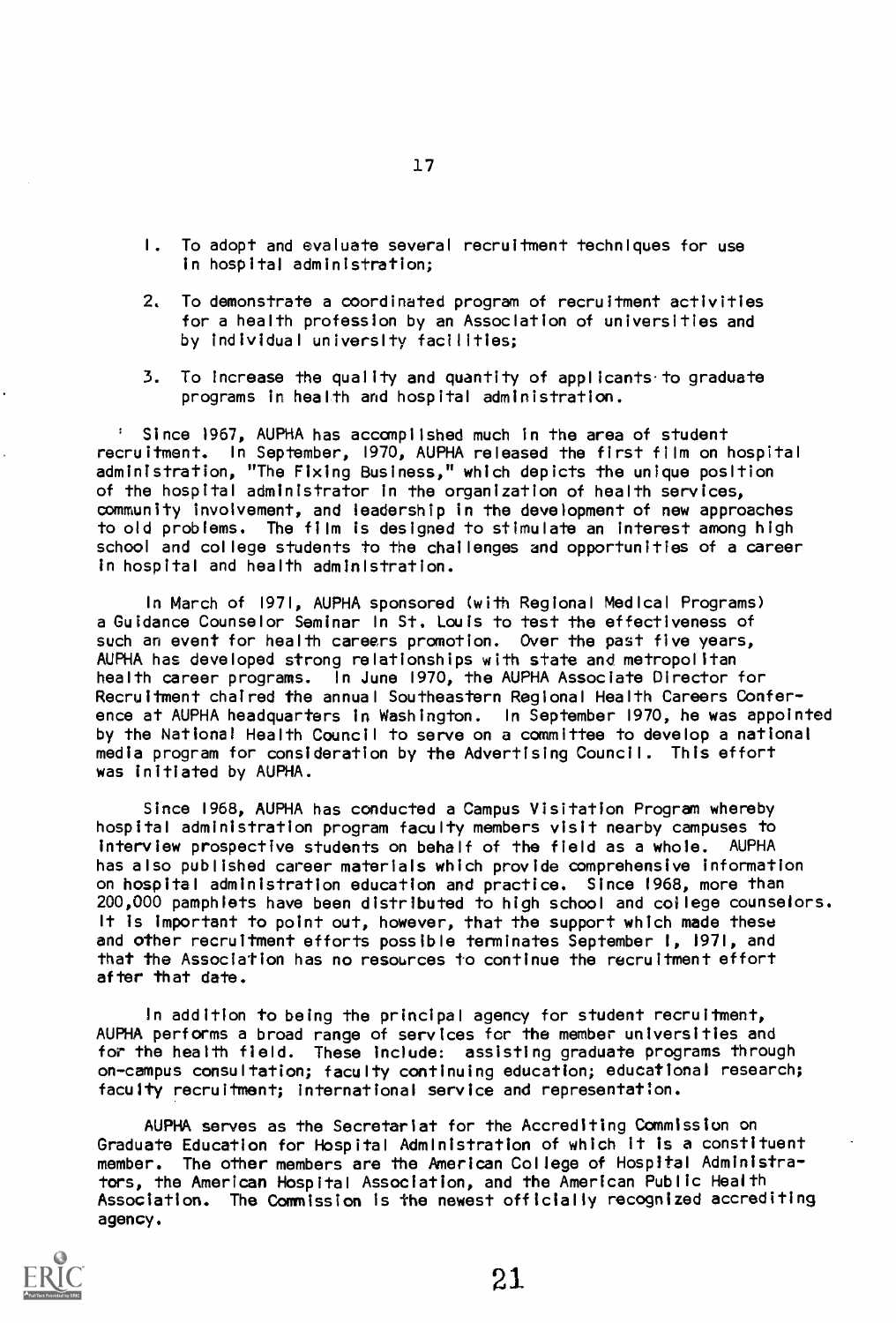The Association maintains a full-time professional staff of five in Washington, along with five supporting employees. An office at the University of Michigan headed by an Associate Director is completely supported by a grant from the Office of Comprehensive Health Planning. The Association recently signed a \$103,000 two year contract with the National Center for Health Services, Research and Development for consulting services. Additional general and special grant support received in 1970 includes 303,000 from the W. K. Kellogg Foundation, \$7,500 from the Commonwealth Fund, \$26,600 from Model Cities, and \$6,000 from the Weir Foundation. In 1969, in addition to the I8-month CHP continuation grant, the Association received a \$150,000 grant of scholarship funds from the Foster G, McGaw Charitable Fund, and during 1969-1970, AUPHA received \$41,650 in general support from industry and health organizations. In November 1970, AUPHA received a grant from the W. K. Kellogg Foundation for a program to improve educational opportunities in the field of long-term care administration.

#### Recruitment: The Pilot Program, 1970-71

Since the inception of the Student Recruitment Program in 1967, AUPHA has considered various programs to motivate minority group students to the field of hospital administration.

In March 1970, the Executive Canmittee of the National. Association of Health Services Executives met with the Executive Canmittee of AUPHA to explore approaches to increase minority representation. The National Association of Health Services Executives represents a majority of minority group hospital administrators in the United States. Building upon the educational and professional contacts of AUPHA and the rapport of NAHSE with minority communities and urban health administration, both organizations agreed to cooperate in the planning and implementation of a pilot Work-Study Recruitment Program for undergraduate students for the summer of 1970.

It was agreed that providing on-the-job experience in a hospital, under the preceptorship of a qualified senior member of the administrative staff and an educational component on contemporary health problems would provide the best means of attracting capable students to the field.

The initial effort was limited to two cities, with a limited number of students and hospitals involved. The principle reason for beginning modestly was an uncertainty about the effectiveness of the approach and unwillingness to recruit a large number of young people to an unproven program. Using two cities insured close staff supervision and the direct involvement of NAHSE leaders. Baltimore and New York City were chosen because of excellent contacts in both cities with the Black Community, hospitals and educational institutions. It was also recognized that the pilot cities had to be in close proximity to the office and to each other due to budget limitations. A National Advisory Canmittee was established which included representatives from hospitals in Baltimore and New York, AUPHA and NAHSE. Members of the Committee met with hospital administrators in Baltimore and New York to explain the program and solicit their support and participation.



22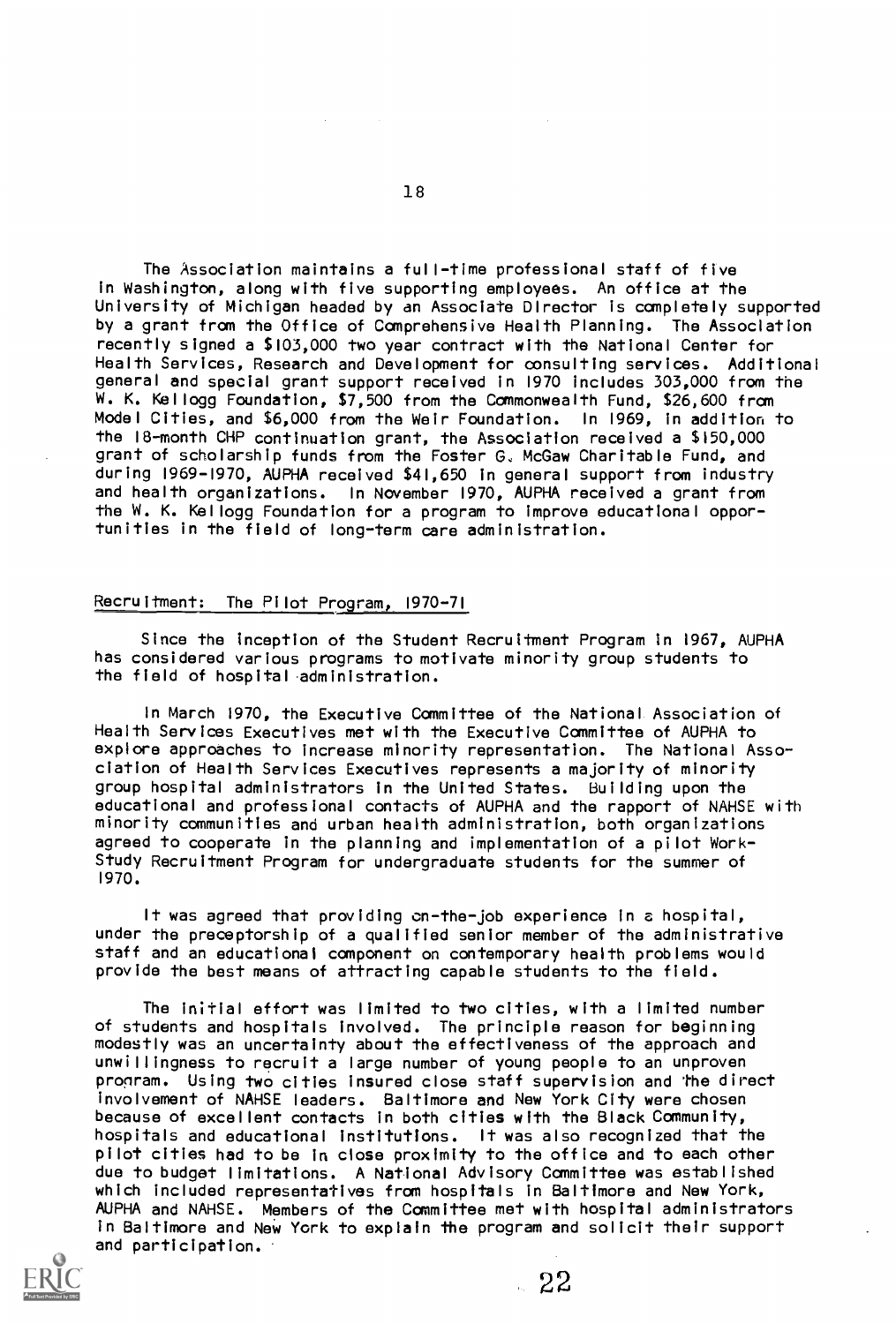The Advisory Committee decided that the program would be twelve weeks long, giving the students both an introduction to the hospital and an opportunity to observe the hospital in the broad context of community health affairs. The Committee developed flexible guidelines for the summer experience, urging each hospital to develop a program that would meet the interests of the individual student. There were three essential characteristics of the program to be maintained throughout the summer experience: (I) the participant is a student-observer and not "cheap help"; (2) the program emphasizes top management and community level decision making -- access must be assured; and (3) the hospital should be seen as a member of the health services community with a complex of relationships. The guidelines recommended a balance of rotation through hospital departments, project assignments, visits to related agencies and the shadowing of the administrative staff. It was also recommended that the projects be assigned to the students according to their interests and needs.

The Committee decided that each student or administrative intern would be provided with a \$150 per week stipend. This level was selected as providing adequate maintenance and hopefully some margin for savings. An effort was made to establish the total stipend as tax exempt. The stipend was financed by a \$100 per week contribution by the hospital and \$50 per week provided through AUPHA.

The Advisory Committee also established a \$600 scholarship to be provided to each student who successfully completed the summer program. Successful completion of the program would be judged according to the preceptor evaluation of the student and the evaluation of a term report that each student was asked to write on a subject relevant to his summer experience. The ideas leading to the scholarships were that they would enhance applications for the program, provide a useful but not plush level of student aid, and provide the basis of a continuing relationship with program participants.

In Baltimore, ten hospitals agreed to participate in the program. The hospitals were Greater Baltimore Medical Center, Johns Hopkins Hospital, Mercy Hospital, Provident Hospital, Sinai Hospital, Union Memorial Hospital, and four hospitals under the Maryland Department of Mental Hygiene, which were Rosewood Hospital, Metro-Washington Hospital, Montebello Hospital and Springfield Hospital.

In New York, the Advisory Committee concentrated its efforts on the New York City Health and Hospital Corporation. The following hospitals participated in the program: Bellevue Hospital, Elmhurst Hospital, Coney Island Hospital, Cumberland Hospital, Harlem Hospital, Sydenham Hospital, Goldwater Memorial Hospital, Francis Delafield Hospital, Bird S. Coler Hospital, and Gouverneur Hospital. A student was also placed in the central office of the New York City Hospital and Health Corporation.

The program was publicized in New York through the Health and Hospital Corporation and the graduate programs in hospital administration at Columbia University and the City University of New York. In Baltimore the program was publicized at Morgan State College, a predominantly black institution with an interest in developing an undergraduate curriculum in health care

 $23\,$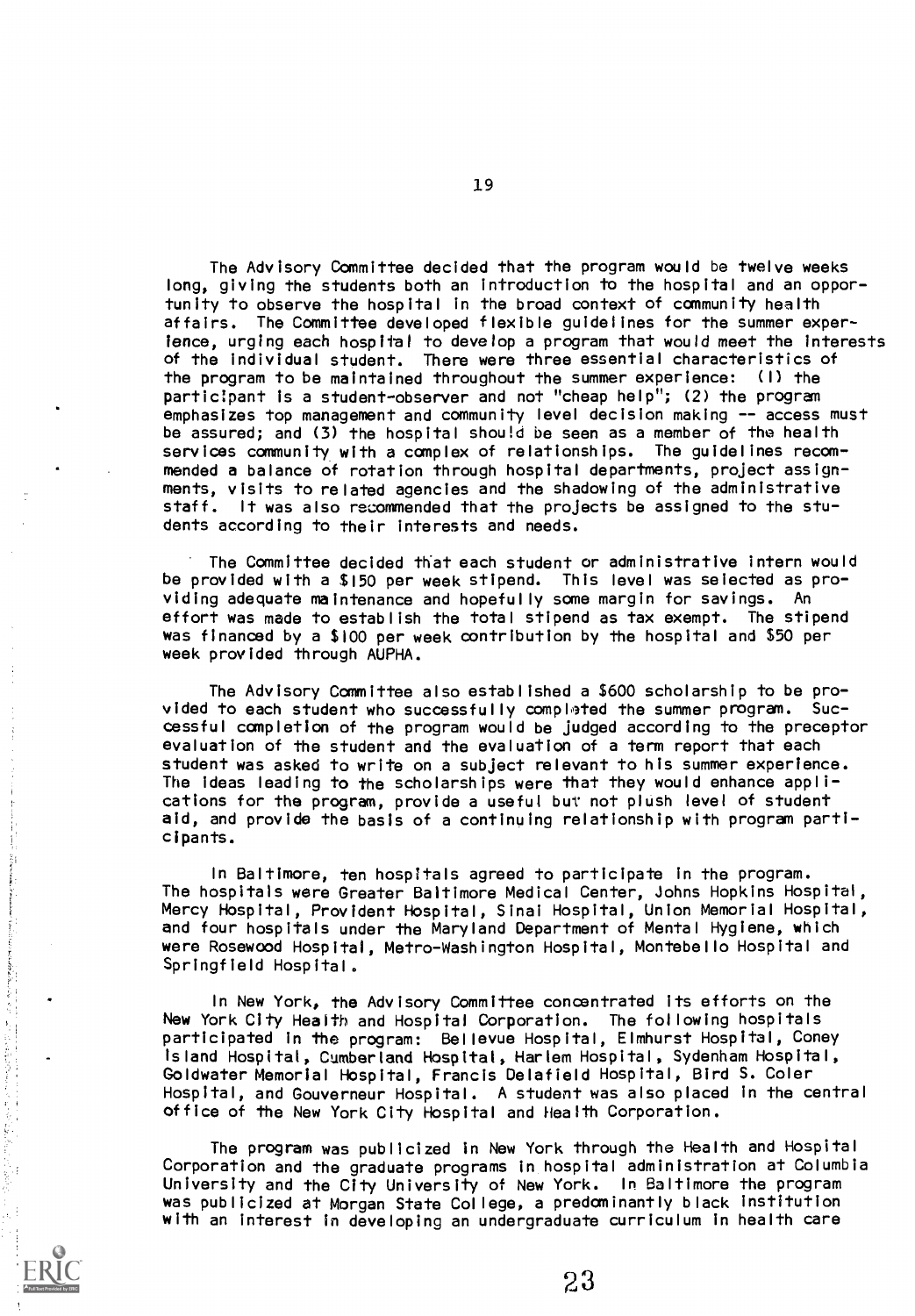administration.

A brochure was developed to promote the program which listed the criteria for participation. They were:

- 1. The student will enter either his junior or senior year in the college in which he is presently enrolled in the fall, 1970.
- 2. Legitimate interest in pursuing the objectives of the program.
- 3. Potential to pursue a career in health care administration, based on general academic performance.
- 4. Personal interviews, faculty and employer recommendations.

The brochure also listed various organizations to contact concerning additional information on the program and the scheduling of personal interviews. Members of a Selection Committee (composed of Advisory Committee members and participating hospital representatives) personally interviewed each applicant and evaluated their potential and interest in the objectives of the program.

In New York, twenty-two students of various ethnic and educational backgrounds were selected to participate. in Baltimore, ten students were selected from Morgan State College and one student (who later dropped out of the program) was selected from the University of Maryland.

The Advisory Committee and representatives of the participating hospitals worked out the arrangements and placement of each student. It was possible in many cases to allow students to work in hospitals near their homes. Most of the hospitals in New York accepted the students in pairs as administrative interns. In Baltimore, each hospital accepted one student except Johns Hopkins which accepted two. Most hospitals indicated interest in additional students but were hindered by budget limitations.

Before the summer program began, meetings were held in each pilot city to give the students and preceptors an opportunity to discuss the program with each other and members of the Advisory Committee.

While the Advisory Committee was developing and promoting the program, AUPHA and NAHSE officers were seeking the necessary financial support. In New York, direct sponsorship of ten students was secured from a Model Cities program. Total funds received and expended for the project were \$68,186.50 from the following sources:

| W. K. Kellogg Foundation  \$28,000.00            |  |
|--------------------------------------------------|--|
|                                                  |  |
| Central Brooklyn Model Cities Program  25,751.50 |  |
| Ernest and Mary Weir Foundation  6,935.00        |  |

Almost all of these funds were used for direct student support. AUPHA contributed staff and overhead through their HEW grant for student recruitment, which expires in October 1971.

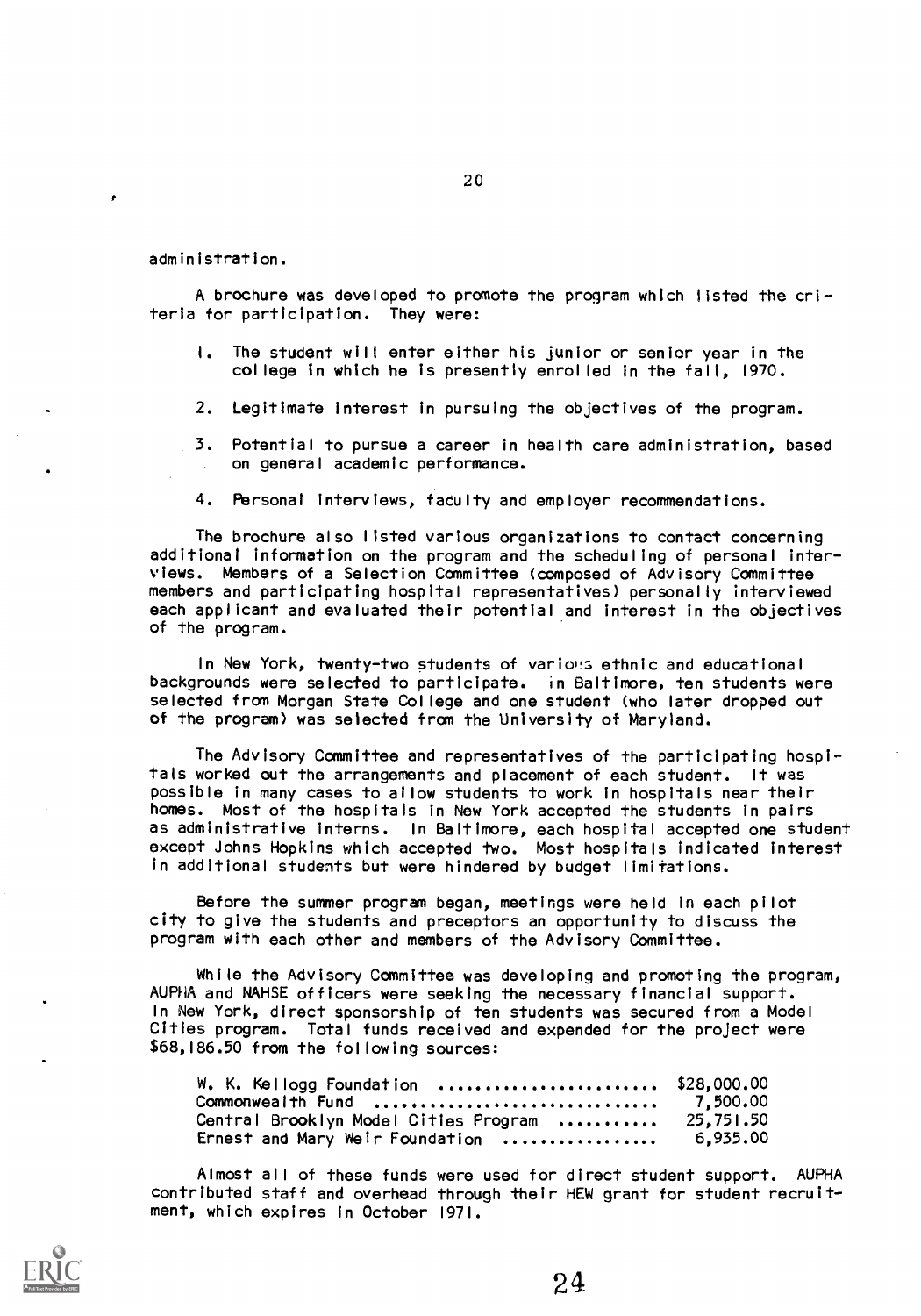On the scene coordination for the.program was provided in New York by an Administrative Resident in the Health and Hospital Corporation, and in Baltimore by a faculty member of Morgan State College. The coordinators provided liaison between the students, hospitals and AUPHA; they received a modest stipend in acknowledgment of their time and effort.

The highlight of the program was an educational institute conducted by CONY and Columbia University Graduate Programs in Hospital and Health Administration. All the students from Baltimore and New York attended the week long intensive program on health care issues and programs. The seminar included such speakers as Dr. Joseph English, President of the New York City Health and Hospital Corporation, speaking on health care in America, and Dr. Gary Filerman, Executive Director of AUPHA who discussed graduate education in hospital and health administration.

During the summer, various tours and seminars were provided in each city to give the students exposure to other health care institutions and problems in their area and also to expose them to the leadership of other organizations in the health care system such as Blue Cross plans and health planning agencies.

During the summer, the students did "research" in consultation with their preceptor, for the report which was submitted at the end of the summer. the papers, which varied in length from ten to sixty pages, covered such topics as "Labor Conditions in American Hospitals," "Health Care Services: An indictment or a Challenge," and "Methadone and Heroin." Each was reviewed and evaluated by a panel of three hospital administrators.

Two evaluation questionnaires were developed, one for the student and one for the preceptor. The students were asked to comment on their own experience and to make suggestions for improving the effectiveness of the program if it is continued. Preceptors evaluated student performance and assessed their interest in health careers. The Advisory Committee reviewed the papers and evaluations and decided to award all but one student a scholarship. It was made clear that the scholarship money was awarded to the students to help defray their tuition and living expenses for the coming academic year. Payment was made upon receipt by AUPHA of a letter from the registrar certifying registration for the Fall.

As the students returned to their campuses, contact was continued with each to determine which students were interested in applying for admission to a graduate program in hospital administration. Meetings were held in Baltimore and New York during the Fall semester for students and preceptors to discuss the program and plans for assisting each student if they planned to pursue a career in hospital administration.

During the summer, Robert Detore, AUPHA Associate Director who headed the program, produced a slide-sound program of the project. This production was shown at the Fall meetings.



25

 $\frac{1}{2}$ 

 $\bar{\psi}$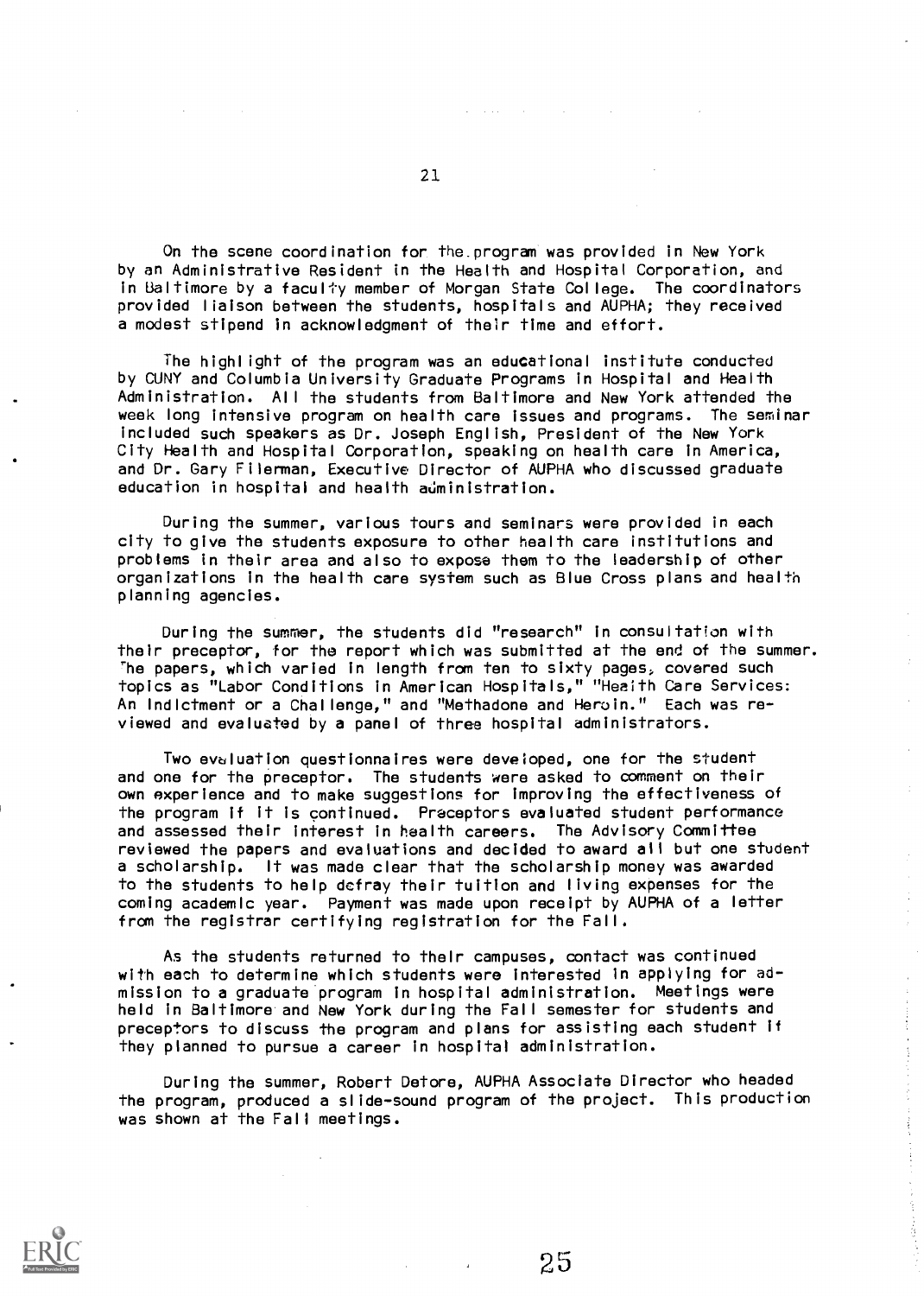#### Outcomes

Fifteen of the thirty-two students who participated in the program indicated that they would seek admission to a graduate school in hospital administration either in 1971 or in the more distant future. Some students who participated in the program were attracted to other health careers such as social work and medical illustration. Not unimportantly, thirty-two young people returned to their communities with some understanding of health services delivery realities.

To assist those students who participated in the program in gaining admission to graduate programs and to provide a system for processing all minority group student applications, AUPHA has developed a National Clearinghouse for Minority Group Student Applications. According to the Clearinghouse procedures, a student (who may be identified in a variety of ways) fills out an information sheet which is distributed to all the graduate programs in hospital and health administration. This procedure provides the student with exposure to all the graduate programs at a nominal fee, and provides the graduate programs with preliminary information for further attention if the student appears to meet their requirements.

The Work-Study Recruitment Program has proven to be an effective method of attracting minority group students to hospital and health administration and to other health careers. Also, the students' enthusiastic response to last summer's program has led some to ask for a second summer, and they have stimulated many of their friends to write to AUPHA concerning the program. The Work-Study Program has also been effective in involving AUPHA members, some thirty-three graduate programs in hospital and health administration, in the recruiting of minority group students to the field. Representatives of fifteen graduate programs participated in "rap sessions" with the students at the Educational Institute during the summer. These representatives were either graduate students, administrative residents, or administrators, who discussed their school's program with the students.

The New York State Department of Mental Hygiene has awarded AUPHA an unsolicited grant of \$20,000 to place ten students from the 1970 program as Administrative Residents in the New York State Department of Mental Hygiene system in 1971. This program will provide a mechanism for maintaining student participation in hospital administration for a second year once qualified students have been identified during the Work-Study Program. It will, of course, introduce them to a dimension of health administration needing their talents. AUPHA will provide the coordination and administration for the New York State Program and correlate its activities with the on-going Work-Study Program. The New York State Program has been announced to the students who participated last summer, and eleven have been selected to participate.

One of the most exciting outcomes of the pilot project is the interest which other communities have shown in participating in the future. This interest comes primarily from graduate programs in New Orleans, Minneapolis, San Francisco, Philadelphia, Denver, St. Louis, and Chicago.



 $\frac{1}{4}$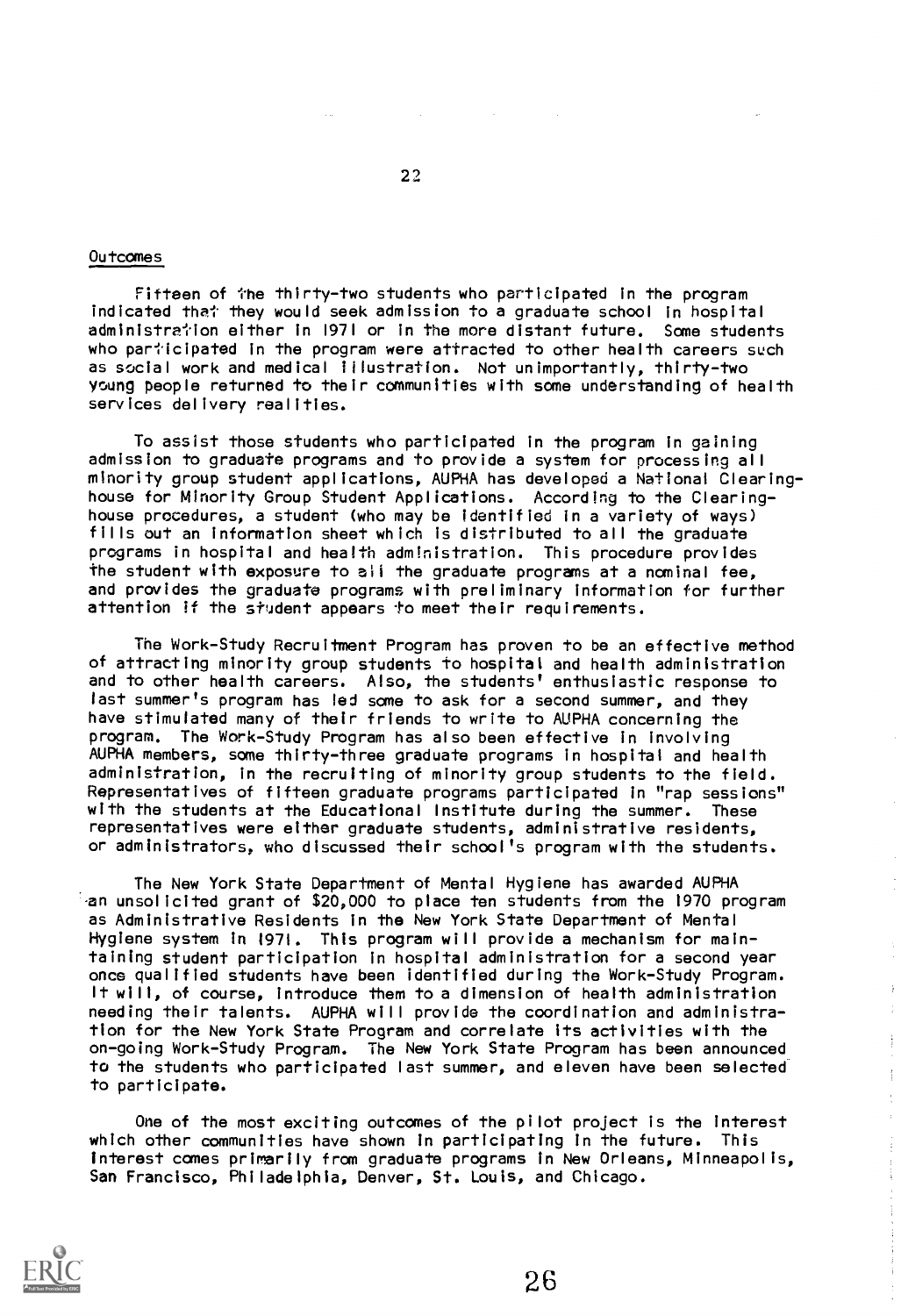In addition to the preceding summary of the pilot program, a detailed administrative evaluation was prepared as a basis for a continuation pro-In Fall 1970, AUPHA's Recruitment Committee reviewed the pilot program and concluded that it was successful in meeting the established objectives. The Committee recommended that the program be continued on an expanded basis.

The Association has been successful in obtaining a grant from the National Urban Coalition, for all administrative costs of the program through March 1972. This includes staff, office expenses, travel, and support for one meeting of the advisory committee early in 1972. The grant also supports a stipend for a coordinator, a local budget for group activities and institute expenses for each of six cities for summer 1971. There is a good possibility of some continued administrative support from the Urban Coalition in future years. A grant of \$15,000 toward 1971 stipends has also been received from the Weir Foundation.

#### Recruitment: The National Program

 $\sim 10^7$ 

On the basis of the pilot program, AUPHA intends to expand the National Work-Study Recruitment Program in Hospital Administration for Minority Group Members.

Specifically, the program will:

- Reach a minimum of twelve cities and 371 students during the three years, 1971-73.
- Concentrate on summer work and earnings, discontinuing undergraduate scholarship support.
- Operate with broadened objectives within the general framework of health services administration.
- Attempt to shift continuing responsibility for the program to local organizations.

#### Administration

 $\langle\sigma_{\rm{max}}\rangle$  and  $\langle\sigma_{\rm{max}}\rangle$ 

As indicated earlier, AUPHA received a demonstration grant for student recruitment from the Federal Government in 1967. The pilot project, as a demonstration, was administered as a subcomponent of the HEW program. While no direct support could be channeled to the project, the AUPHA Demonstration Project staff managed both allied projects. Therefore, a minimum of specific administrative support was required for the pilot project. The federal grant was severely reduced for its fourth year, but will still make some administrative support possible through a part of 1971.

27

 $\alpha$  , and the second contribution of the contribution of the second contribution  $\alpha$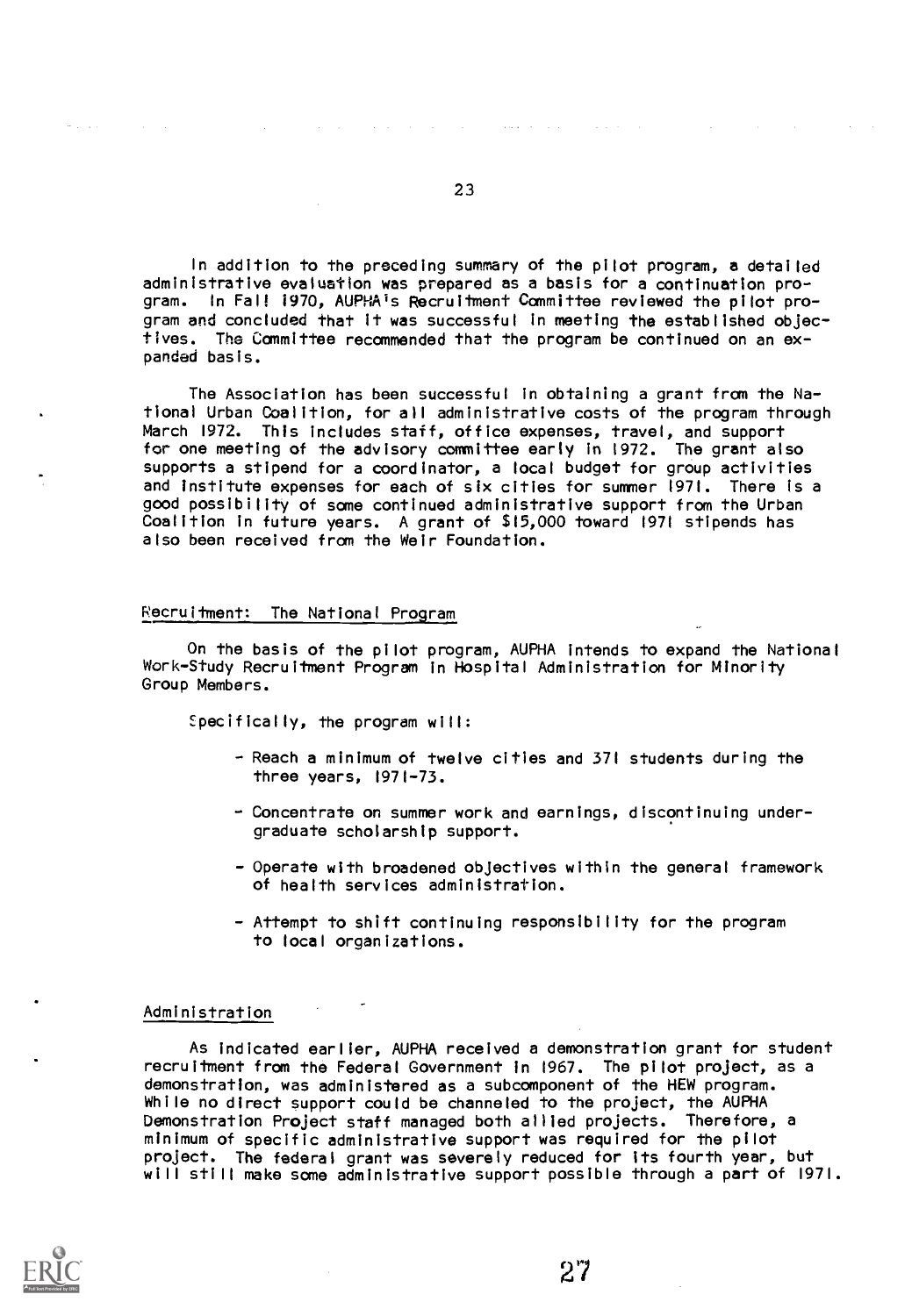The minority group project will be administered by a permanent AUPHA Office of Student Affairs. This Office will devote most of its efforts to the project and associated activities such as counseling and seeking critically needed student aid. The project is to operate at least through calendar 1973. The minority group project is now recognized as requiring full-time, year-round staffing, particularly as "alumni" of the project increasingly require follow-up services.

AUPHA and NAHSE worked closely together on the pilot project and will continue their partnership, with AUPHA acting as administrative and fiscal agent. AUPHA's established recruitment committee will be the advisory committee to the project. NAHSE is directly represented on the committee, which is the focal point for most recruitment activities in health and hospital administration. This assures continuing guidance by a representative and knowledgeable group of heaith professionals. A subcommittee will have specific responsibility for the expanded project.

The new program will have a target of six, nine, and twelve cities in each of the three years, with a student population of 86, 115, and 170 respectively. The target numbers are minimum. If additional support is made available, either nationally or locally, the number of students can be expanded, with no increase in administrative costs. We feel that a minimum of ten students is required to justify the administrative effort in any one community, but there is no necessary maximum. Flexibility is required to use resources optimaliy. If more excellent candidates are recruited in one community than in another and hospitals can accomodate them, we hope to be free to move resources accordingly. With this flexibility, additional funds beyond the proposed budget level are welcome and will be used effectively.

The need for an increase of minority group members in health and hospital administration is nationwide. It is hoped that the program will eventually spread to key cities throughout the nation in order to eliminate the possibility of clustering available resources in certain regions.

With the limited resources available at this time it is necessary to limit the program to critical areas such as large urban centers where the hospital serves as the focal point of health care delivery for the urban poor. Also, cities have been chosen where overt or covert urban unrest is associated with health care delivery.

This year, the cities selected for the expanded program will be concentrated along the eastern seaboard. This will facilitate administrative supervision and conserve resources. In general, additional criteria for inclusion of a city are:

I. Availability of a hospital and health administration faculty with stated interest in the project. Each city will have a local coordinator working closely with the students, who will in most cases be a faculty member. He will arrange field trips, group meetings, and the midsummer institute. The coordinator will also be available for counseling during the coming year. Each will receive a modest stipend.

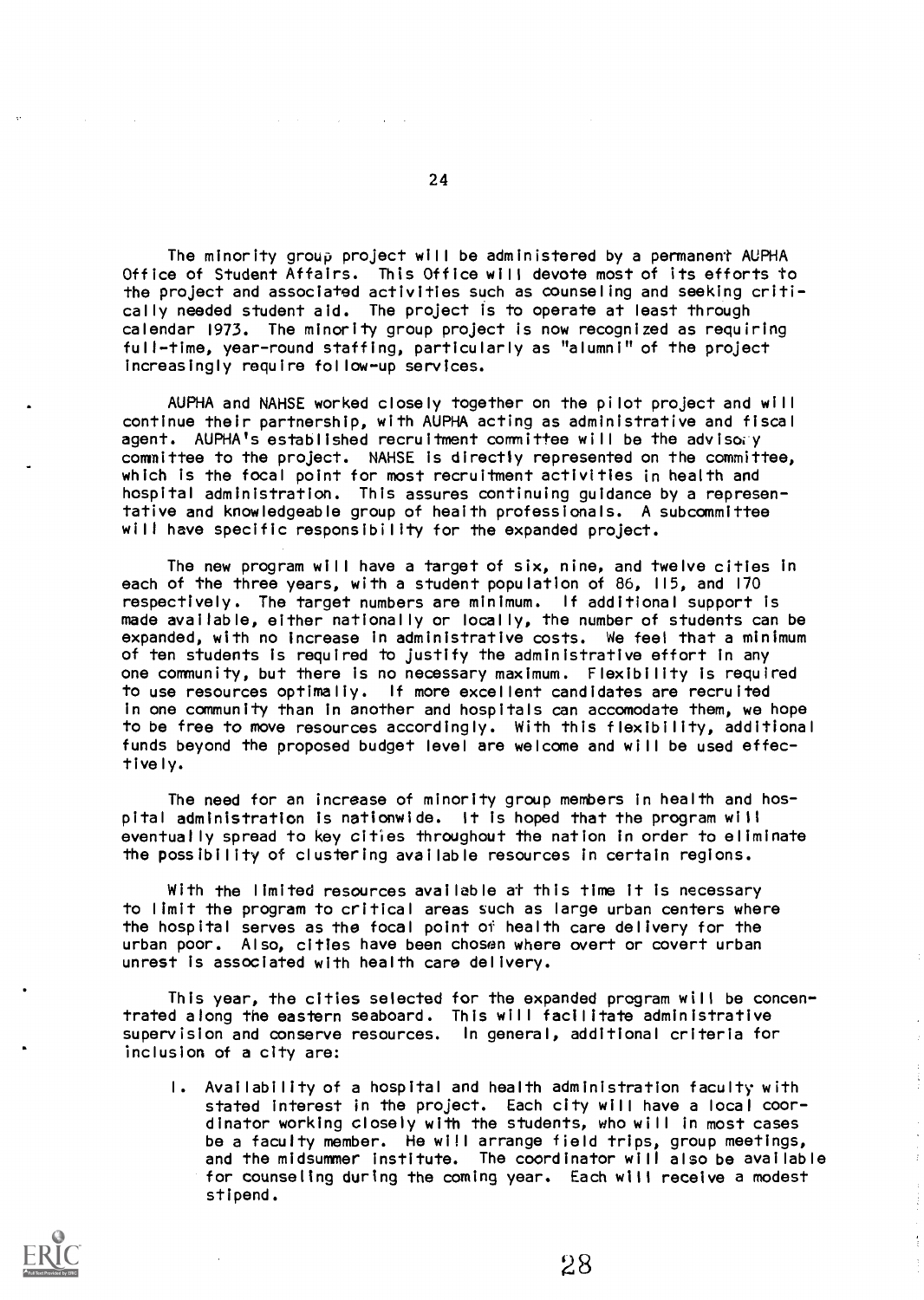- 2. Access to minority group communities. In most cases, this will be accomplished through local members of NAHSE.
- 3. Overlapping with other efforts will be sought wherever possible.
- 4. Cooperation of local hospital councils. In each community, initial approaches will be made through the councils, many of which play important roles in local health affairs.
- 5. Among the target cities, there are three which will provide opportunities for high priority groups. One is Denver, with a large American Indian population. Msxican Americans will be the focus of programs in San Antonio and Los Angeles.

The student stipend for 1971 will be \$135 per week, down from \$150 paid in the pilot project. The hospital will be asked to contribute \$85.00, and the project will contribute \$50.00. The reduction is based on the conclusion that \$135 is sufficient to recruit students at this time. In 1972 the stipend will be \$140, and in 1973, \$145. The project contribution will remain the same. A higher stipend will be paid in New York City because of special conditions which prevail there.

As the project proceeds, an effort will be made to hava it adopted as a wholly local effort. The kind of groups which might assume responsibility include hospital councils, administrators clubs, the graduate programs themselves, etc. Local equivalents of the outside support would have to be found. The project director will devote some of his efforts to encouraging such local support. If local support becomes viable early in the project, AUPHA support may be shifted to another on the list of potential target communities.\_

Seiection criteria will be modified to emphasize students with little or no previous health related work experience. The rule will not be "ironclad," however. It is believed that, with limited resources, each place in the program should be reserved for students who have not had exposure to the field. If there are good applicants with an expressed interest in other health careers, they may be selected. There are two assumptions in this position. The first is that individuals selected have a strong likelihood of being influential members of the community. If they decide not to follow a health career, they will, nonetheless, be better informed and better able to interact with the health system. Secondly, Those with previous experience will have had the opportunity to decide if they wish to pursue a health career.

#### Content

The concept and objectives of the program will be broadened in the future. As a profession, hospital administration has a unique concern with all health careers, which the program wiil reflect while concentrating on management. There are, therefore, desirable outcomes other than administration.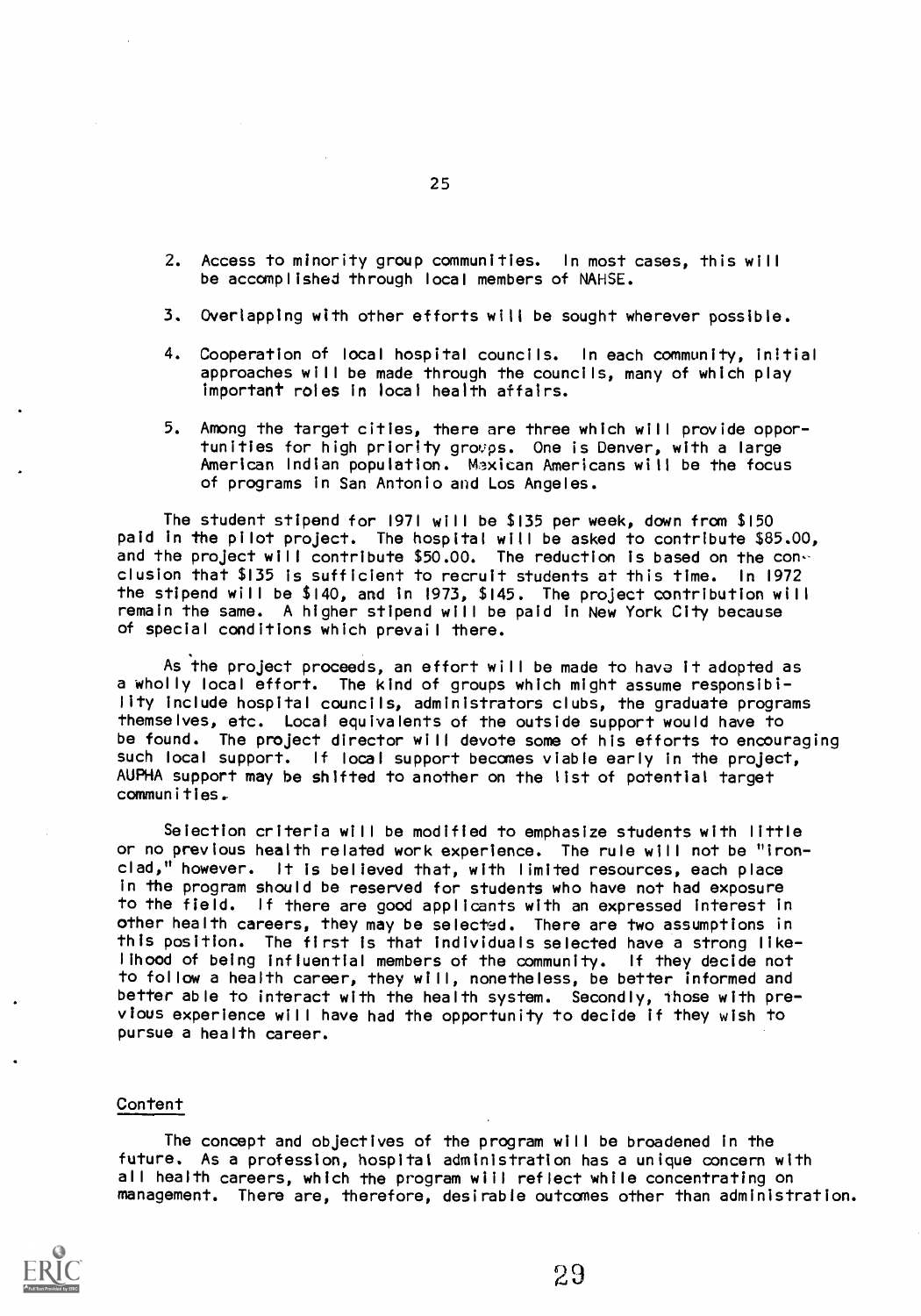Not all of the participants will want to go on to graduate school or have the aptitude to do so.

The participants will learn about the many important management jobs for which a bachelor's degree is appropriate. These include department heads in hospitals, nursing home directors, health center managers, and staff members in planning and prepayment agencies. If the participant should conclude that he or she wants to pursue a graduate level health career other than in administration, AUPHA will work with appropriate organizations to help the student accomplish that goal.

The expanded program will include efforts to place students in: General hospitals, special hospitals, long-term care facilities and health departments. The guidelines will call for structured extended visits to planning agencies and prepayment plans after the participant has had a substantial exposure to the direct care program of the host organization. We hope that this approach will open up career ideas previously unheard of by the participant.

#### Follow-up

Each participant will receive an "exit interview" at the end of the summer. He will be asked to evaluate his own experience and the overall program and also about career plans. Those who indicate an interest in hospital administration will be followed closely during the school year. If they are juniors, the project director will help them find summer jobs ir, hospitals the following year. Fellows of the American College of Hospital Administrators will be used for placement whenever possible. Those who are seniors will be assisted by the AUPHA applicant clearinghouse.

The clearinghouse will be supported through this program. Specific funds are not earmarked for this purpose in the budget because it is difficult to separate out direct costs. Operation of the clearinghoue will be the responsibility of the project director, and specific procedures and forms have already been developed. The clearinghouse is a multiple application process. The advantage to the student is optimum opportunity for admission to some program. The program in turn has the advantage of full information and an expanded applicant pool. AUPHA will assist accepted students in securing financial aid. It is true that such aid is very limited and the Association will next turn its attention to this problem.

#### Associated Activities

The offer of the New York State Department of Mental Hygiene has been described earlier. The project staff will administer this sub-project, from which all of the funds will be devoted to student stipends. The project staff will continue present efforts to work with other health professions to enhance all aspects of recruitment. At the same time, the Association will continue its general recruitment efforts.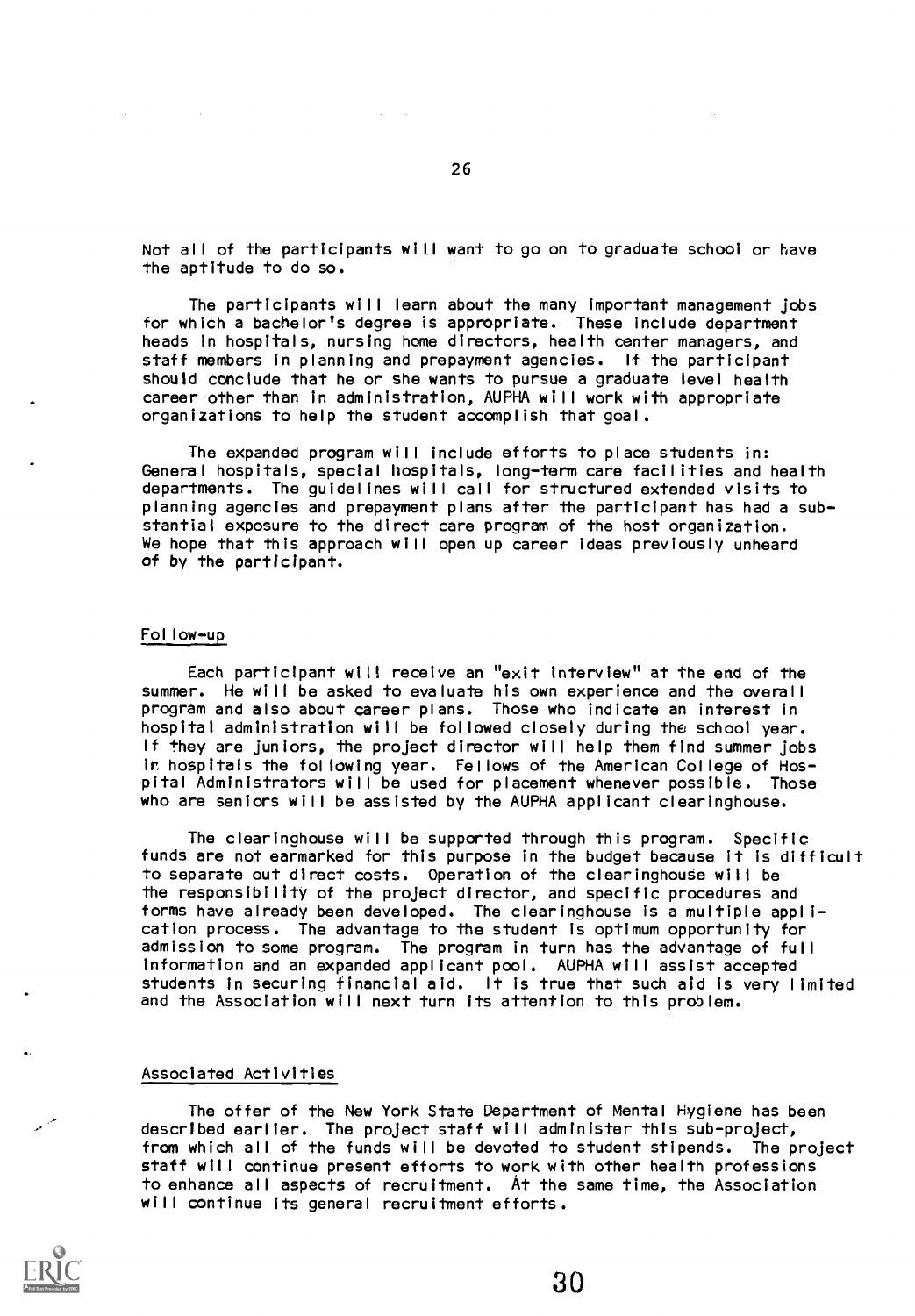RECRUITMENT PROGRAM

 $\mathcal{L}(\mathcal{L})$  , where  $\mathcal{L}(\mathcal{L})$ 

 $\mathcal{L}_{\text{in}}$  and  $\mathcal{L}_{\text{out}}$  . The same  $\mathcal{L}_{\text{out}}$ 

27

1971 - MARCH 1972: BUDGET AND REQUEST

CITIES: 6

New York City - Baltimore - Newark - Philadelphia - Chicago - San Francisco

| National and Local Administration  \$49,188.00 |      |  |
|------------------------------------------------|------|--|
| National Urban Coalition Grant  40,845.00      |      |  |
| National Center for Health Services,           |      |  |
| Research, and Development Grant  8,343.00      |      |  |
|                                                | None |  |

STUDENT STIPENDS

|  |  |  | Total                                | Local<br>Funds | Available<br>Support                                    |  |
|--|--|--|--------------------------------------|----------------|---------------------------------------------------------|--|
|  |  |  | 30 at \$150 per week  54,000  36,000 |                | 46 at \$135 per week  \$ 74,520  \$46,920  \$15,000 (1) |  |
|  |  |  |                                      |                | 10 at \$150 per week  18,000  --  18,000 (2)            |  |
|  |  |  | 11 at \$150 per week $19,800$ $ -$   |                | 19,800(3)                                               |  |
|  |  |  | \$166,320                            | \$82,920       | \$52,800                                                |  |

(I) Weir Foundation Grant

(2) Model Cities Contract

(3) New York State Grant

STIPEND SUPPORT REQUIRED: \$30,600



31

÷.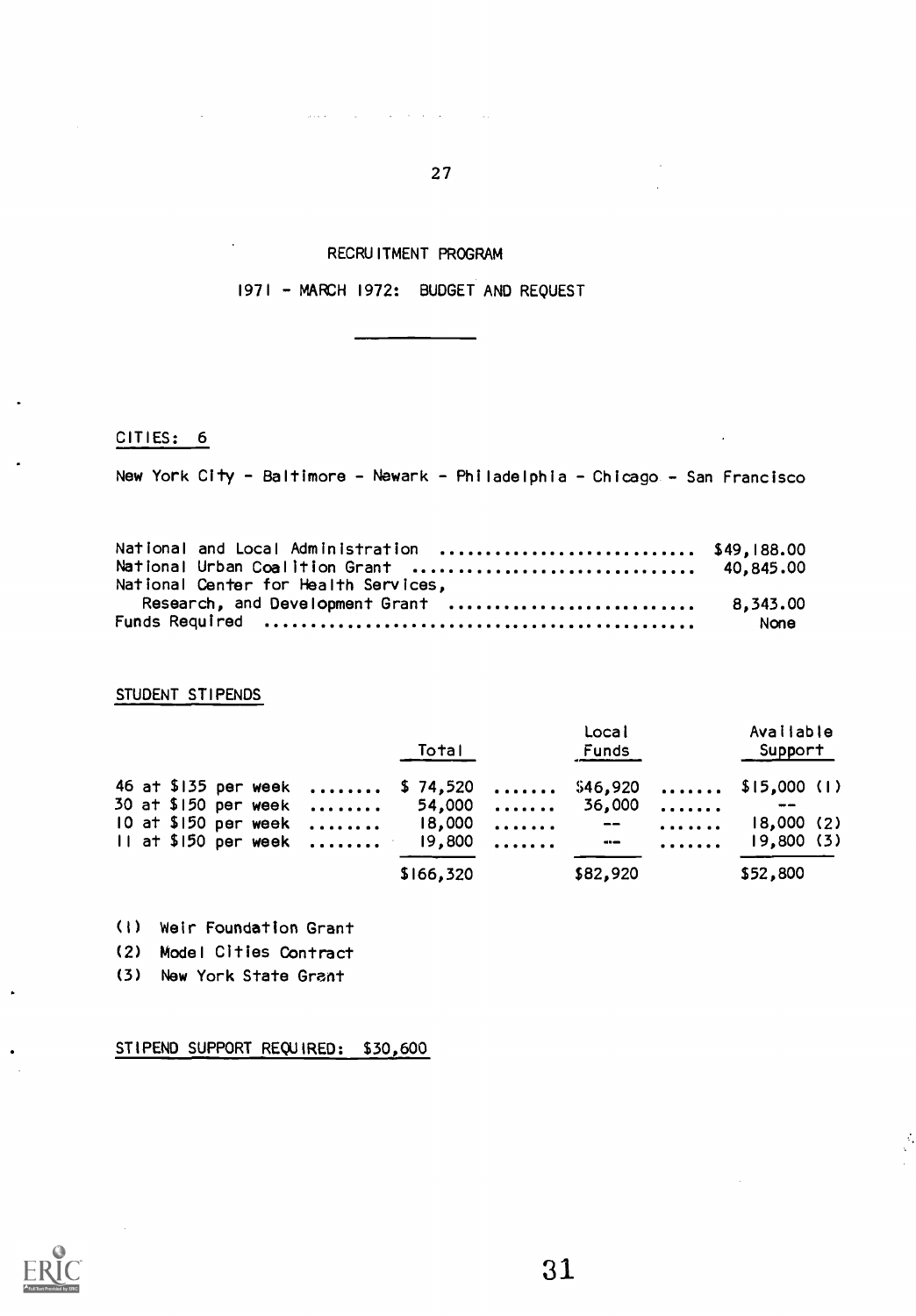### MINORITY GROUP RECRUITMENT PROGRAM

1972 BUDGET PROJECTION

CITIES: 9

#### STUDENTS: 115

# NATIONAL ADMINISTRATION

| STAFF  \$32,500           |       |  |
|---------------------------|-------|--|
| ADVISORY COMMITTEE  3,000 |       |  |
| PRINTING  1,550           |       |  |
| PHONE, MAILING  1,050     |       |  |
| $SUPPLIES$ 1,400          |       |  |
| <b>TRAVEL</b>             | 5,000 |  |
| TOTAL COST  \$44,500      |       |  |

# COMMUNITY LEVEL ADMINISTRATION

| $COORDINATORS$ \$ 9,000                     |       |
|---------------------------------------------|-------|
| GROUP ACTIVITIES<br>LOCAL INSTITUTES  2,500 | 2,700 |
| TOTAL COST  \$14,200                        |       |

#### STIPENDS

115 FIRST YEAR (1,680) ....... \$193,200<br>TO BE RAISED LOCALLY ......... 124,200 TO BE RAISED LOCALLY .........

SUPPORT REQUIRED

TOTAL PROGRAM COST \$251,900 TO BE RAISED LOCALLY ... \$124,200 PENDING URBAN COALITION APPLICATION. 44,500 \$168,700 ... 168,700 SUPPORT REQUIRED  $\ldots \ldots \ldots \ldots \ldots \ldots$  \$ 83,200 32

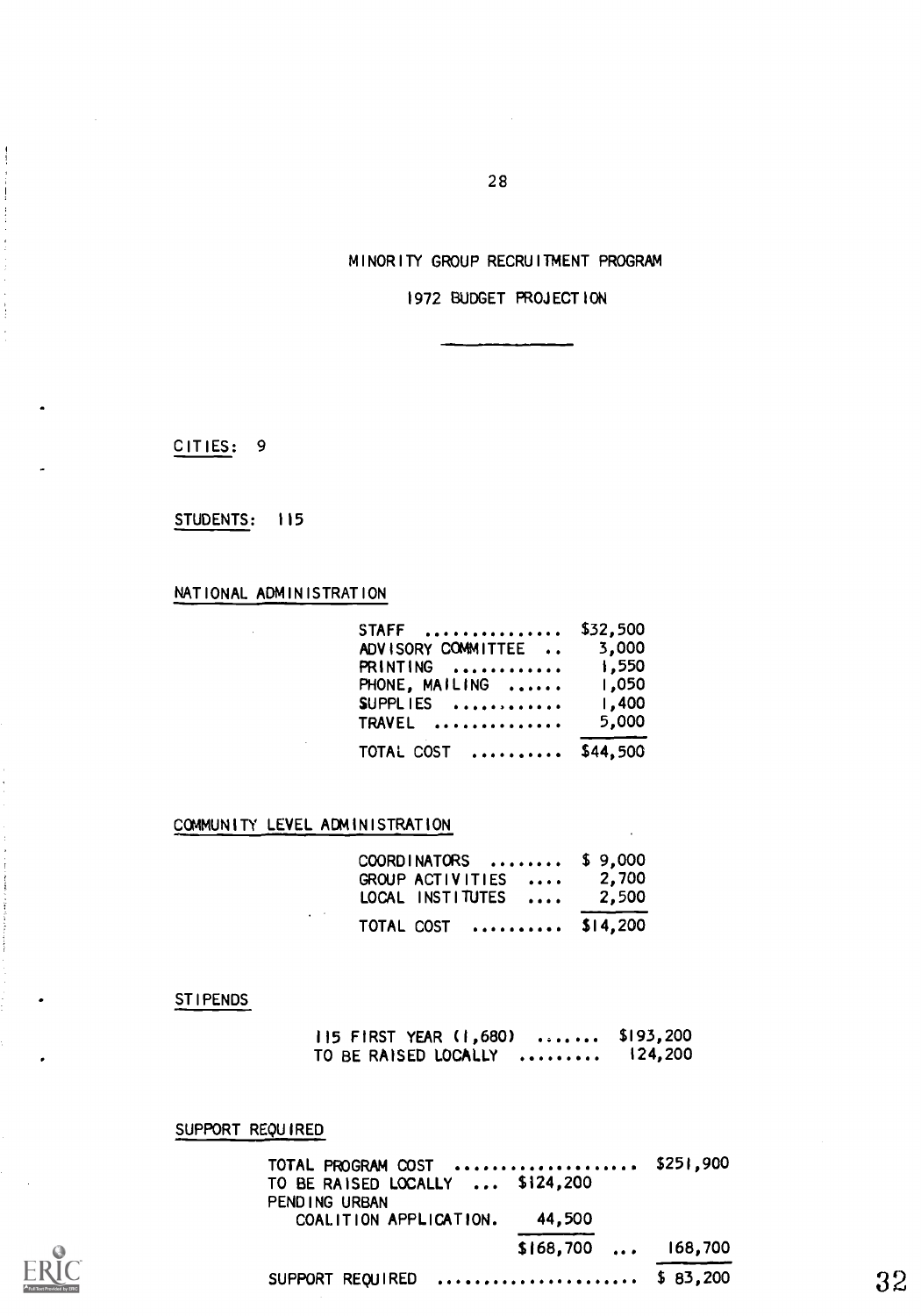# MINORITY GROUP RECRUITMENT PROGRAM

# 1973 BUDGET PROJECTION

CITIES: 12

STUDENTS: 170

NATIONAL ADMINISTRATION

| $STAFF$ \$36,000             |       |  |
|------------------------------|-------|--|
| ADVISORY COMMITTEE  3,500    |       |  |
| PRINTING  1,900              |       |  |
| PHONE, MAILING  1,250        |       |  |
| SUPPLIES, DUPLICATING. 1,775 |       |  |
| <b>TRAVEL </b>               | 6,000 |  |
| TOTAL COST  \$50,425         |       |  |

LOCAL ACTIVITIES

| COORDINATORS  \$12,000 |       |
|------------------------|-------|
| GROUP BUDGETS  3,600   |       |
| INSTITUTES             | 4.800 |
| TOTAL LOCAL  \$20,400  |       |

# STIPENDS

| 170 FIRST YEAR (1,740)  \$295,800                   |         |
|-----------------------------------------------------|---------|
| TO BE RAISED LOCALLY $\ldots \ldots \ldots$ 193,800 |         |
| REQUIRED SUPPORT                                    | 102,000 |

| TOTAL PROGRAM COST  \$366,625   |                    |  |
|---------------------------------|--------------------|--|
| TO BE RAISED LOCALLY  \$193,800 |                    |  |
| PEND ING URBAN                  |                    |  |
| COALITION APPLICATION. 50,425   |                    |  |
|                                 | $$244,225$ 244,225 |  |
| SUPPORT REQUIRED  \$122,400     |                    |  |



33

÷.

 $\sim 100$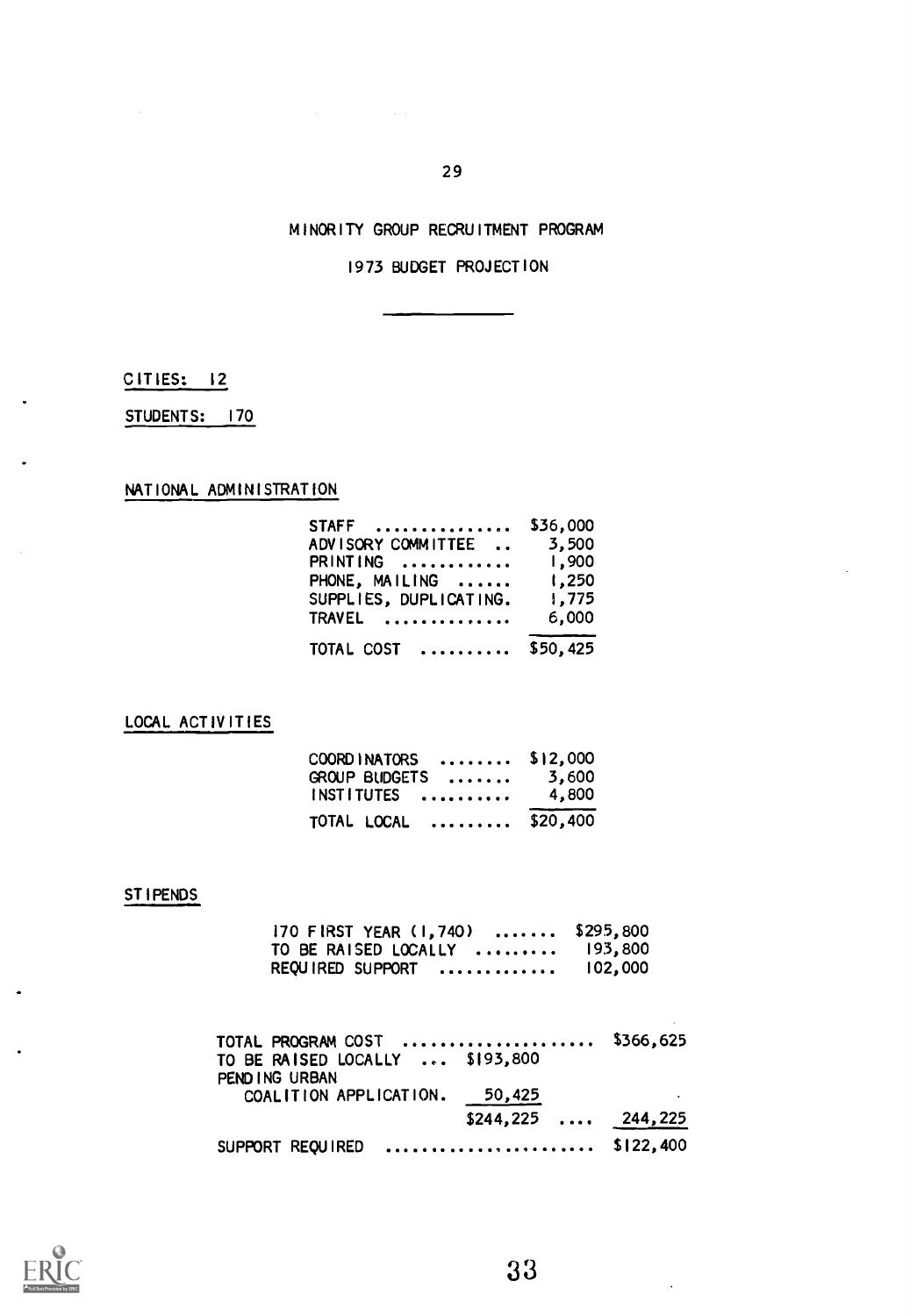$\frac{1}{2}$ 

|       |                |                    |                                                                                                             | MINORIII GROOF KECKU HMENI FROGRAM<br>1971 - 1973 SUMMARY |                                        |                                    |                                |
|-------|----------------|--------------------|-------------------------------------------------------------------------------------------------------------|-----------------------------------------------------------|----------------------------------------|------------------------------------|--------------------------------|
|       | CITIES         | <b>STUDENTS</b>    | <b>ADMINISTRATION</b><br>NAT I ONAL                                                                         | COMMUNITY<br>ADMINISTRATION                               | TOTAL<br>STIPENDS                      | <b>COMMUNITY</b><br><b>SUPPORT</b> | NAT IONAL<br>NEEDED<br>SUPPORT |
| 1971: | $\circ$        |                    | \$39,388                                                                                                    | \$9,800                                                   | \$166,320                              | \$120,720                          | \$ 30,600                      |
| 1972: | $\sigma$       | 021<br>0111<br>021 | 44,500                                                                                                      | 14,200                                                    | 193,200                                | 124,200                            | 83,200                         |
| 1973: | $\overline{2}$ |                    | 50,425                                                                                                      | 20,400                                                    | 295,800                                | 193,800                            | 122,400                        |
| 34    |                |                    | --------<br>------<br>TO BE RAISED LOCALLY<br>GRANTS RECEIVED<br>APPLICATIONS PENDING<br>TOTAL PROGRAM COST | \$438,720<br>64,188<br>94,925                             | \$824,033<br>$\ddot{\cdot}$            |                                    |                                |
|       |                |                    | FUNDS REQUIRED                                                                                              | \$597,833                                                 | \$226,200<br>597,833<br>$\ddot{\cdot}$ |                                    |                                |
|       |                |                    |                                                                                                             |                                                           |                                        |                                    |                                |

| \$226,20 |               | FUNDS REQUIRED                                                                        |
|----------|---------------|---------------------------------------------------------------------------------------|
| 597,83   | <br>\$597,833 |                                                                                       |
|          | 94,925        | $\frac{1}{2}$ = $\frac{1}{2}$ = $\frac{1}{2}$ = $\frac{1}{2}$<br>APPLICATIONS PENDING |
|          | 64, 188       | <b></b><br>GRANTS RECEIVED                                                            |
|          | \$438,720     | <b>•••••••</b><br>TO BE RAISED LOCALLY                                                |
| \$824,03 |               | TOTAL PROGRAM COST                                                                    |
|          |               |                                                                                       |

 $\frac{1}{3}$ 

 $\mathbf{30}$ 

J,

 $\overline{ }$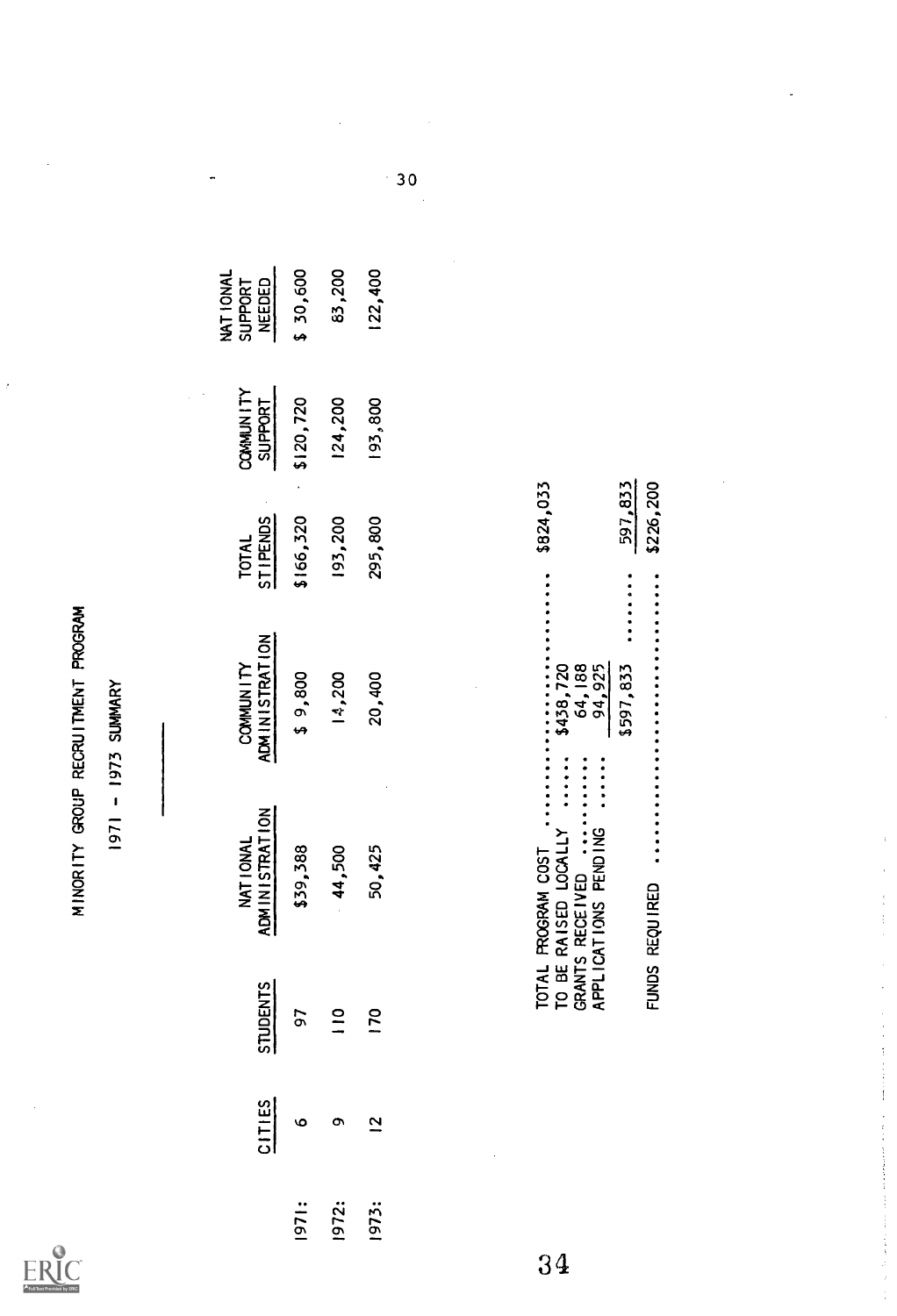#### AlOVISIONS AND ADMINISTRATION OF FINANCIAL AID FOR MINORITY GROUP STUDENTS DURING THE 1? EDUCATIONAL PROGRAMS

Haynes Rice National Association of Health Services Executives

One's responsibility to cover the following areas on the question of provision and administration of financial aid for minority group students during their educational, programs must begin with this premise: that the management of health care services carries a similar pattern to the management of other financial institutions, and the problem of including larger numbers of Blacks in the health care system must carry the same priority as did exist in business administration.

My responsibility has been to cover the situation from the following areas: (I) What is the appropriate level of financial aid for such students, vis-a-vis the total educational cost? (2) What are the pros and cons of specifically focused minority group traineeships or fellowships being awarded through university settings? (3) Should fellowships and scholarships be awarded through universities, or directly to students from a central body, and (4) Should financial assistance be provided for a period extending beyond or preceding the formal academic training?

If, in the health care industry, both educator and deliverer are interested in the same objective, to hasten the entry of Blacks into managerial positions in hospitals and other health care facilities, then we are past hurdle number one; however, if we are not on the same wave length in terms of a behavior commitment to overcome the present intellectual approach of studying the problem until it goes away, we face a dilemma.

The available p $\infty$ l of talented Blacks available to admission to graduate schools is a precious commodity. If health care administration is to gain its share of "qualified" Blacks, then it must rid Itself of past approaches to financing recruitment and education of the black.

The problem facing the health care educational field in terms of meeting the problem stems from a past reluctance on the part of the industry (hospitals) and trade association (health professional organization) to spend monies on administrative education in general, and is compounded when one attempts to focus attention on past indifferences to the inclusion of Blacks in health care management. Let us be reminded that last year three Blacks graduated from schools of hospital administration from schools of this Association, and currently there are only fifty-one minority group members enrolled in your programs out of a total 1,665 student population. There is a total of sixty-seven minority students enrolled in all programs of health care, including administration, planning, and organization.

The National Association of Health Services Executives, Incorporated

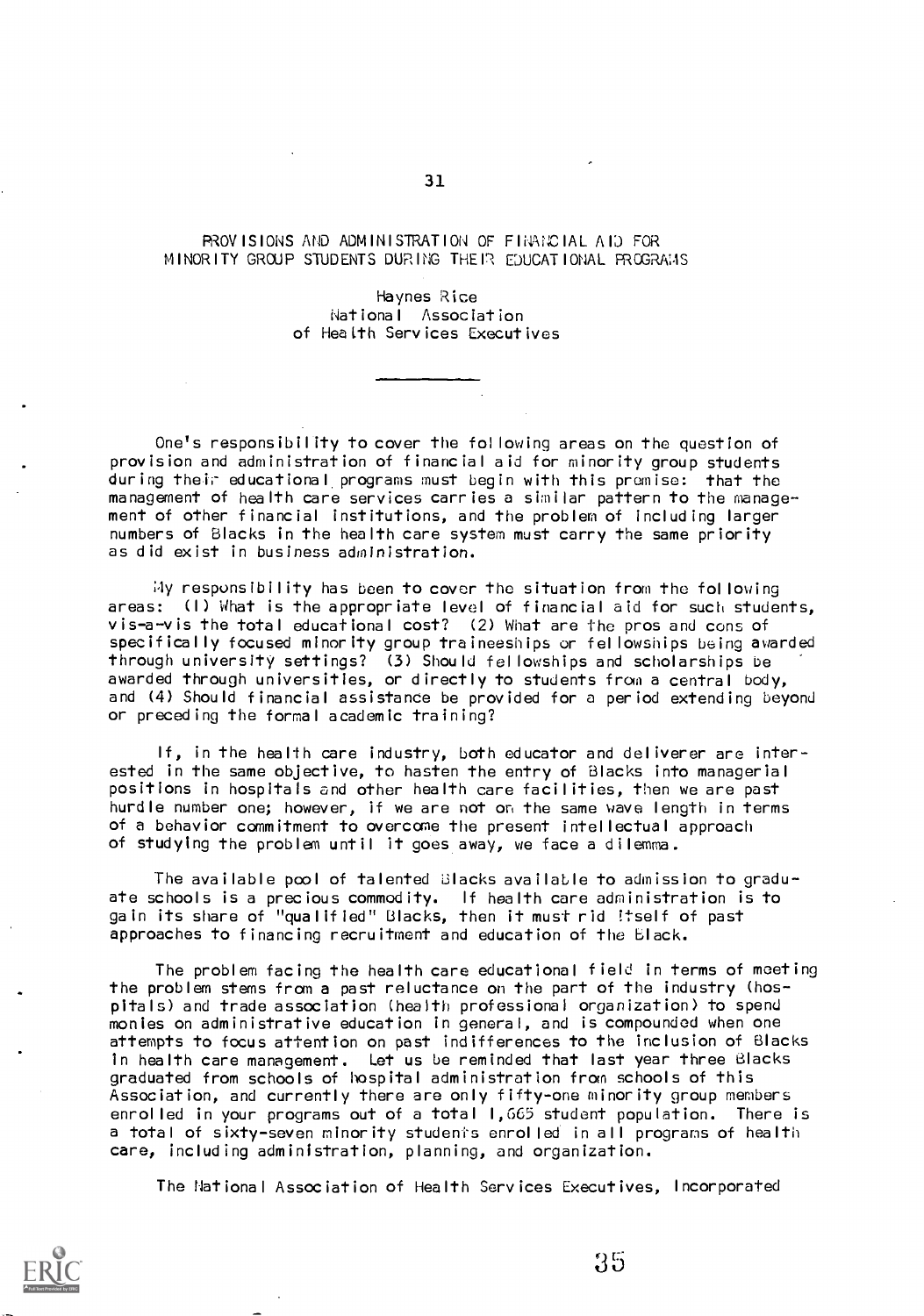is in the process of opening doors of the industry representatives (American Hospital Association) and the trade association, (American College of Hospital Administrators), and one can report honest concern on the part of both segments to do something about the problem. This concern should be expanded to local hospitals and suppliers to bring about a significant educational fund.

Some parallel development that will have a significant impact on the problem will be: (I) The Consortium for Graduate Study in business for Blacks, is interested in education of Blacks for the non-profit sector, and (2) some schools of hospital administration and some hospitals are not interested In the problem.

In view of the stated developments, the most appropriate approach would be to develop assistance for total support for Black students interested in health care management, and include only those schools that are interested in educating Black people as ,lanagers. The Consortium for Graduate Study in Business for Blacks, composed of the University of Indiana, University of Rochester, University of Southern California, Washington University, and the University of Wisconsin, in its annual report revealed that the four years (1966-1970) is a long time in equal opportunity activities, and also in the administration of a program designed to hasten the entry of Blacks into managerial positions in business through the sophisticated MBA route. Attitudes of Blacks toward business careers, of business toward Blacks in managerial roles, of graduate schools of businc-s toward minority group enrollment, and of our broader society have changed during this period. They report:

- 1967: 20 students enrolled; II graduated; 2 drafted; 3 did not complete requirements for  $::LA$ , but entered business; and 4 dropped out or considered other careers.
- 1963: 34 students enrolled; 24 graduated in 1970; military claimed 7; and 3 dropped out.
- 1969: 65 students enrolled; 55 will graduate in 1970.

1970: 83 students enrolled.

The Consortium visited 128 colleges and universities, interviewed over 900 persons, received 475 applicants, and made 80 fellowship awards in 1970. Since its inception, these five programs have received 1,308 applicants and have selected 266 students.

The total budget for the calendar year 1970-1971 is estimated at approximately \$662,000. In 1969-1970, corporations contributed \$320,260; as of May 31, 1970, foundations contributed 175,000; 110 companies are supporting the program. Since its inception in 1966, only nine companies have indicated that they are discontinuing their support; all were pleased with the program, but financial conditions within their companies caused them to eliminate this program.

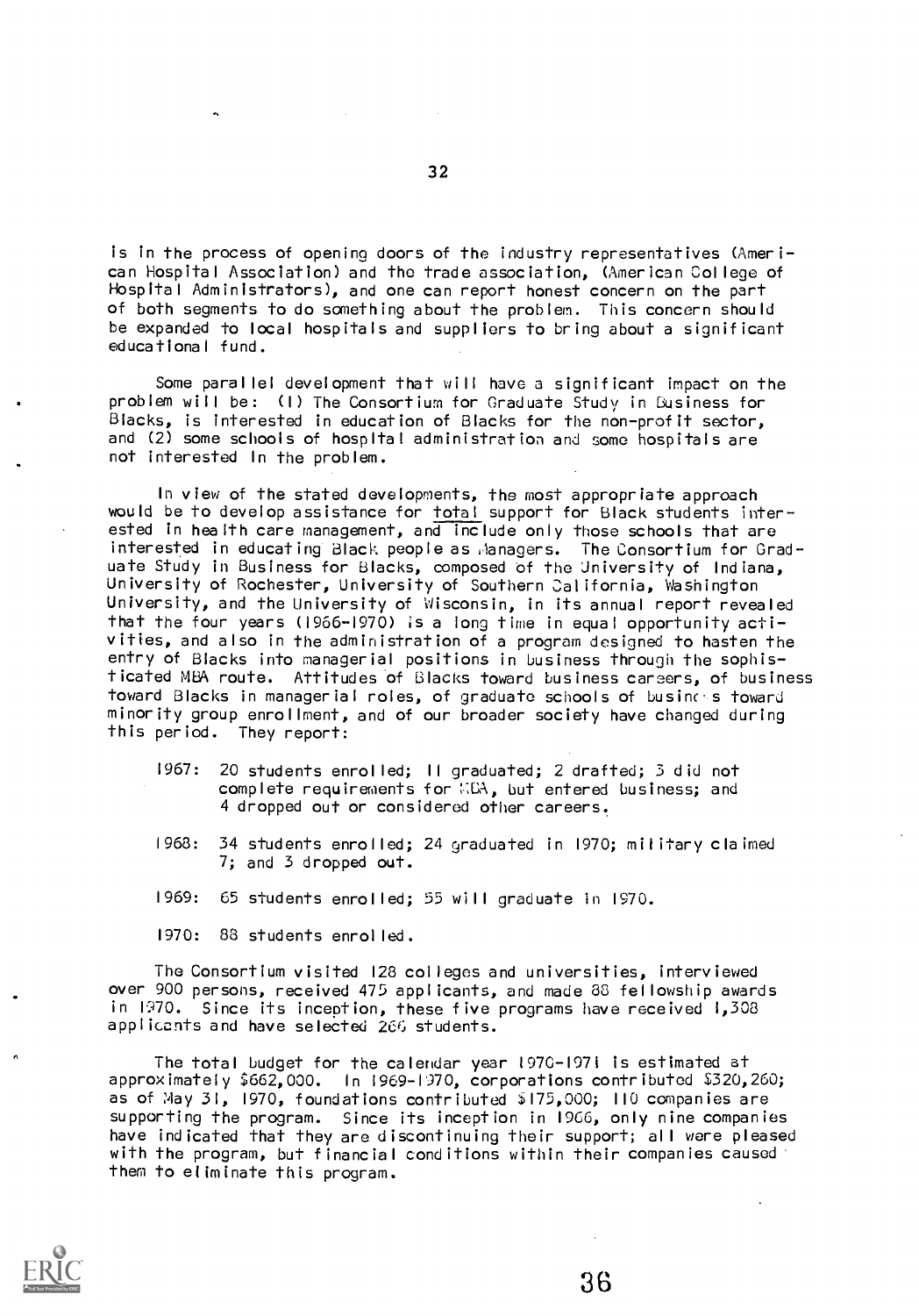Tuition ranges from \$900 to \$2,600 in schools of business. All students are provided fellowships that provide tuition, plus a \$2,500 stipend each year for two years provided the student maintains the standards set forth by the graduate school of business in which he is enrolled. It is estimated that the total cost to support a student is  $$6,000$  per year. One prominent school of business makes the statement that "all qualified students can complete their programs regardless of financial resources."

The most appropriate level for support of minority students in health care management is one that will insure that all qualified students can gain entrance to schools of hospital administration and complete their programs regardless of financial condition.

The pros and cons of specifically focused minority group traineeships or fellowships be awarded through universities. A simple reply to this proposal is that schools who do not develop fellowships specifically for minority students or a mechanism to achieve this need not get involved, for they will never attract qualified minority group students.

In the report of the Association of American College Task Force to the Inter-Association Committee on expanding educational opportunities in medicine for Glacks and other minorities, it was pointed out by the Task Force that the general problem of student finances is of such magnitude that it demands immediate federal attention. It concluded that the main barrier today for minority students in attending medical schools is the inadequacy of financing.

Among its recommendations was that a single national organization, such as National Medical Fellowships, augmented by a standing cownittee of representatives of concerned public and private inst:'utions, be responsible for coordination, solicitation, and distribution of financial aid to minority students.

The value of a central body making the grant would allow flexibility in terms of school selection on the part of the student, and would help to eliminate the uneven distribution of minority students emong schcols of hospital administration.

Among the alternatives to the direct grant approval would be to create an educational loan fund that would enable the student, to repay portions of his earnings back into the fund. This would support those who believe in the idea of student self-financing of education. The minority student is already heavily burdened in debt to finance his undergraduate education, and the competitive thrust of other professional disciplines for the Black student precludes this from being the best approach.

Among the factors affecting the increase in minority groups enrollment in schools of hospital administration are:

I. Commitment on the part of health care leadership (AUPIA, AIA, ACHA, NAHSE) to improve the percentage of minority persons involved in administration of American hospitals.

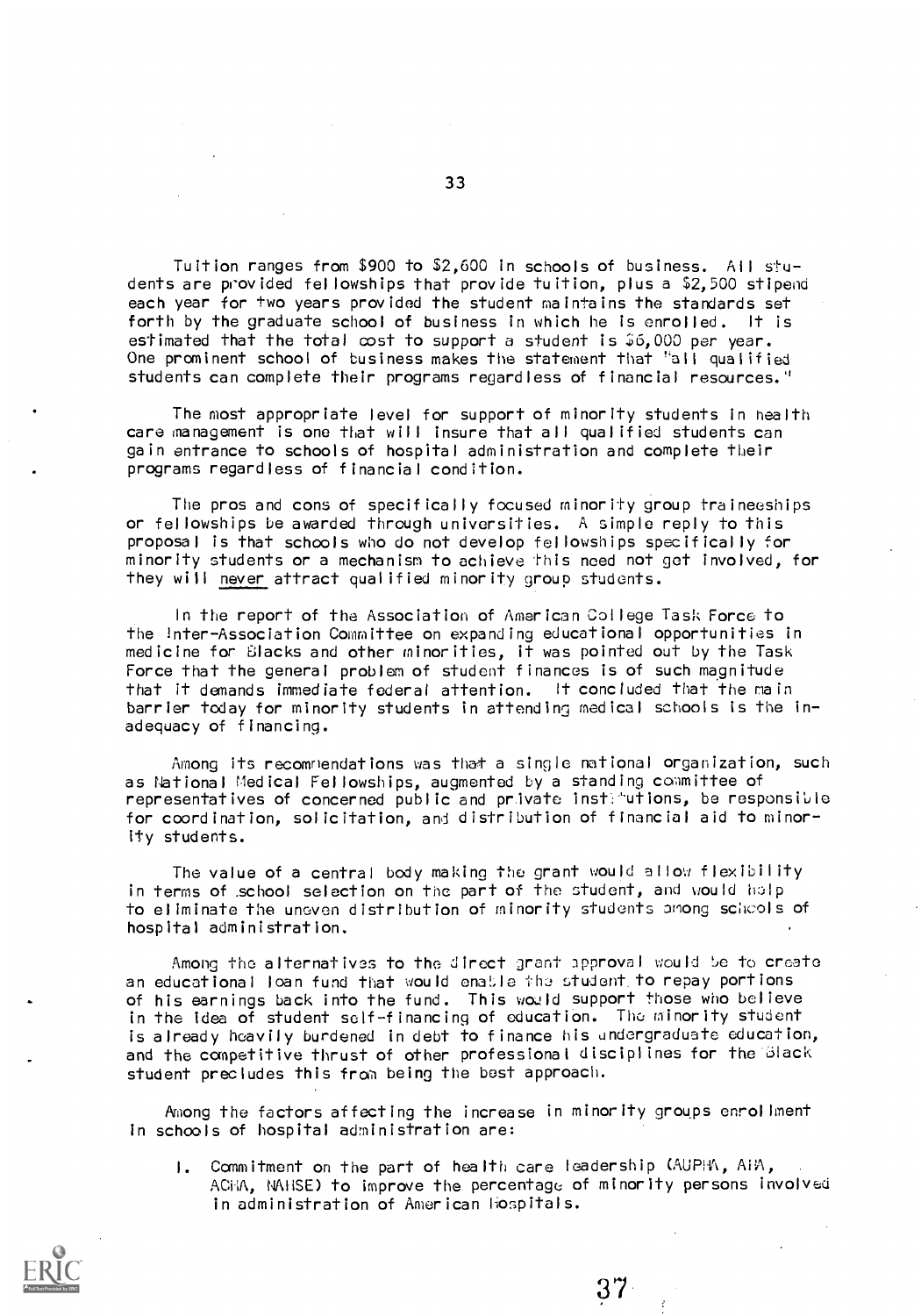- 2. Increase in college enrollment of minority students.
- 3. Increase in percentage of minority students interested in hospital administration (recruitment).
- 4. increase in retention of interest in hospital administration during college (summer program).
- 5. Increased probability of minority applicant selection.

The final question, should financial assistance be provided for a period extending beyond or preceding the formal academic training, differs from the medical field and should not be one of the primary concerns at this time. The pool of available minority students for graduate training in hospital administration is significant enough to meet the demand and concern that will be evidenced by the professional educational guild of hospital administrators (graduate programs in hospital administration). Our energies can be best focused on providing opportunity for persons currently available for schools of graduate education, keeping in mind that the Consortium from five schools of business received 1,308 applicants for 266 spots. The hospital administrator's income is a fixed income and there is little start-up cost incurred in the first years, unlike the field of medicine's cost of equipping an office and staff.

In summary, an educational trust fund of sufficient amount to cover tuitions, fees, and maintenance for minority group students available to those programs who are interested in eliminating the disparity between the supply and demand for minority health professionals should be established.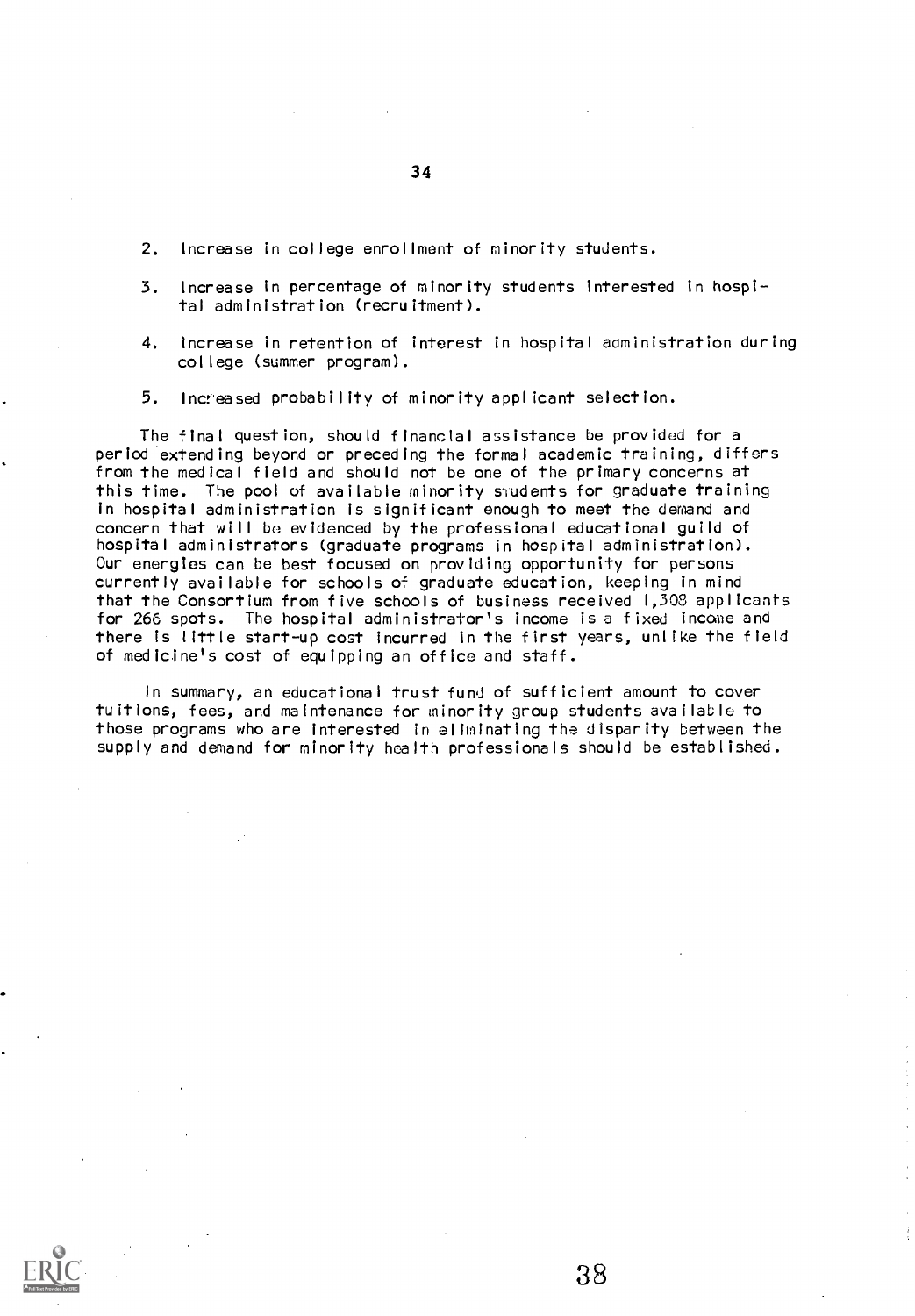#### **REFERENCES**

- Schoen, Sterling H., Third Annual Report Consortium for Graduate Study in Business for Blacks - 1970
- Nelson, Bernard W., M.D., Report of the Association of American Medical College Task Force to the Inter-Association Committee on Expanding Educational Opportunities for 'Blacks and Other Minorities - 1970
- University of Chicago Graduate School of Business -'13A Feilowships for Black Students - 1970
- National Association of Health Services Executives, Student Affiliate -Black Students in Graduate Programs for Hospital Administration - 1970
- Filerman, Gary L., Dr., Pool Study of Applicants Association of University Programs in Hospital Administration - 1968-1969
- University of Chicago Graduate School of Business Issues and Ideas -1970



 $\mathcal{A}=\mathcal{A}=\mathcal{A}$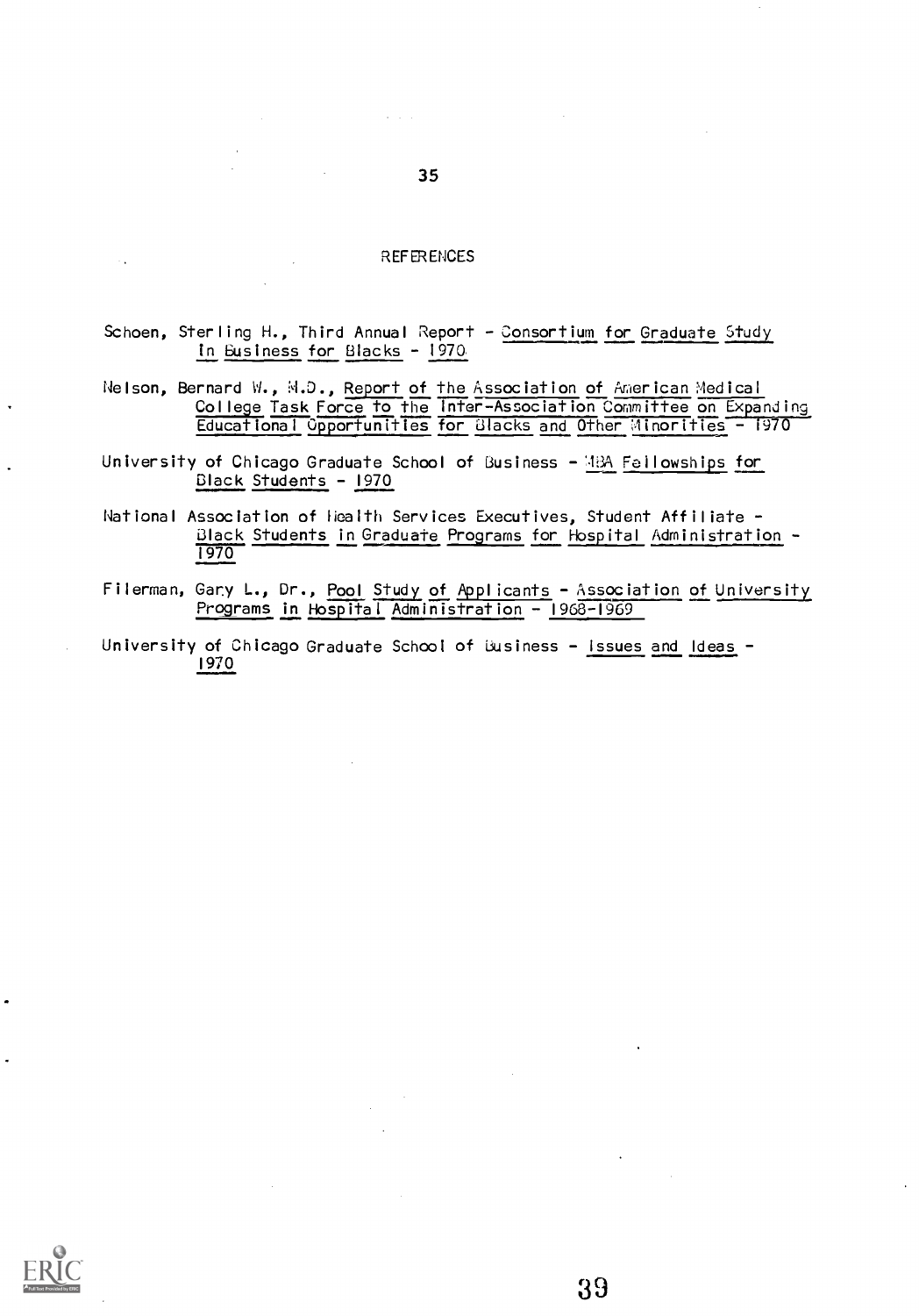#### Student Support: Recommendations

It is recommended that AUPHA establish a National Health Administration Fund, administered with the advice of a committee composed of representatives of appropriate public and private institutions, for the solicitation and distribution of financial aid to minority students. The basic policy of the organization shall be to assure that all minority group students with demonstrable financial need have sufficient funds to meet the expenses of attending the graduate program in hospital administration of their choice.

The main functions of the Fund will be:

- I. To act as a central coordinating body for the multiple sources of financial aio for minority students, thus achieving better overall utilization of available resources.
- 2. To advocate increased university, government, and other financial support for minority students.
- 3. To solicit funds as required from private donors, foundations, national organizations, and industry.
- 4. To allocate funds so as to work toward an equitable distribution of funds on the basis of certified student need.

The following guidelines are suggested for policy on allocation and distribution of funds:

- I. Direct grants would be provided to the student for tuition and other necessary educational expenses in the first year of graduate school.
- 2. Loans would be made available to the student in the second academic year of graduate school, recognizing that a certain percentage of the students will be the beneficiaries of residency stipends.
- 3. Assessment of student financial need could be determined by one of the firms which currently provide need-analysis services, such as Co;lege Scholarship Service, The American College Testing Program, or by the individual university in keeping with their established policies.

Implications of the proposal for financing of minority students in graduate programs in hospital administration are:

- I. The student's assumption of debt would occur after he has completed his graduate program.
- 2. The formula for determining grant amounts would be responsive to cost differences among schools.



36

à.

 $\label{eq:2} \begin{array}{l} \mathcal{L}_{\mathcal{A}}(\mathcal{A}) = \mathcal{L}_{\mathcal{A}}(\mathcal{A}) \end{array}$ 

 $\frac{1}{2}$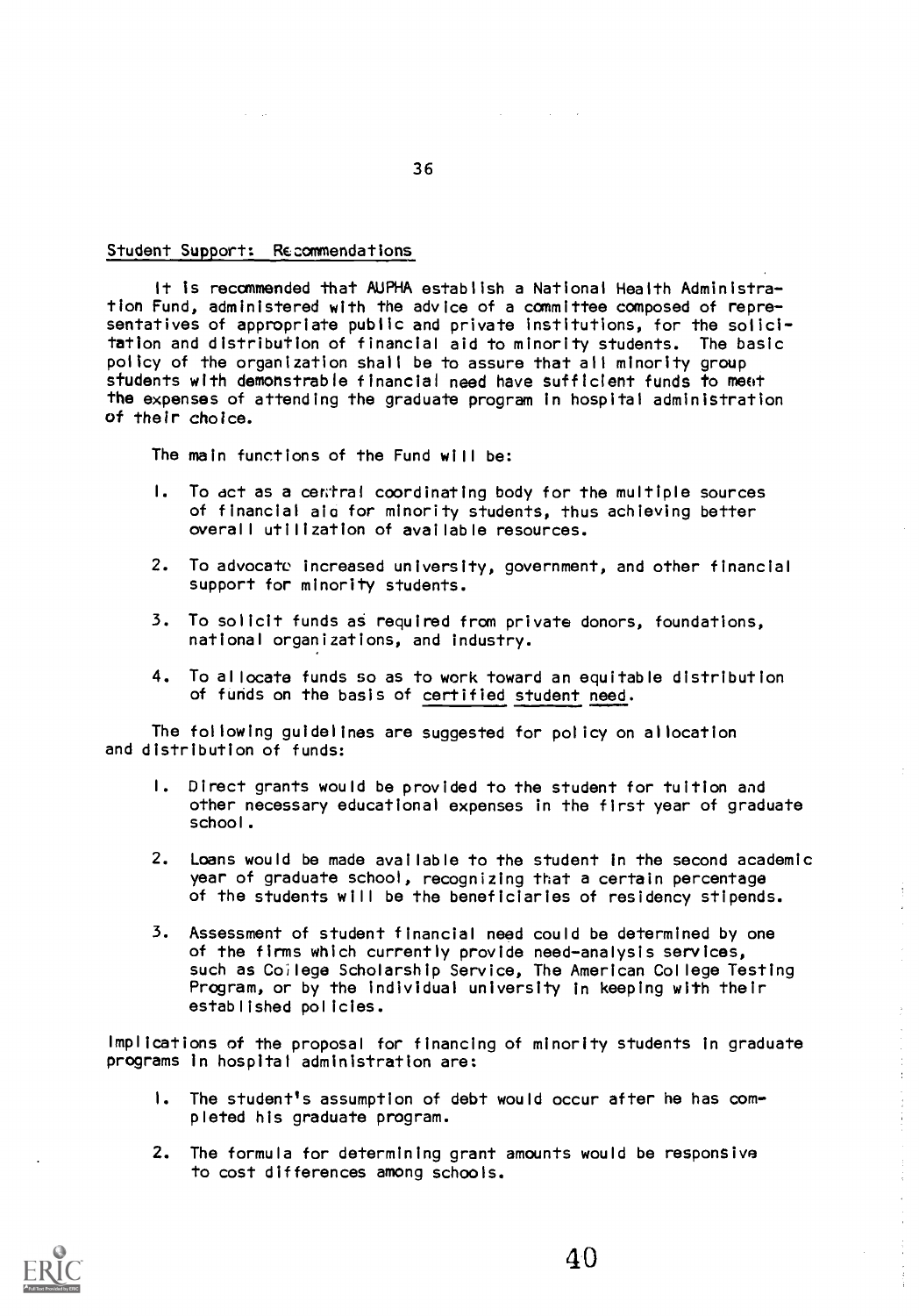- 3. The distribution of funds directly to the student rather than indirectly via the graduate programs permits optimum flexibility in student placement.
- 4. The direct distribution of funds overcomes difficulties introduced by the uneven distribution of minority students among graduate programs in hospital administration and the uneven distribution of existing student support resources.
- 5. A national program administered by AUPHA for centralized financial aid responsibility will provide a practical mechanism through which philanthropic and other institutions can channel funds to programs to increase minority student representation in graduate programs in hospital administration.

It must be emphasized that the proposed national program is not intended to replace any current funding efforts, but to coordinate existing aid programs and develop new resources.

#### Student Support: Projections of Required Financial Assistance

The following tables, with accompanying notes, embody the student aid proposal based upon the recommendations. Table <sup>I</sup> is based on the assumption that enrollment patterns will follow the trend of recent years. It is adjusted to reflect anticipated growth in the number of graduate programs. The number of minority group students entering graduate programs in hospital and health care administration will be: 41 (1970-71), 61 (1971-72), 87 (1972-73), 122 (1973-74), 136 (1974-75), and 202 (1975-76). A substantial portion of these students will probably be former participants in the summer work program described in previous chapters. Attrition is held constant at general graduate school rates, with overall minority group representation reaching 12% of the student body by the target year of 1975-76.

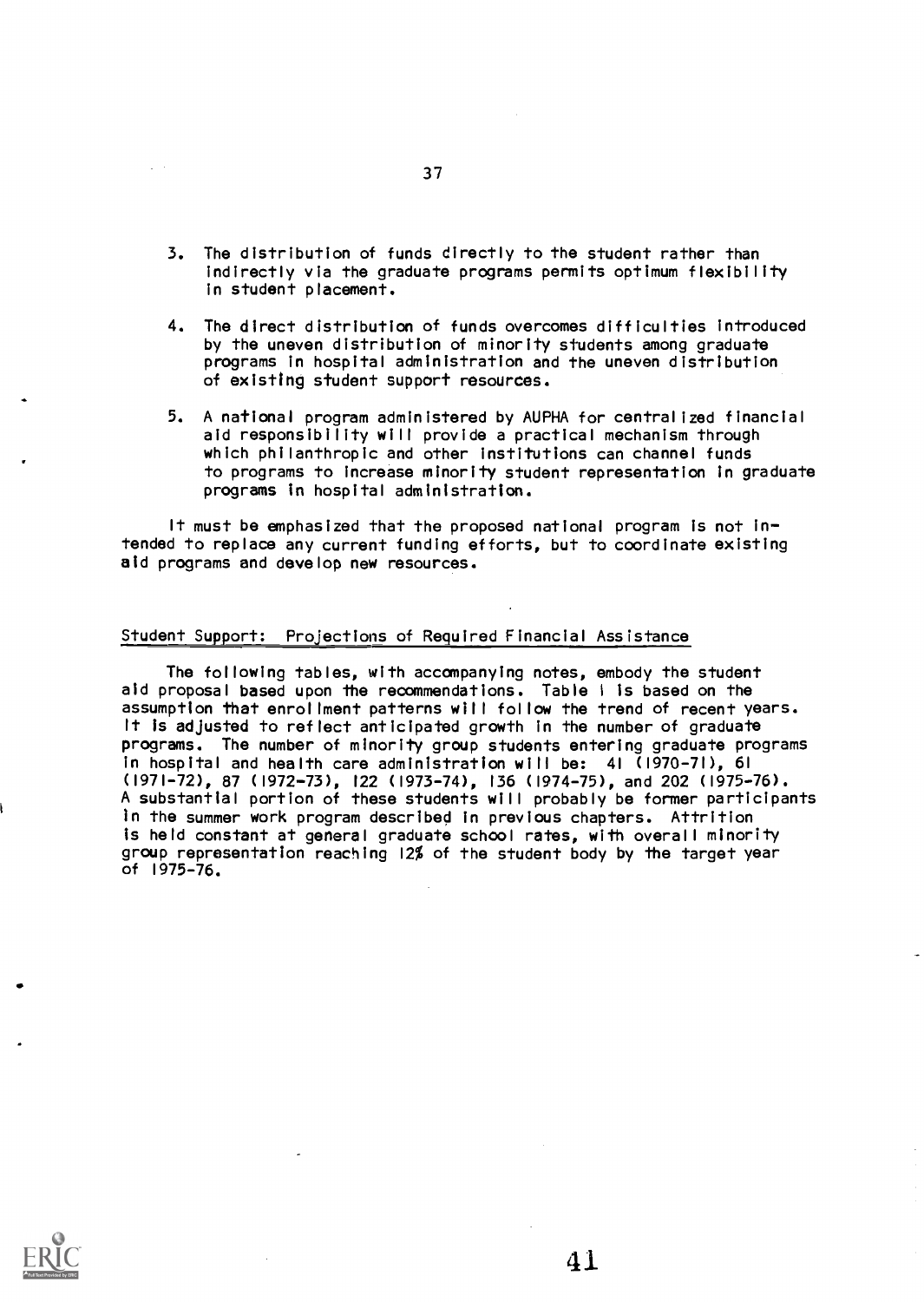$\sum_{\mathbf{A}_{\text{full test Proof of by EBC}}}$ 

|                                                                              | 1970-71        | $1971 - 72$        | $1972 - 73$    | $1973 - 74$ | 1974-75        | 1975-76 |
|------------------------------------------------------------------------------|----------------|--------------------|----------------|-------------|----------------|---------|
| Total Students Enrolled                                                      | 1,666          | 1,832              | 2,015          | 2,216       | 2,437          | 2,680   |
| First Year                                                                   | 881            | 979                | 1,070          | 1,181       | 1,298          | 1,427   |
| Second Year                                                                  | 785            | 853                | 945            | 1,035       | 1,139          | 1,253   |
| Total Minority<br>Students Enrolled                                          | 55             | 57                 | $\overline{1}$ | 199         | 244            | 322     |
| First Year                                                                   | $\overline{4}$ | $\overline{\circ}$ | 67             | 122         | 136            | 202     |
| Second Year                                                                  | $\overline{4}$ | 36                 | 54             | 77          | 108            | 120     |
| Percent of Minority Students<br>of Total Students                            | 3.3%           | 5.3%               | 7.0%           | 9.0%        | 10.0%          | 12.0%   |
| bue<br>Number of AUPHA Member<br>Graduate Programs<br>Associate Member<br>42 | 33             | 55                 | 57             | 59          | $\overline{4}$ | 43      |

38

 $\ddot{\phantom{a}}$ 

 $\ddot{\phantom{a}}$ 

 $\mathcal{L}_{\mathcal{I}}$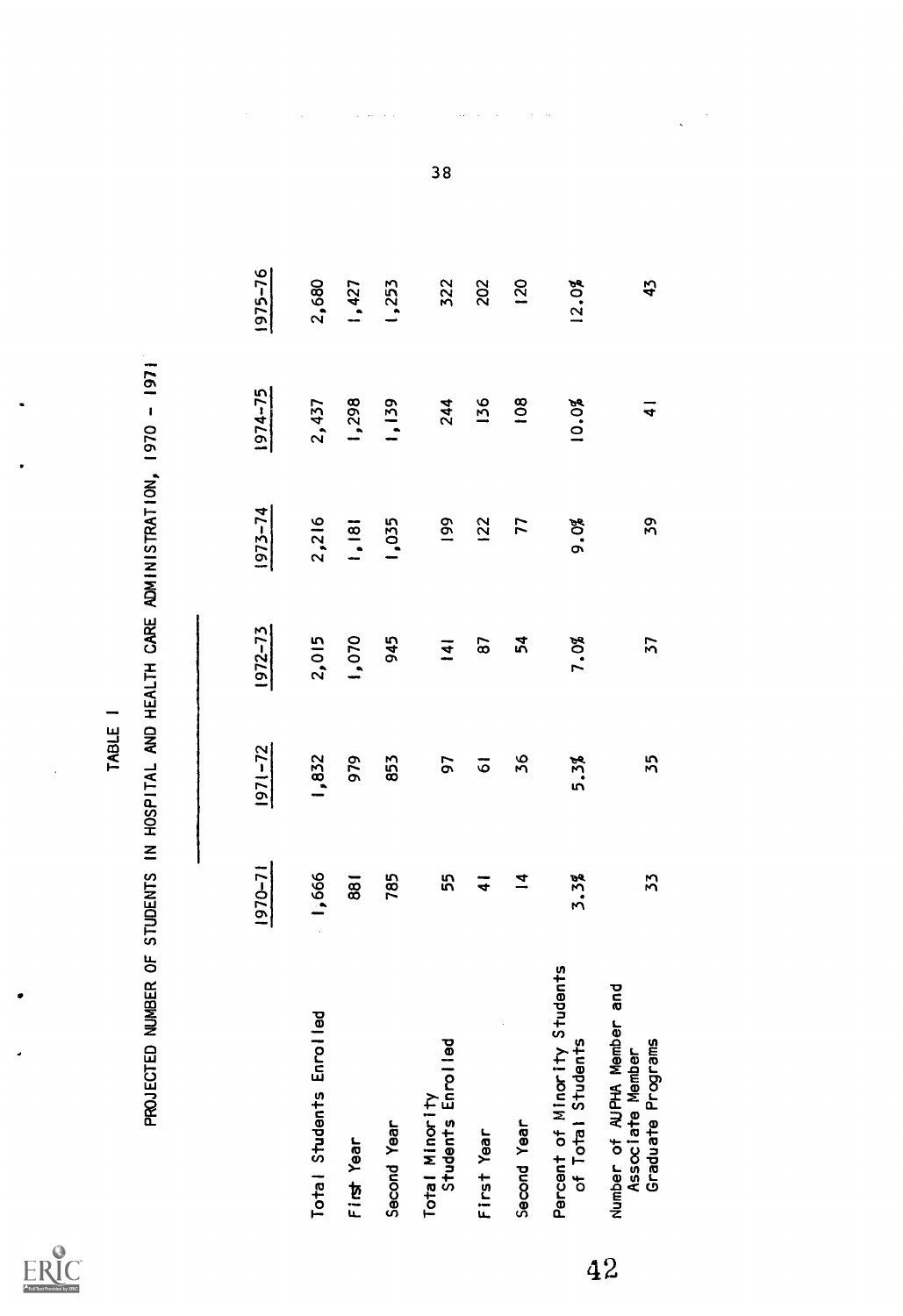$ERIC<sub>other</sub>$ 

TABLE II<br>PROJECTION OF NUMBER OF STUDENTS IN THE NATIONAL WORK-STUDY RECRUITMENT PROGRAM<br>WHO WILL ENTER GRADUATE PROGRAMS, 1971 - 1976

|    | Academic<br>Year | In Work-Study Program<br>Number of Students                          | Entering Graduate<br>Projected Number<br>Programs | Programs<br>Enter ing<br>Number of Minority<br>Students<br>Graduate           | Percent of Minority<br>Students of Total<br>Students |
|----|------------------|----------------------------------------------------------------------|---------------------------------------------------|-------------------------------------------------------------------------------|------------------------------------------------------|
|    | $1970 - 71$      | ļ                                                                    | i                                                 | ₹                                                                             | 3.3%                                                 |
|    | 1971-72          | 8                                                                    | 50                                                | ភ                                                                             | 5.3%                                                 |
|    | 1972-73          | 0                                                                    | 89                                                | ვ<br>გ                                                                        | 7.0%                                                 |
|    | 1973-74          | 9                                                                    | 102                                               | $\frac{8}{2}$                                                                 | 9.0%                                                 |
|    | 1974-75          | ļ                                                                    | i                                                 | 143                                                                           | 10.0%                                                |
| 43 | 1975-76          | ı                                                                    | ¦                                                 | 187                                                                           | 12.0%                                                |
|    |                  | Based on the assumption                                              |                                                   | that 40% of Work-Study participants will pursue a graduate degree in hospital | Ĵ,                                                   |
|    |                  | and health care administration. This may be a conservative estimate. |                                                   |                                                                               |                                                      |

Ŷ,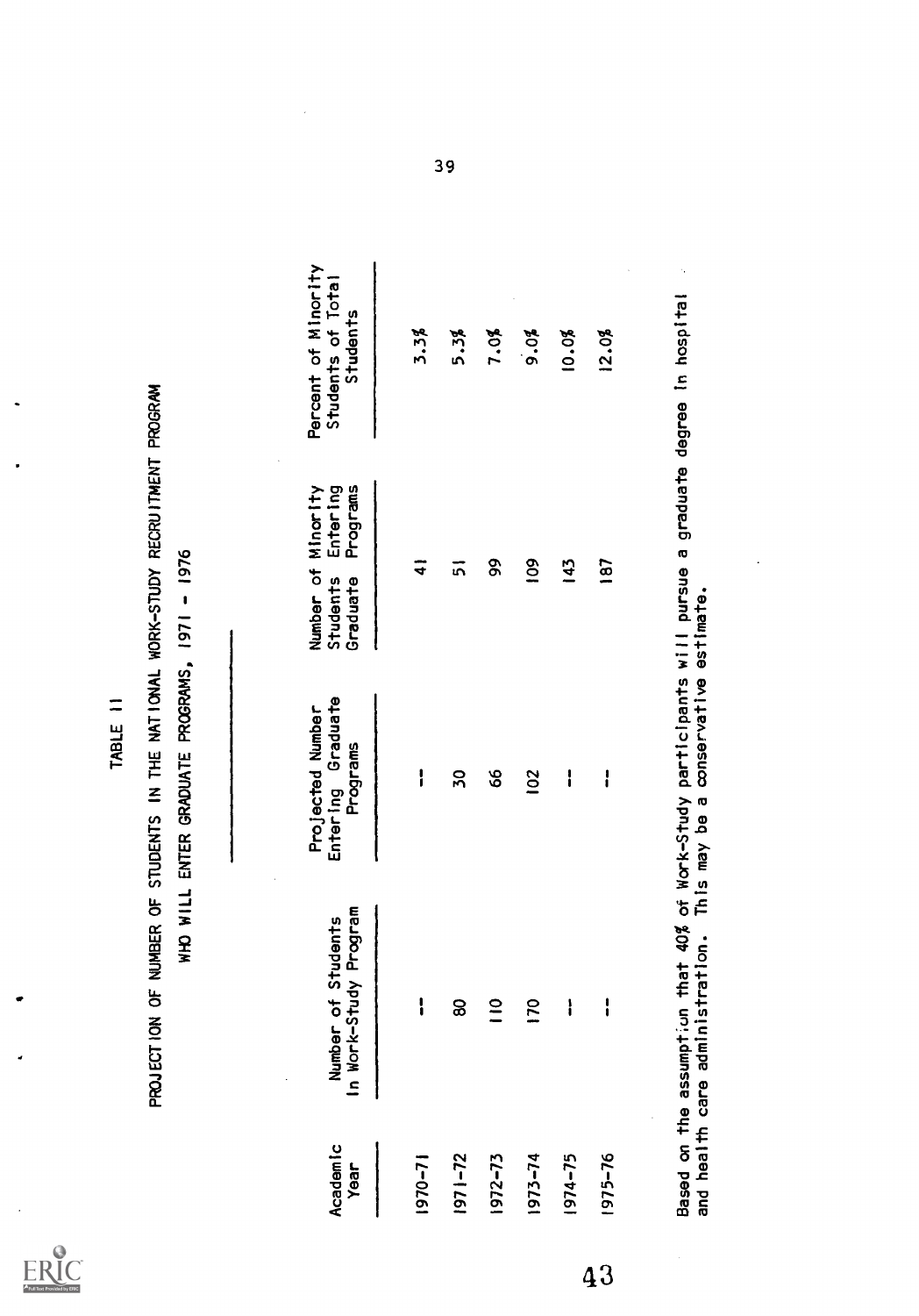Table Ill is based on an assumed ten percent annual increase in tuition costs. The average annual need assumes that many students will require less than full support, while others may require up to \$3,500 in 1971-72, and \$5,520 by 1975-76. Projections based on a recent AUPHA study of minority student finance (1971) indicate that seventy percent of first year students require substantial financial assistance. While the percentage remains the same for the second year, about one half may be anticipated to be receiving residency stipends. This reduces to thirty-five percent the number requiring substantial assistance at the level specified in the top line.



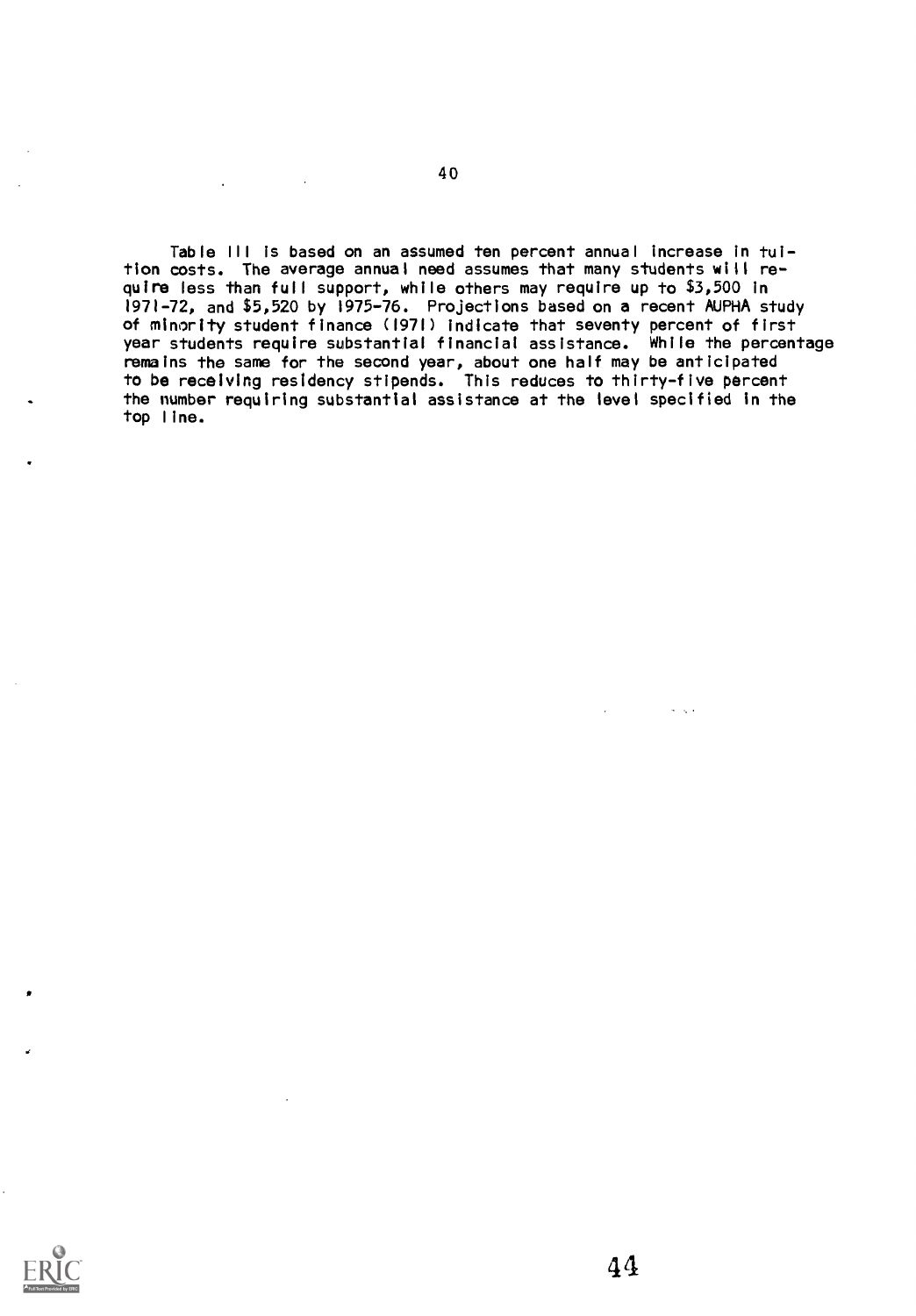$\begin{array}{c} \mathbf{1} \\ \mathbf{1} \\ \mathbf{1} \end{array}$ 

|    |                                            | 1971-72              | 1972-73              | 1973-74        | 1974-75        | $1975 - 76$ |
|----|--------------------------------------------|----------------------|----------------------|----------------|----------------|-------------|
|    | Projected Average Need                     | 1,980                | 2,178                | 1, 2, 396      | \$2,636        | 2,900<br>u  |
|    | Number of First Year<br>Minority Students  | $\overline{\bullet}$ | 67                   | <b>122</b>     | 136            | 202         |
|    | Number of Second Year<br>Minority Students | 36                   | 54                   | 77             | $\overline{9}$ | <b>120</b>  |
|    | Need of Assistance<br>Total Students In    | 20                   | $\frac{4}{11}$       | $\overline{6}$ | <b>90</b>      | 262         |
|    | Requiring Grants<br>Total Students         | 45                   | $\overline{\circ}$   | 85             | 95             | 141         |
|    | Requiring Loans<br>Total Students          | N                    | $\tilde{\mathbf{c}}$ | 27             | 38             | 42          |
| 45 | Total Grant Support<br>Needed              | \$85,140             | \$132,858            | \$203,560      | \$250,420      | \$408,900   |
|    | Total Loan Support<br>Needed               | \$25,740             | \$41,382             | \$64,692       | \$100,168      | \$121,800   |
|    | Total Funds Needed<br>Per Year             | \$110,980            | \$174,240            | \$268,252      | \$350,588      | \$530,700   |
|    | TOTAL GRANT-LOAN COST                      | FOR FIVE YEARS:      | \$1,434,760          |                |                |             |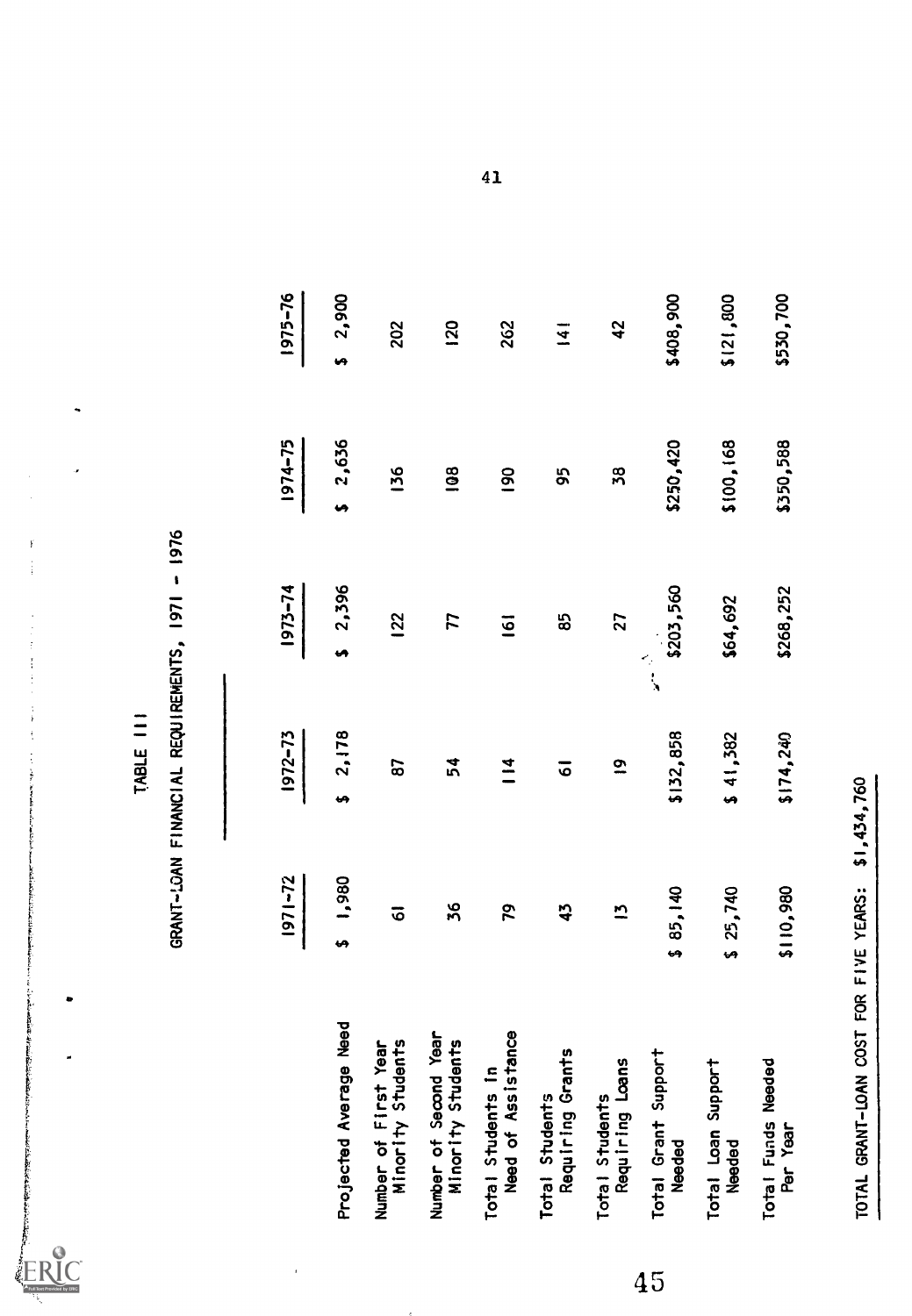#### THE PLACEMENT OR PROFESSIONAL INTEGRATION OF MINORITY GRADUATES FROM PROGRAMS IN HEALTH AND HOSPITAL ADMINISTRATION

#### Peter B. Levine University of Colorado

In any complete description of educational opportunities, it is natural to discuss placement of graduates. Although most graduate programs (with professional or academic orientations), to say nothing of undergraduate programs, seem to be least concerned with this aspect of the educational continuum, this has not been the case in health and hospital administration. Indeed, this profession was, for a long time, short on didactic input, but heavy on placement and organization after graduation.

As the body of knowledge in health and hospital administration has grown and many programs met that challenge by increasing the academic input to the curricula, the interest in placement did not shrink. In this type of setting it appears that placement of graduates, in fact, is not an entity in itself, tacked en to the end of the graduate work. Instead, the importance of placement and integration of graduates in the field is pr.bably a part of, and affected by, the continuum which includes the selection process, curriculum development and course design in many programs. Since the selection process had become so competitive, many programs have found that the criterion of potential placement creeps into the selection decision. In curriculum design and course development, we can and should find examples of social, economic and political changes in the field, as well as new administrative developments; again, the placement of graduates into rapidly changing settings behooves programs to adjust their curricula accordingly.

As a result, this discussion of placement must not lead us to a narrow track which is isolated from the total educational process in health and hospital administration. It is necessary to briefly touch on a number of aspects, all of which relate to placement of graduates or, to phrase it another way, professional integration. These aspects are included in the following five sections: I) Should graduate programs in health and hospital administration place their graduates? 2) Is the placement of graduates from racial minority groups different from the placement of other graduates? 3) Historical trends in the selection process affect ^rofessional integration. 4) Student, curriculum, and faculty diversity. 5) Comments and suggestions for integration in the professional milieu of minority graduates from programs in health and hospital administration.

Should Graduate Programs in Health and Hospital Administration Place Their Graduates?

As indicated above, many graduate programs, and most undergraduate

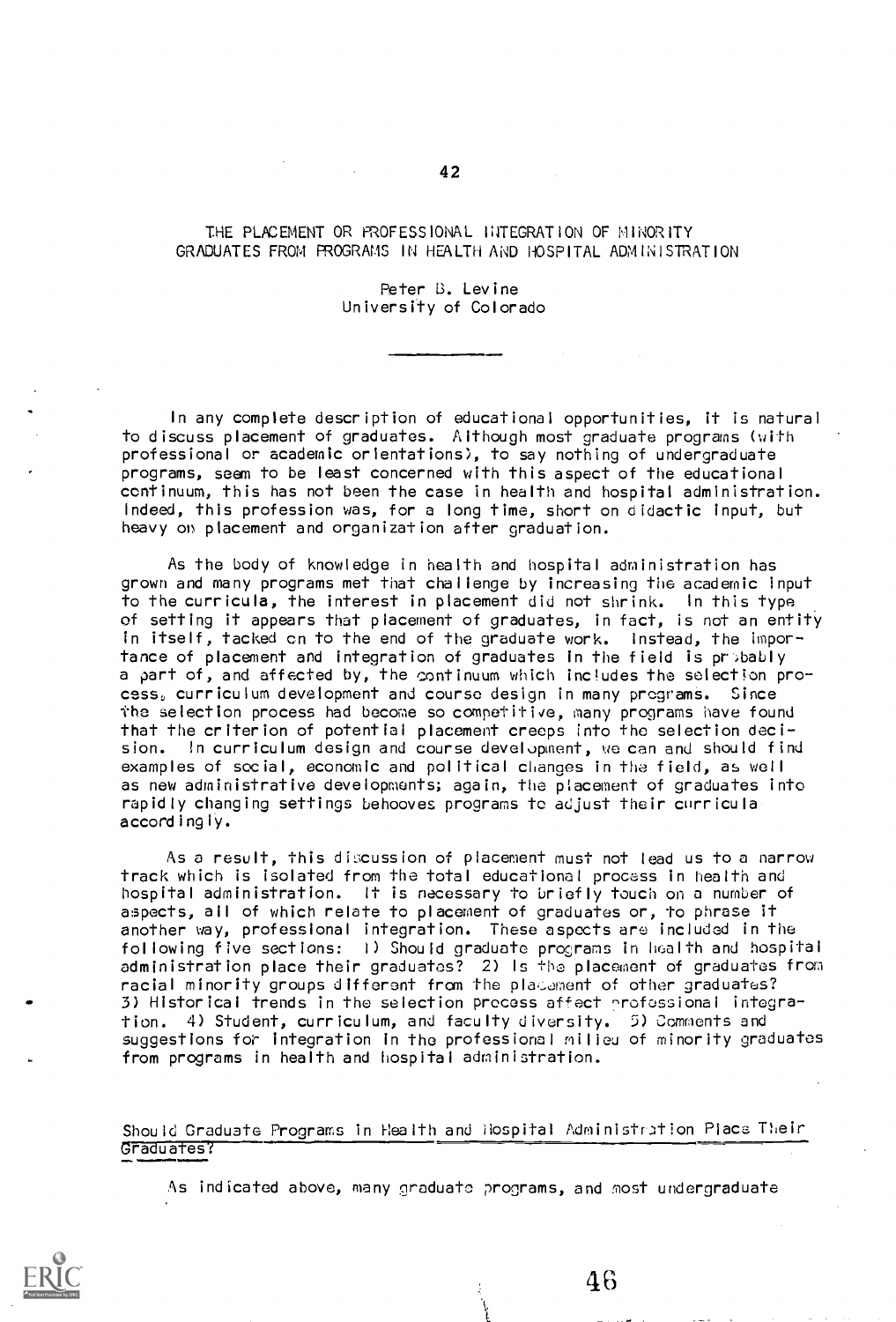programs, do not emphasize placement of graduates. Indeed, graduate placement is time consuming and difficult. One can question whether the placement of graduates is relevant to the educational process, or whether placement activity is a faculty role, particularly when graduate students in some academic areas are probably better able to place themselves.

The graduate programs in health and hospital administration have been somewhat. unique in the area of placement. Heavy empha:.:e has always been placed on the "proper" placement of graduates immedictely after graduation and throughout their careers. This practice has continued today even though academic development, including course design and research, has strapped the time of faculty members.

The rationale for the faculty involvement in placement activity seems logical for a number of reasons. Traditionally, recruitment for health administrators has been on a very personal level. Institution administrators with a job vacancy often contact colleagues for suggestions rather than publishing a description of the vacant position and asking, for applications. Further, the administrator seeking to fill a position often contacts former teachers or colleagues in the university program with the idea that the teacher may have closer contact with recent graduates; this has also been done to maintain a certain "loyalty' among alumni of the various programs. Because of the traditional pattern of maintaining this relationship, a settine has been c sated whereby most universities have become clearinghouses for jobs in the field of health and hospital administration.

The programs themselves have seemed to cherish this responsibility. They have, very clearly, accepted this role as one of their obligations to the student; part of a continuing responsibility for their students beginning with the application process and continuing throughout their careers. It is noteworthy that some programs may feel they are Only as good as their graduates, and therefore, strive to help their graduates 'succeed" in the field. This assistance to graduates may, incidentally, include other aspects besides placement, such as continued educational programs after graduation.

#### Is the Placement of Graduates From Racial Hinority Groups Different From the Placement of Other Graduates?

If we examine our moral norms we must clearly assert that there should be no difference in methods or sites for placement of minority graduates as compared to other graduates. If we examine our social norms we would probably conclude that there is a difference. If we can accept the promise stated in the previous section, that is that graduate programs do, to a certain extent, control placement and that placement is part of the total educational continuum conceived and designed by university programs, then a heavy burden must fall on the shoulders of those who can effect a change in our social norms.

A number of comments are relevant to a discussion related to changing social norms. It has been alluded that placement of graduates is often

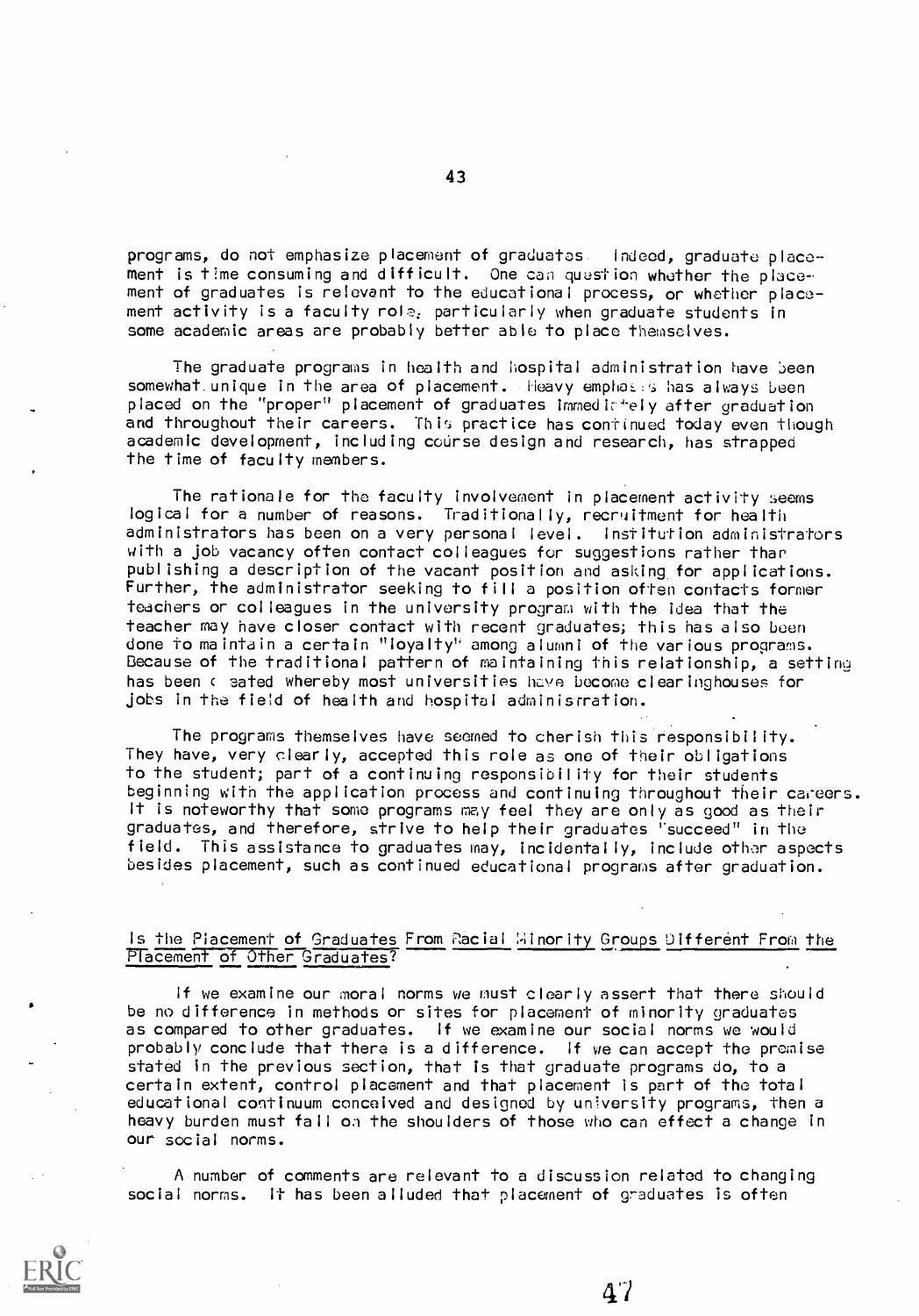rat to the quality of the student as measured in the selection process. All graduate programs should have a clear responsibility to themselves and to their graduates to develop standards of quality sometime before graduation. No two graduates can be equal, but a spectrum of academic quality can be designed so that all students will graduate somewhere along that spectrum. Notice here that only a spectrum of quality for graduation is indicated; this suggests that students who are admitted into the program show some potential to meet the standards on that spectrum. Criteria for entrance into the program have not been suggested. It would be nonsense to suggest, with our limited knowledge, that "so-called" objective measurements, such as a grade point average or test scores, be used as standardized evaluation criteria for entrance. It has not been shown that these measurements have a correlation with excellent academic work in graduate school or success in the health administration field. There is no reason to believe that other measurements such as interviews, references, professional experiences, educational experiences and personal experiences would not add greatly to an applicant's credentials.

In a sense, this suggests that the phrase "dual standards for entrance" which is often used to justify the admission of minority students, who, because of imposed disadvantages, have not been able to achieve quality standards comparable to other applicants, is sheer folly. A single standard can and should be used. The standard is subjective, complex, difficult to design, and difficult to administer. The standard, however, is the best that we can develop for the admission of graduate students who ultimately are expected to deal effectively with society using professional administrative tools. The standard, over-simplified, is that every student be able to offer something to the small classes which make up our graduate programs in health and hospital administration, while at the same time show at least some potential for being able to achieve graduation on the spectrum of quality indicated above. For example, a graduate program in health and hospital administration might be wise to admit a student who has a social welfare background, an applicant who happens to be an attorney, perhaps someone with a Peach Corps experience, applicants with maturity, with youthfulness, and applicants who represent racial minorities as well as students who have shown a potential for high academic achievement. This particular idea will be discussed in greater depth in the next section.

Suffice it to say at this point that placement of graduates from racial minority groups is only different if the faculties who control the placement continue to allow it to be different. Adjustments in placement methods and criteria are necessary if differences exist; more far-reaching than that are adjustments in all aspects of the educational process in our graduate progrems. If these adjustments are made, there should be no reason to discuss different placement criteria as a rule, unless we are faced with problems of bigotry.

#### Historical Trends in the Selection Process Affect Professional Integration.

It was suggested above that successful integration of health administration professionals in the field is, in many cases, affected by the

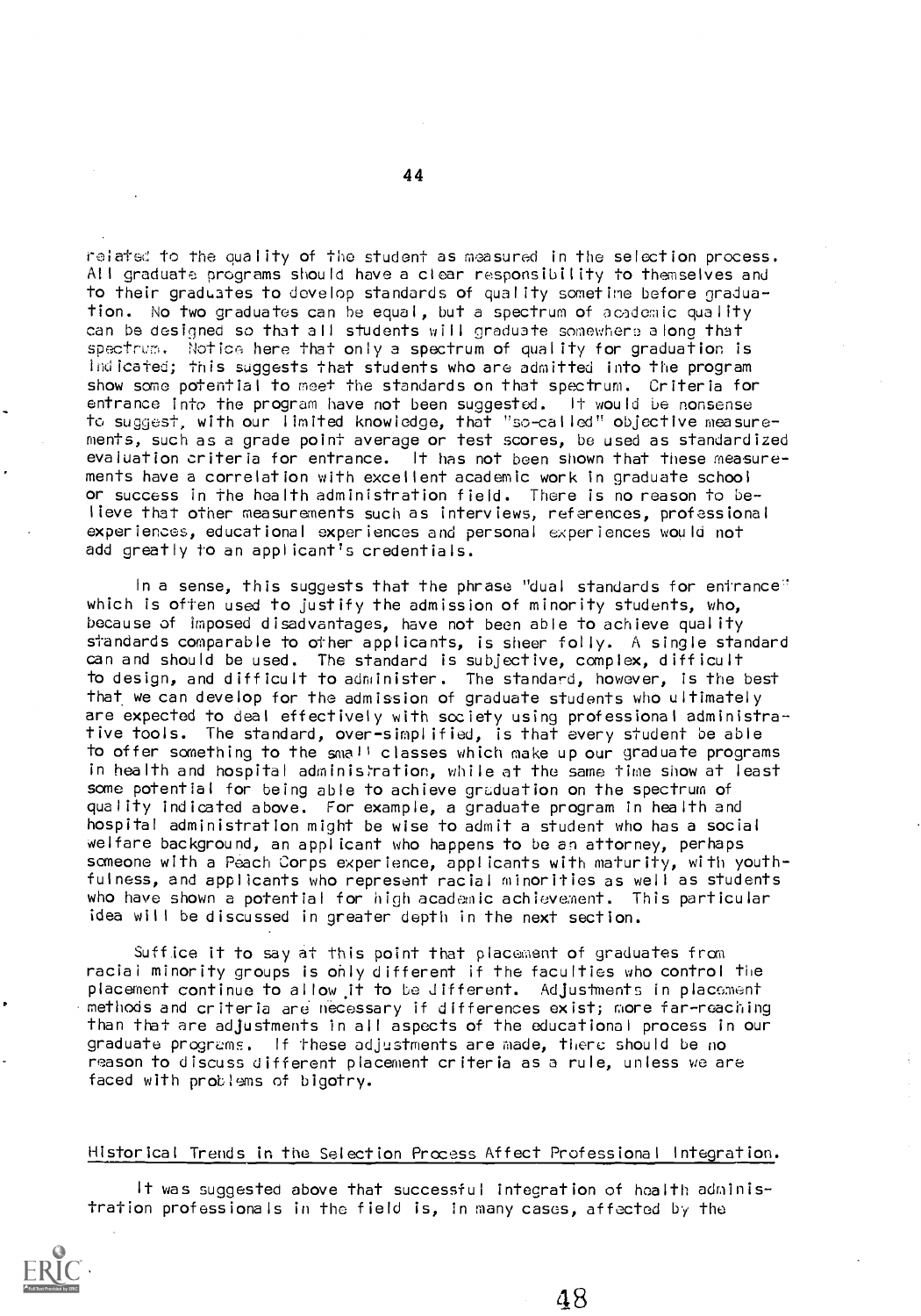selection process. It is ironic that for twenty-five years graduate programs in health and hospital administration have been quite parochial in their selection processes. Those same programs are now concerned with, placing their minority graduates in institutions or agencies that are directed by their own products. A simple study would probably show that, traditionally; graduate programs in health and hospital administration which are located in schools of public health have tried to identify applicants with a science background. At the same time, graduate programs located in schools of business often required various business school prerequisites. Indeed, many graduate programs maintained, and continue to maintain, an absolute minimum acceptable undergraduate grade point average and test scores. It is suggested here, without specific data, that many programs added other subjective criteria so as to limit the nature of their classes. For example, it has been advisable for an applicant to be born a male (the field has been blatantly unkind to females); it has been advisable for an applicant to gain experience in a hospital setting (somehow being an orderly for two years appeared better than only one year of experience as an orderly and far superior to no experience at all), and other criteria which demonstrated maturity, also had a tendency to creep into the selection process. Some examples of these are a stable marriage, completion of military requirements, and whelesome extracurricular activities while in undergraduate school.

Once again, it is ironic that the graduate programs are faced with developing a positive social mix in the health administration field by trying to find ways to place minority graduates with the model but molded graduates of the past.

#### Student, curriculum, and Faculty Diversity.

The selection criteria which graduate programs in health and hospital administration have used have created an apparent mishap in changing social mores. As we move toward a health care system that allegedly will treat all individuals as equals, we find that there is little equality among those who have gained access to the administration of health care services. In attempts to rectify the situation, graduate programs in health and hospital administration are now challenged with the difficult problems of professional integration. This will mean, in fact, that minority graduates must not only be placed in neighborhood health center programs which now serve disadvantaged and/or minority groups, but they must be placed in all kinds of health agencies. It is clear that the hoalth care system in the United States is moving rapidly toward a program whereby all agencies which deliver health care will be equally available to all people. It is noted in the previous section that the selection process with its inbred parochial criteria and mechanisms has, over a period of several decades, affected our ability to easily diversify the types of people who are now health administrators. The solution to this problem should be found somewhere in an attempt to diversify the student mix selected for each class. At the risk of being redundant, but to emphasize a point, it seems essential that student selection committees must concern themselves with new select  $cr$  iteria. If the assumption that graduate students can learn a great  $d\omega$ .



45

49

Ý,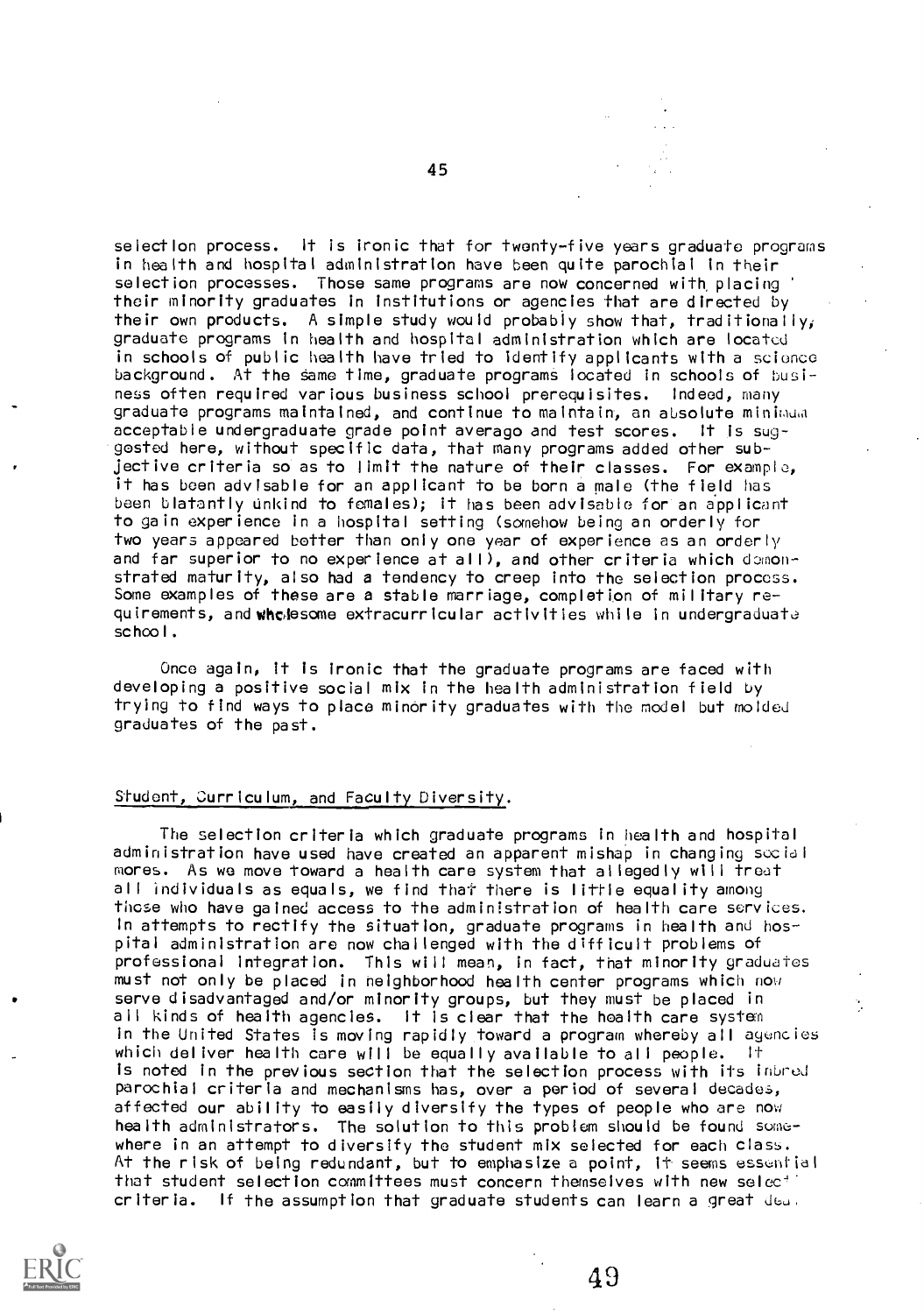from each other by their mere interaction (this learning process would include specific didactic materials as well as social understanding) is accepted, then it is reasonable to assert that the student on the lower end of the academic quality spectrum may be able to teach the student on the high end of that spectrum something about social patterns which may be unknown to the latter. Similarly, the student with high academic ability may be able to help the other student with some esoteric didactic materials. There is no reason to believe that faculty should or do provide anything more than direction for understanding while they pontificate. This may be an over-simplification, but the point must be made; students learn from each other as well as from faculty. This assertion cannot be overemphasized particularly as it relates to the education of students who plan to enter a field which relies heavily on an understanding of behavioral science and social interaction as well as hard, quantifiable techniques.

In order to create the diversity in the graduates, and therefore the administrators in the field that is important for an effective professional mix, it should be noted briefly that graduate programs in health and hospital administration must also be concerned with diversity among the faculty and diversity in their curricula. The curriculum and the course design of a program should be adjusted at least annually to accommodate the needs of a changing field, a changing social milieu and a diverse student body which would naturally have various needs and interests. Without belaboring the point, the concept of diversity should also be carried to the faculty. A diverse student group and a:changing curriculum require a faculty that Is representative of diverse professional, educational and social backgrounds.

#### Comments and Suggestions for the integration in the Professional Milieu of Minority Graduates from Programs In Health and Hospital Administration.

Perhaps it seems irrelevant to discuss all of the ideas proposed in this paper when the topic has been isolated to that of placement for minority graduate students. However, the isolation of this topic to the mere simplification of mechanical problems such as comparative starting salaries, placement sites, placement criteria and similar problems, would be an injustice to the people who are affected by this broad problem and an insult to the people who are looking for long-term solutions. The problem is identifiable not as one of mechanics, but simply one of human understanding or effectively working with all people as equals. it has never been easy to place Catholics in Lutheran hospitals or Jews in Catholic hospitals. Racial minority groups, more pointedly, have been conspicously absent in the field. Graduate programs have made some inroads with their placement of graduates by breaking down sane of the religious barriers; the graduate programs are now examining the potential for breaking down the racial bar riers; in 15 or 20 years, when it may be too late to do an easy and effective job of professional integration, the graduate programs may be faced with breaking down the sex barriers as women rush to work in this attractive service industry.

There may be some specific mechanisms which could lead to a faster

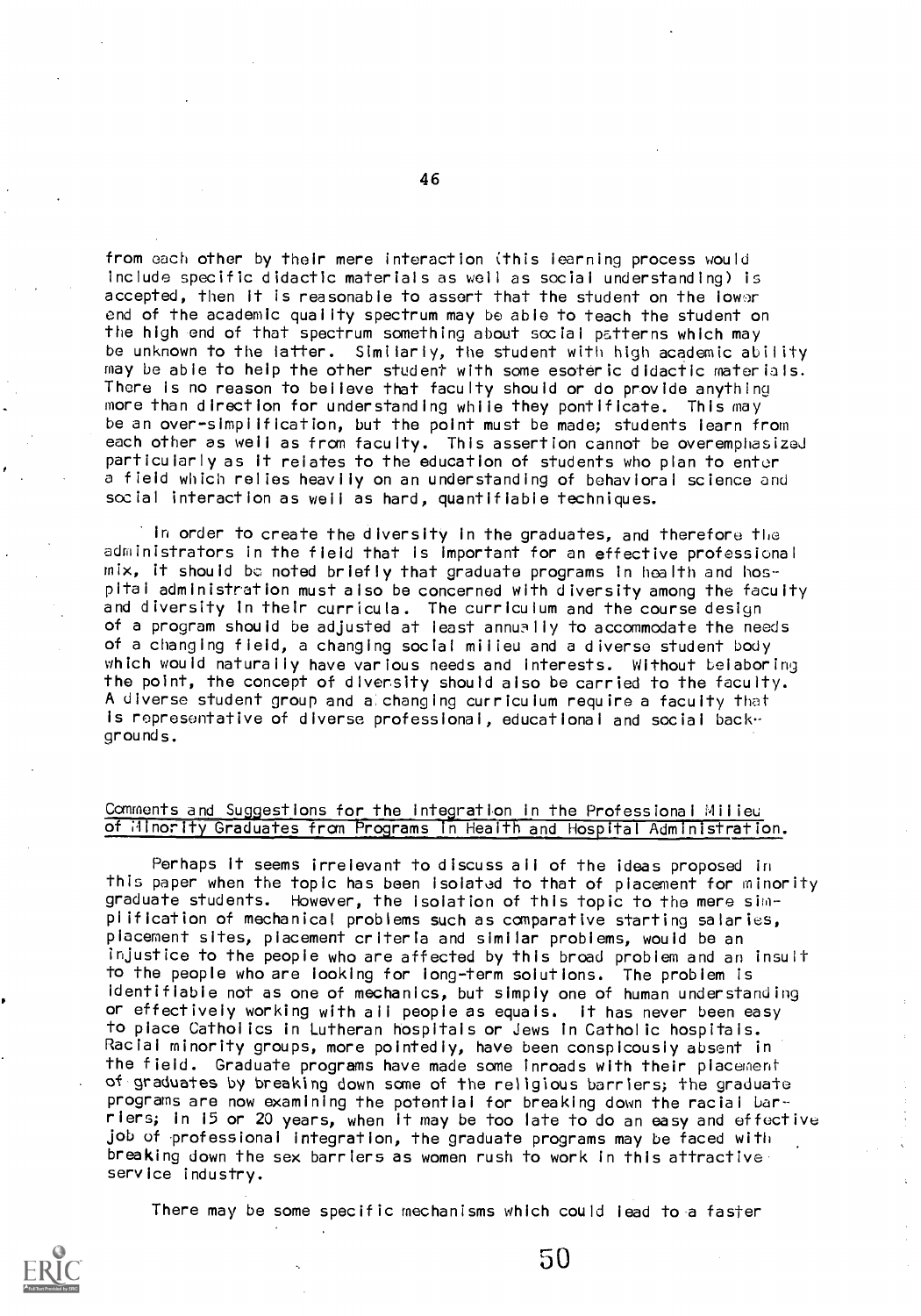integration, but they require individual thought and should not be laboriously discussed here. These may include the integration of practicing administrators with minority students in real projects and postgraduate education programs for administrators which develop an understanding of the need for all types of people in their professional group. Programs may even want to consider bringing practicing administrators into student seminars (that are well-mixed) as participants, not as lecturers.

In the final analysis, it's probably not difficult to find jobs for minority students in programs ori9nted toward minority problems. However, educators must effectively reorient themselves and their programs so their students are integrated into the total field.

It should be clear, then, that the main task for the effective placement of minority graduates is primarily a responsibility of program faculties. The responsibility, however, does not end with the simple mechanical act of placement, but includes accountability for selection procedures, curriculum adjustments, course design and other aspects of the educational process which affect easy placement and professional integration in health and hospital administration.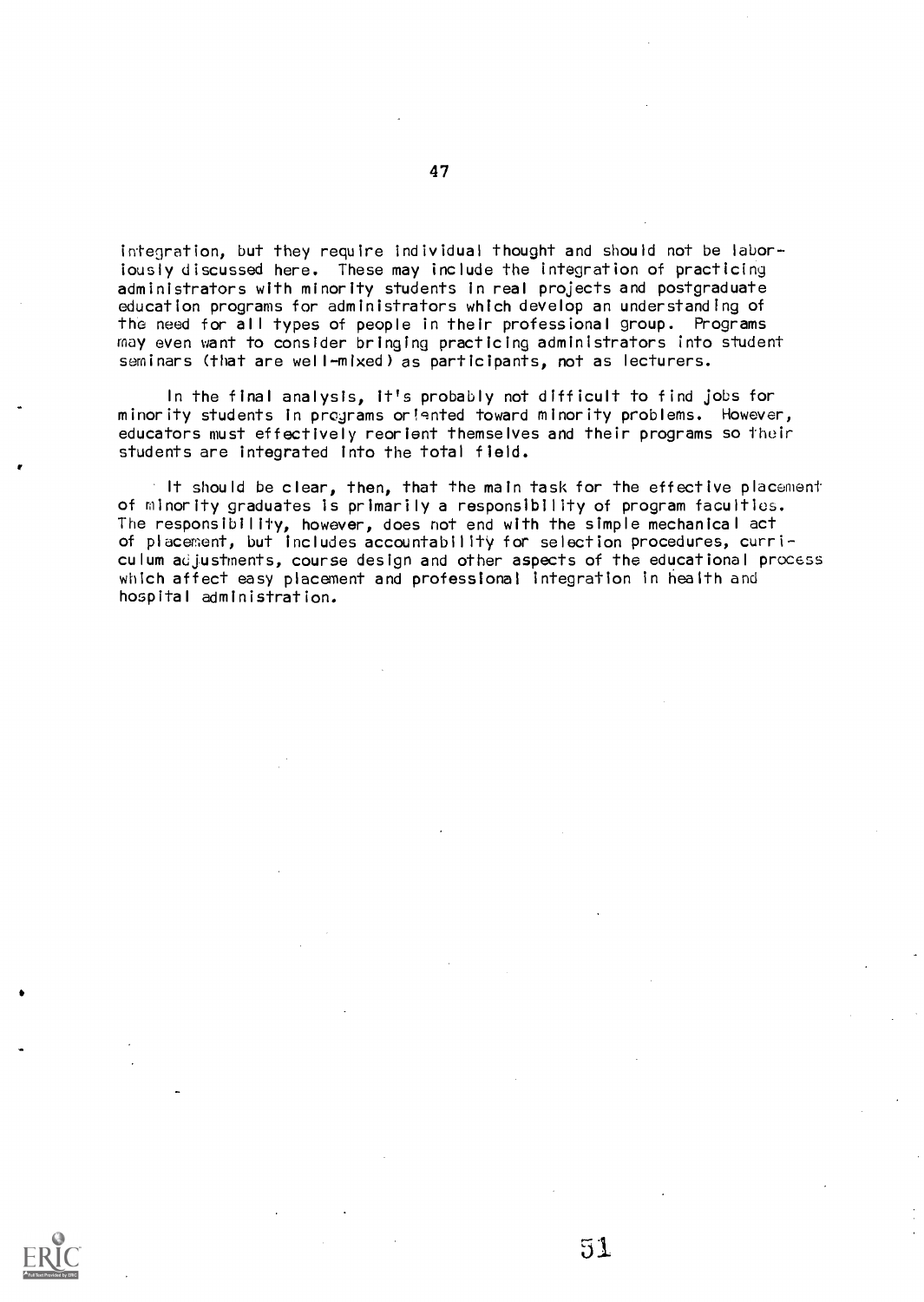AUPHA Office of Student Affairs - Recommendations:

It is recommended that AUPHA seek the necessary funding to expand its Office of Student Affairs. It is obvious that an office of student affairs with broader responsibilities can be a source of much useful information for prospective hospital administration students, counselors, and advisors, and academic institutions.

Expanded responsibilities of the office would include:

- I. Collection and dissemination of information relating to opportunities for minority students in hospital administration.
- 2. Development of audio-visual materials relevant to minority groups . to assist in recruitment and informational activities.
- 3. Development of a comprehensive program to reach Black colleges, which at present educate the majority of minority students.
- 4. Cooperation with other organizations involved in minority group recruitment in health careers, such as the AAMC, National Urban Coalition, and the National Medical Foundation.
- 5. Providing consultation services to other organizations involved in minority group recruitment, such as state and metropolitan health career programs.
- 6. Evaluation of efforts directed to increasing minority enrollment in graduate schools in hospital administration.
- 7. Expanded operation of the application clearinghouse.

 $\mathbf{A}$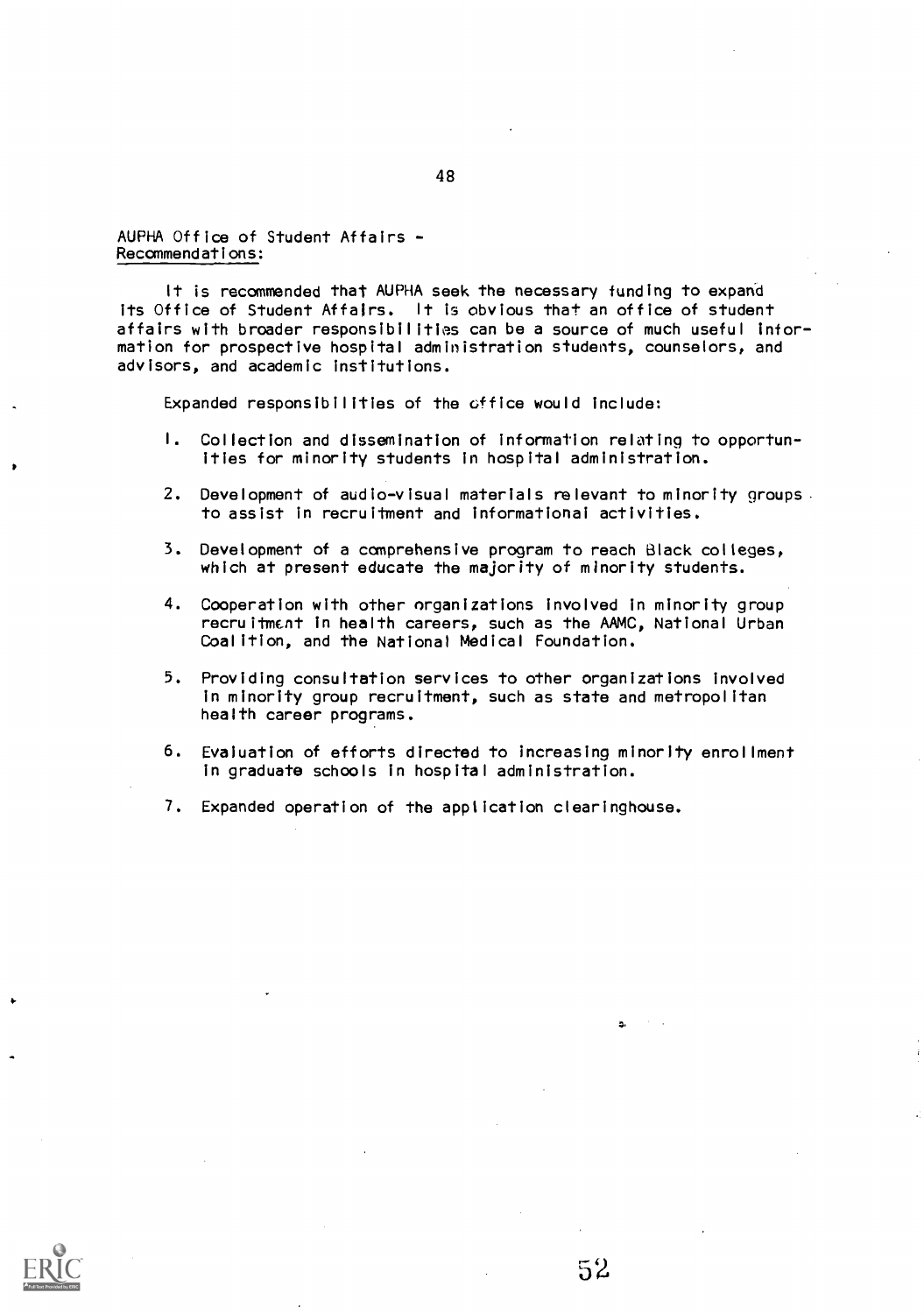## NATIONAL WORK-STUDY RECRUITMENT PROGRAM IN HOSPITAL ADMINISTRATION FOR MINORITY GROUP STUDENTS

#### FACT SHEET

#### PURPOSE

In light of the minimal representation of minority groups in hospital and health care administration programs and the concentration of minority groups in urban areas deprived of. adequate health care services, the National Work-Study Program is established to: 1) Motivate minority group college students to identify health care administration as a realistic . career objective; 2) Provide meaningful experiences and assistance which will encourage them to actively pursue and enter the field and, 3) stimulate awareness of and interest in middle management positions still another area of critical need

#### THE PROGRAM

A 12 week summer program which exposes junior and senior minority group college students to hospital and health administration by means of rotation through hospital departments, project assignments, visits to related agencies and the shadowing of the administrative staff. The student is placed under the preceptorship of a hospital administrator. The student will receive a \$135-\$150 stipend per week, of which \$85-\$100 is to be contributed by the participating hospital.

#### LOCATION

In the summer of 1970, the program operated in Baltimore and New York. The following cities are being asked to participate in Summer 1971: New York, Baltimore, Chicago, Newark, Philadelphia, and San Francisco.

#### SPONSORSHIP

The program is organized and coordinated by the Association of University Programs in Hospital Administration. Washington, D.C. and the National Association of Health Services Executives.

#### PARTICIPANTS

In the summer of 1970, eleven students were assigned to ten hospitals in Baltimore. In New York City, eleven hospitals participated with 25 students.

#### FUNDING

In 1970, the program was supported by the W.K. Kellogg Foundation, The Commonwealth Fund, Central Brooklyn Model Cities Program, and the Weir Foundation. At present, partial funds for the Summer 1971 Program have been granted by the Weir Foundation and the National Urban Coalition.

#### RESULTS-

70% of the students have identified hospital and health administration as their career objective as a result of their summer work experience, many have applied to AUPHA and have been accepted in graduate programs in hospital administration.

#### TENTATIVE DATES FOR THE 1971 PROGRAM:

#### JUNE 7 THROUGH AUGUST 27

#### FOR MORE INFORMATION CONTACT:

Robert R. Detore Director, Office of Student Affairs AUPHA Suite 420, Gne Dupont Circle Washington, D.C. 20036 (202) 6594354

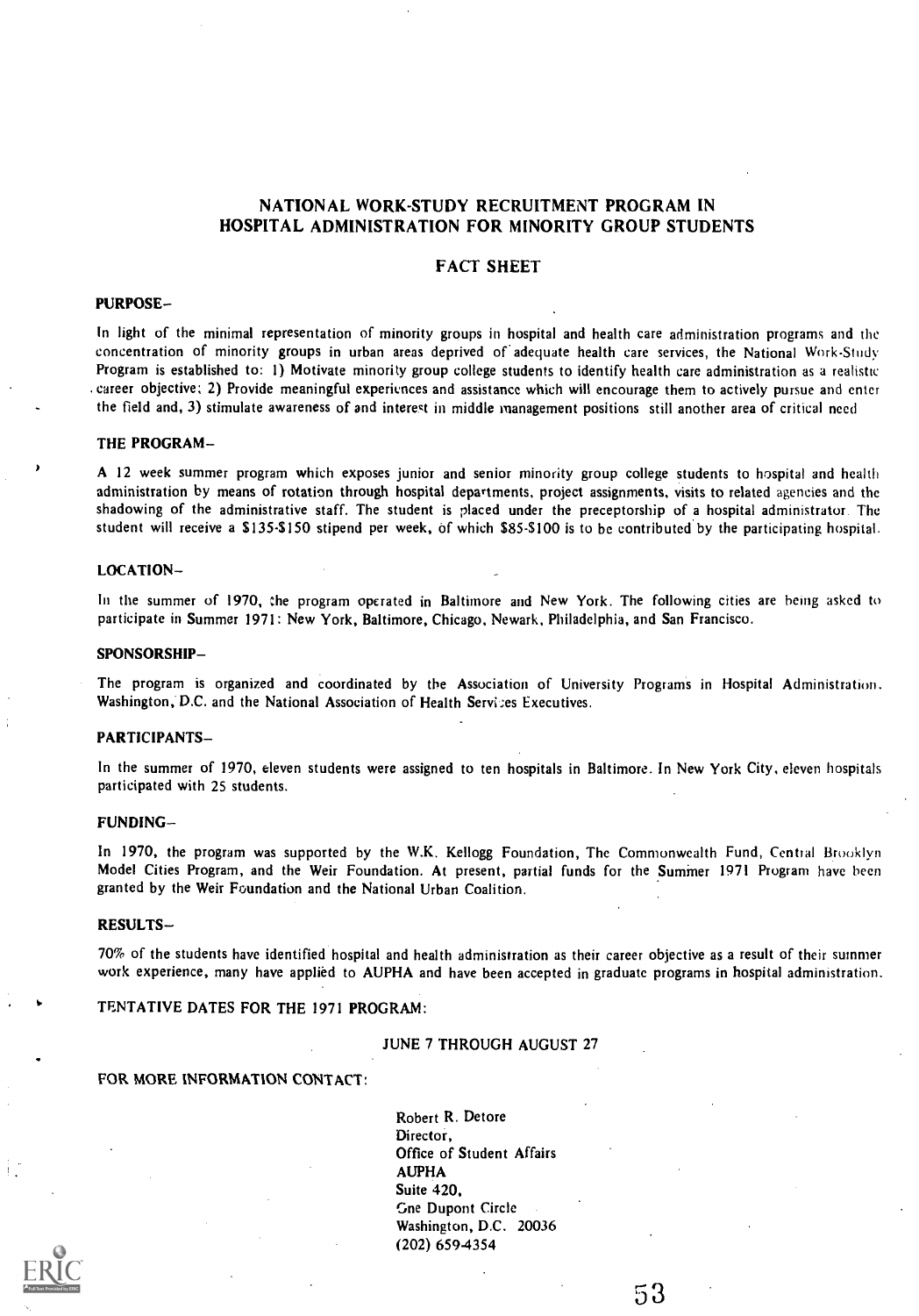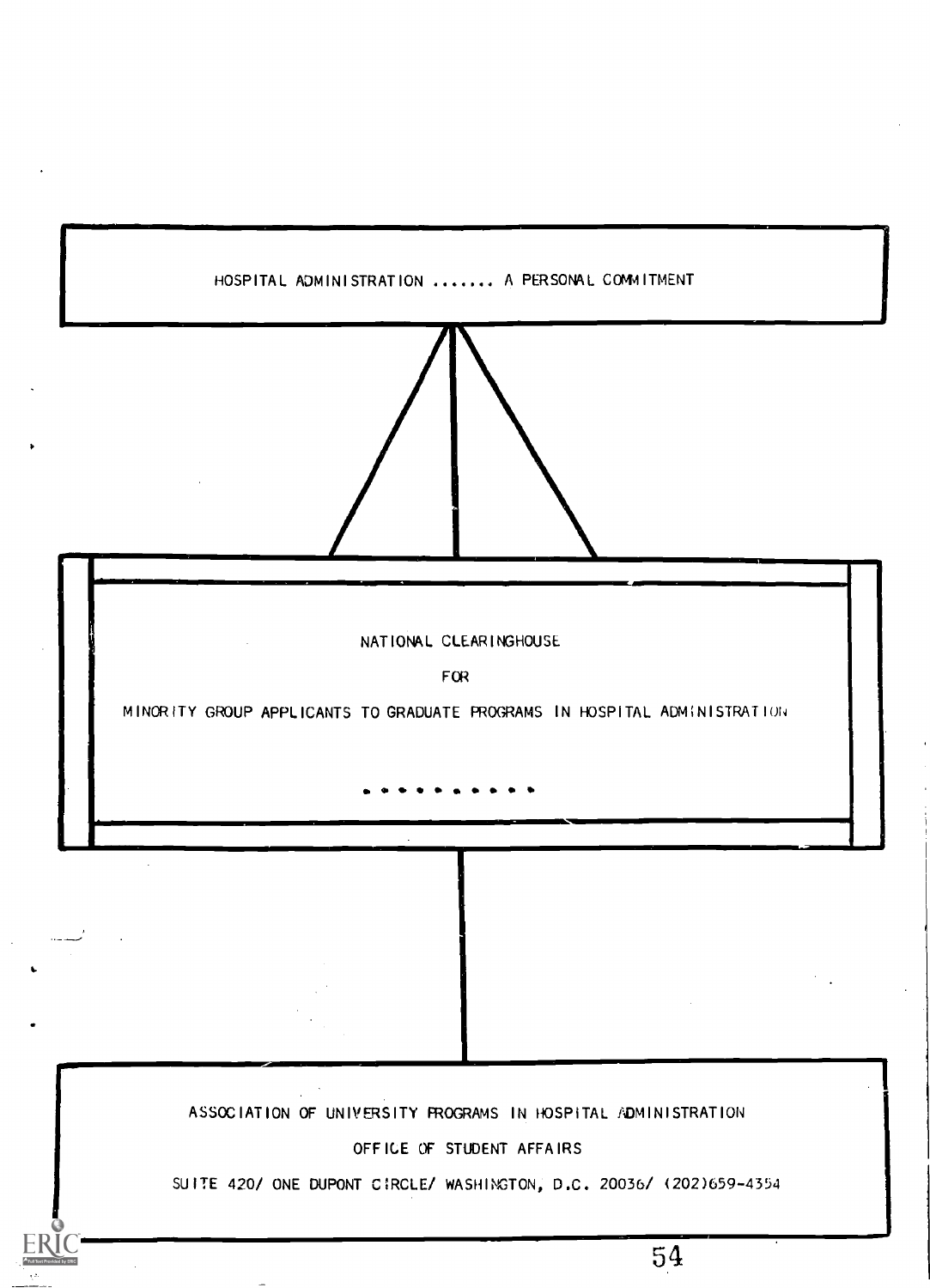Dear Applicant:

We are pleased to learn of your interest in a career in hospital administration. The Association of University Programs in Hospital Administration is interested in assisting you to apply to graduate programs in hospital administration.

The enclosed information sheet will be duplicated and sent to the graduate programs in hospital and health care administration. You will then hear directly from the schools which have openings.

Please follow the instructions below carefully and return the information sheet to us as soon as possible. A fee of \$2.00 for processing and duplication should be enclosed with your form.

Feel free to contact us if we can be of help to you.

Sincerely yours,

Robert R. Detore Director Office of Student Affairs

#### INSTRUCTIONS

- 1. The entire information sheet should be typed.
- 2. All questions should be answered in the space provided.
- 3. Please enclose your check or money order, payable to AUPHA, in the amount of \$2.00 with your form. off the form and send to:

AUPHA/Office of Student Affairs Suite 420 One Dupont Circle Washington, D.C. 20036

4. Send the form back to us promptly. Openings in the Programs are limited.

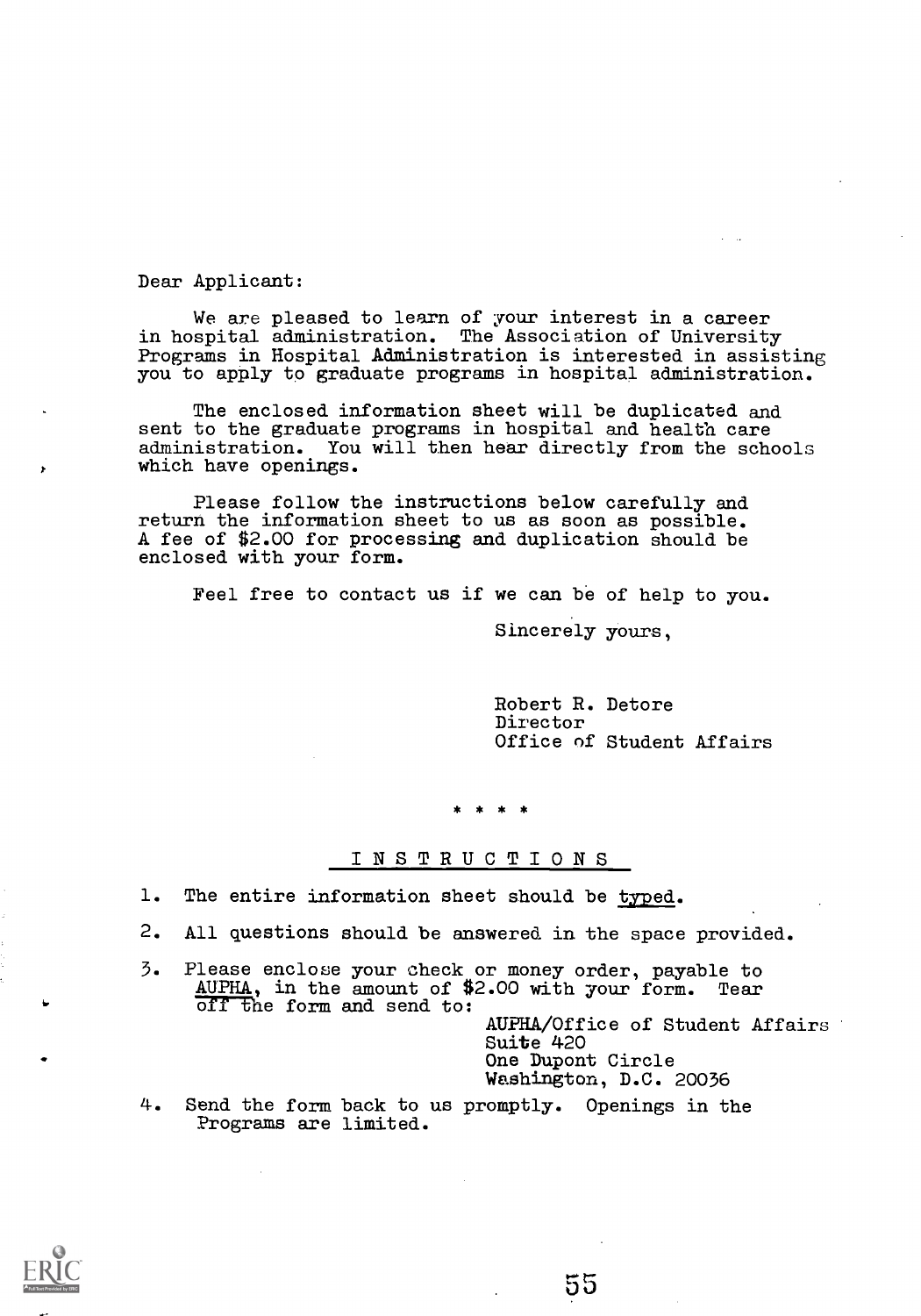# ASSOCIATION OF UNIVERSITY PROGRAMS IN HOSPITAL ADMINISTRATION

# OFF ICE OF STUDENT AFFAIRS

#### NATIONAL CLEARINGHOUSE FOR MINORITY GROUP APPLICANTS TO GRADUATE PROGRAMS IN HOSPITAL ADMINISTRATION

| LAST                                                                                    | <b>EXECUTE 1851</b>                                            | <b>MIDDLE</b>                                                                                                                                              |               |
|-----------------------------------------------------------------------------------------|----------------------------------------------------------------|------------------------------------------------------------------------------------------------------------------------------------------------------------|---------------|
| 2'.<br>MAILING ADDRESS:                                                                 |                                                                |                                                                                                                                                            |               |
| <b>STREET</b>                                                                           |                                                                |                                                                                                                                                            |               |
|                                                                                         |                                                                | TELEPHONE:                                                                                                                                                 |               |
| <b>STATE</b>                                                                            | ZIP COOE                                                       | AREA CODE                                                                                                                                                  | <b>NUMBER</b> |
| 3.<br>PERMANENT ADDRESS:                                                                |                                                                |                                                                                                                                                            |               |
| <b>STREET</b>                                                                           |                                                                | CTTY                                                                                                                                                       |               |
| <b>STATE</b>                                                                            | ZIP CODE                                                       |                                                                                                                                                            |               |
| 4. PRESENT AGE: _______ YEARS MARITAL STATUS: ____________ NUMBER OF DEPENDENTS: ______ |                                                                |                                                                                                                                                            |               |
| 5. YEAR YOU ARE APPLYING FOR ADMISSION: 197___.                                         |                                                                | $\label{eq:2.1} \mathcal{L}_{\mathcal{A}} = \mathcal{L}_{\mathcal{A}} + \mathcal{L}_{\mathcal{A}} + \mathcal{L}_{\mathcal{A}} + \mathcal{L}_{\mathcal{A}}$ |               |
| 6. WILL YOU NEED FINANCIAL ASSISTANCE FOR GRADUATE SCHOOL: YES NO                       |                                                                |                                                                                                                                                            |               |
|                                                                                         |                                                                |                                                                                                                                                            |               |
| 7.<br>LIST ALL UNDERGRADUATE COLLEGES ATTENDED:                                         |                                                                | Field of<br><b>Dates Attended</b>                                                                                                                          | Degree        |
|                                                                                         |                                                                |                                                                                                                                                            |               |
| <u>Institution</u>                                                                      | Location                                                       | Concentration<br>From <u>To</u>                                                                                                                            | Conferred     |
|                                                                                         | $\mathcal{L}$                                                  |                                                                                                                                                            |               |
|                                                                                         |                                                                |                                                                                                                                                            |               |
|                                                                                         |                                                                | <u> 1990 - John Harry Harry Harry Harry Harry Harry Harry Harry Harry Harry Harry Harry Harry Harry Harry Harry H</u>                                      |               |
|                                                                                         |                                                                |                                                                                                                                                            |               |
|                                                                                         |                                                                |                                                                                                                                                            |               |
|                                                                                         |                                                                |                                                                                                                                                            |               |
|                                                                                         |                                                                |                                                                                                                                                            |               |
|                                                                                         |                                                                |                                                                                                                                                            |               |
|                                                                                         | MINOR:                                                         |                                                                                                                                                            |               |
| 9. GRADE POINT AVERAGE: (Compute your grade average on a 4 point system as follows      | using: A (95%)= 4, B (85%)= 3, C (75%) = 2, D (65%) = 1, F = 0 |                                                                                                                                                            |               |
| FIRST YEAR                                                                              | THIRD YEAR                                                     |                                                                                                                                                            |               |
|                                                                                         |                                                                |                                                                                                                                                            |               |
| SECOND YEAR                                                                             |                                                                | FOURTH YEAR                                                                                                                                                |               |
|                                                                                         |                                                                | 56                                                                                                                                                         |               |